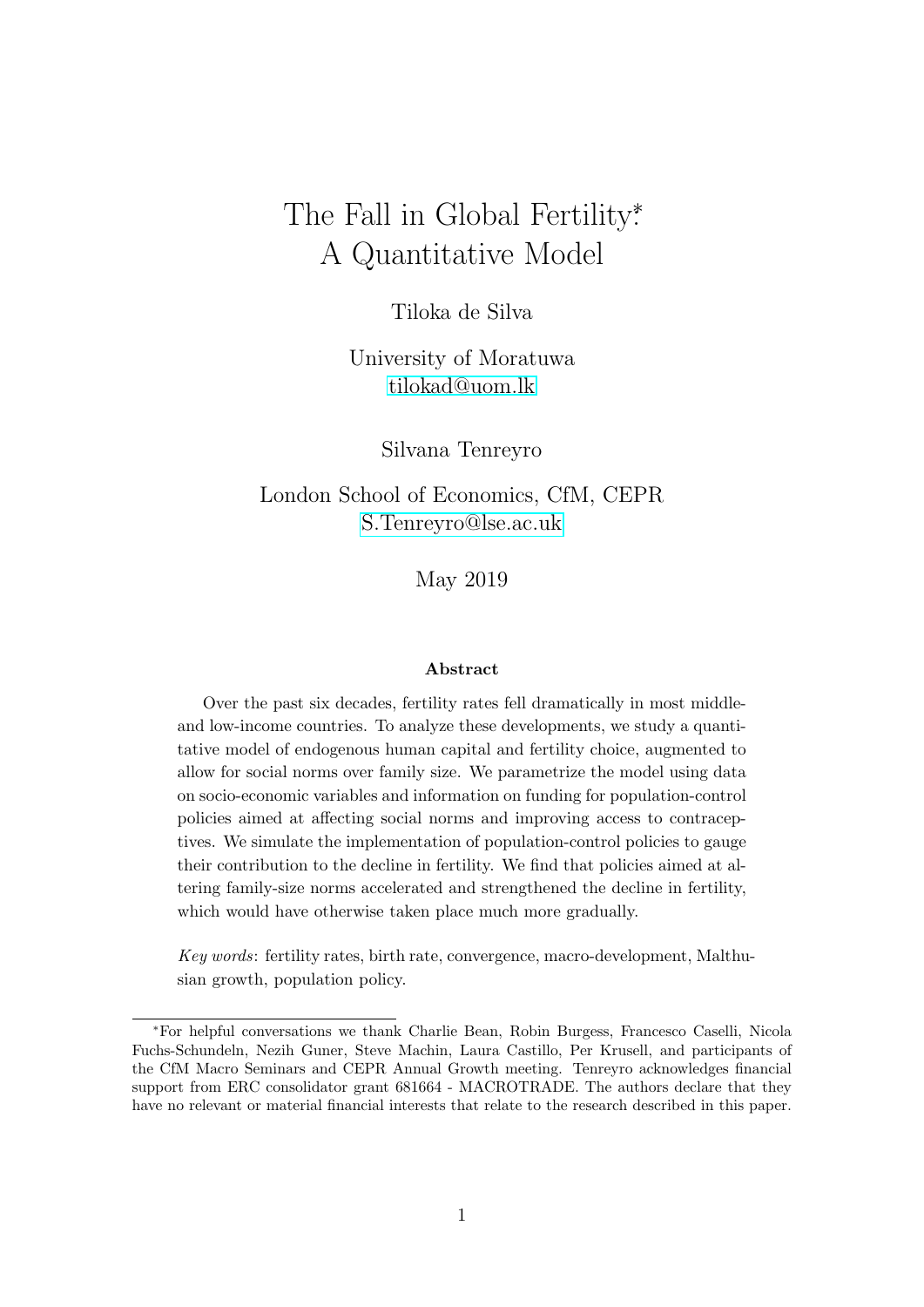# 1 Introduction

Over the past six decades, most developing countries experienced remarkable declines in total fertility rates (TFR). The world's average TFR declined steadily, falling from an average of 5 children per woman in 1960 to an average of 2.5 in 2015. This decline in fertility is not skewed by the experience of a few countries. In 1960, more than half of the countries in the world recorded average fertility rates greater than 6 children per woman. By 20[1](#page-1-0)5, the median TFR was 2.2 children per woman.<sup>1</sup>

These large declines in fertility took place in most regions of the world despite widely varying levels of development (see Figure [1\)](#page-2-0). More specifically, the relationship between fertility and development (as measured by GDP per capita) has shifted downward and become flatter. The size of the downward shift has amounted to an average of 2 children per woman, implying that today a typical woman has 2 fewer children than a woman living in a country at the same level of development in 1960 (de Silva and Tenreyro 2017). The time series of average fertility and income for developing countries further highlights the rapid transition - by 2014, the average fertility is much lower than would have been predicted by the average incomes in the cross-sections of 1960. That is, developing countries have, on average, reached fertility levels similar to that of developed countries at much lower average income levels (see Figure [2\)](#page-3-0).[2](#page-1-1)

De Silva and Tenreyro (2017) have argued that while socioeconomic factors played an important role in the worldwide fertility decline, the timing and speed of the fall over the past decades suggest that the population control policies implemented in many developing countries over this period played a significant role in accelerating the process.[3](#page-1-2) The design of population-control programs consisted of

<span id="page-1-1"></span><span id="page-1-0"></span><sup>&</sup>lt;sup>1</sup>See Appendix A for data on the change in fertility between 1960 and 2015 by country.

<sup>2</sup>Recent work by Delventhal, Fernandez-Villaverde and Guner (2017) study the demographic transitions in 188 countries and find that transitions have, indeed, grown faster over time, starting from higher birth rates and lower levels of income.

<span id="page-1-2"></span><sup>&</sup>lt;sup>3</sup>A number of socioeconomic factors have been cited as possible causes for low fertility, including higher income, lower mortality, increasing investments in education, and rising female labour force participation (see Manuelli and Seshadri (2009), Jones, Schoonbroodt, and Tertilt (2010),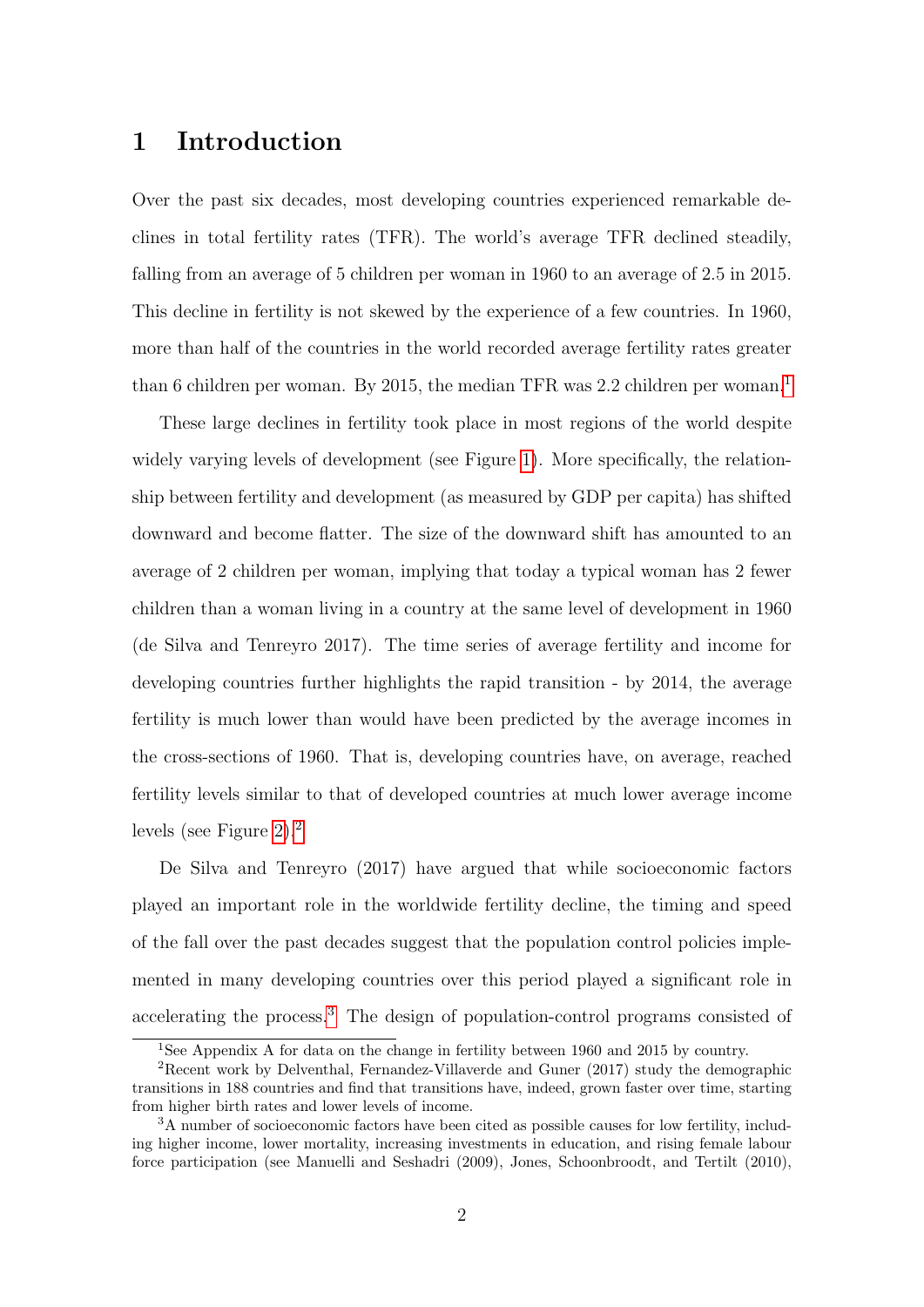<span id="page-2-0"></span>

#### Figure 1: Fertility trends by region

Source: de Silva and Tenreyro (2017) using data from the World Bank's World Development Indicators database

two main parts. The first was the diffusion of contraceptive supply and information. The second was the implementation of public campaigns aimed at reversing pronatalist attitudes and establishing a new small-family norm. One of the inferences drawn from our study is that the second strategy of employing public campaigns to reduce desired levels of fertility was critical in complementing contraceptive provision. The exact size of the effect, however, is not easy to gauge from the empirical evidence, as endogeneity impedes a clean causal inference.

In this paper, we study a model of endogenous fertility and human capital accumulation, building on the Barro-Becker framework of fertility choice, incorporating human capital investment (see Barro and Becker 1989; Galor and Weil, 2000; Galor and Moav, 2002; Moav, 2005). We augment the model to include a role for endogenously evolving social norms on family size. The model allows us to analyze the factors underpinning the fertility decline observed in developing countries and quantify their causal contribution, circumventing the challenges faced by reduced-

and Albanesi and Olivetti (2016) for some recent examples). Focusing on the fertility decline in developing countries, de Silva and Tenreyro (2017) report that different measures of the intensity of family planning programs are strongly and positively associated with fertility declines, even after controlling for changes in a wide range of such covariates.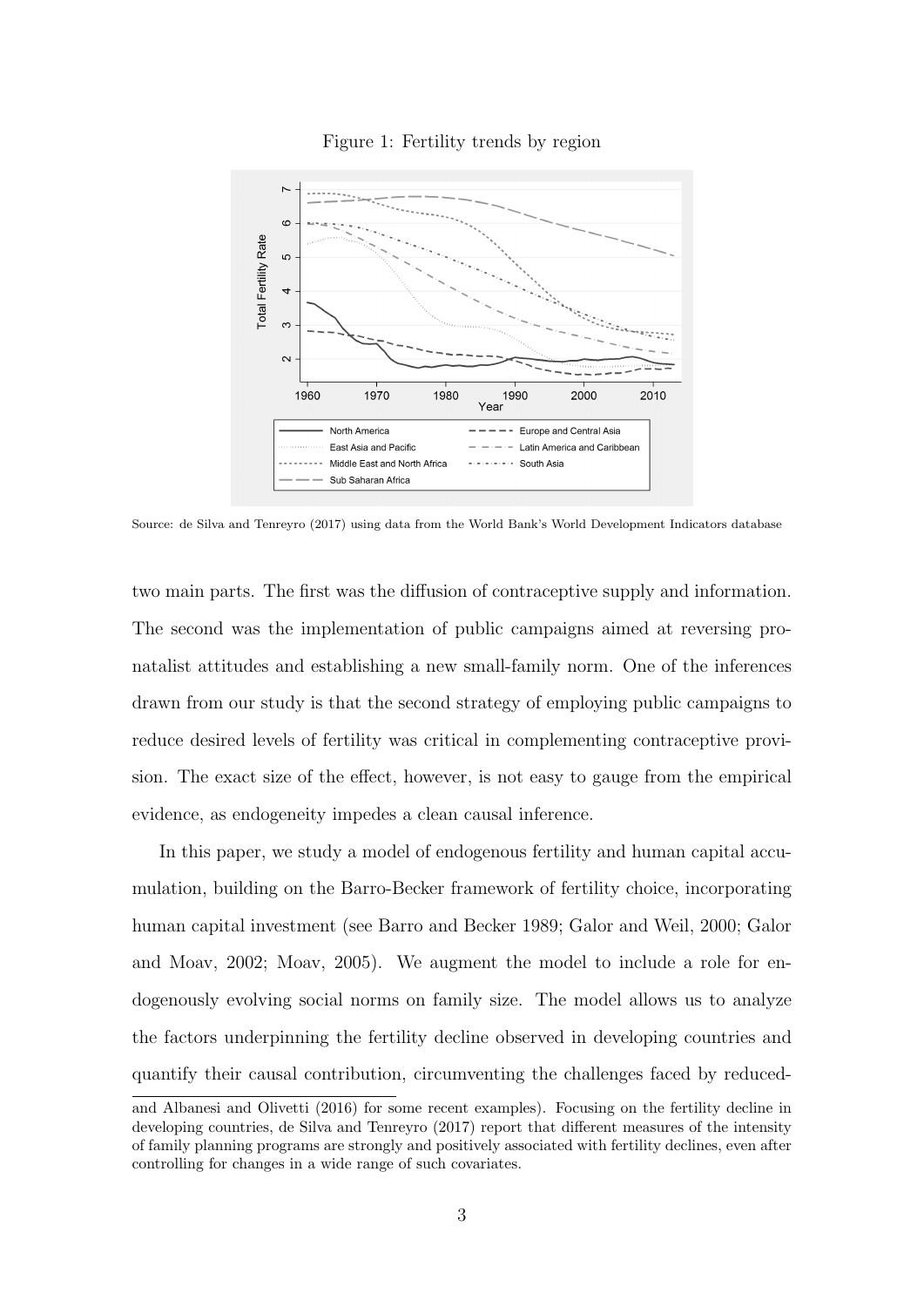<span id="page-3-0"></span>

Figure 2: Fertility-Income relationship

Source: Updated from de Silva and Tenreyro (2017) using data from the World Bank's World Development Indicators database. The graph plots the TFR-GDP per capita relationship for a cross-section of countries from 1960 and 2014 (the lowess smoothed functions are given by the solid and dash-dot lines) and the time series of average fertility and GDP per capita for developing countries from 1960 to 2014 (dashed line).

form estimations.

In the model, individuals derive utility from both the quantity and "quality" of children and dislike deviating from the social norm on the number of children.<sup>[4](#page-3-1)</sup> Our modelling of adherence to social norms borrows from the literature on social distance and conformity (Jones 1984, Akerlof 1997) so that individuals derive disutility from a function of the distance between their realized fertility and the social norm.<sup>[5](#page-3-2)</sup> The definition of the family-size norm builds on the sociology and demography literature, where the norm is influenced by the size of the family of origin or relevant reference groups.<sup>[6](#page-3-3)</sup> As such, the norm is portrayed in the model as an evolving

<span id="page-3-1"></span><sup>&</sup>lt;sup>4</sup>We follow the literature's jargon, where "quality" relates to the level of human capital of the individual.

<span id="page-3-2"></span><sup>&</sup>lt;sup>5</sup>We deviate from the existing work on the impact of social norms on fertility in how we model social norms. Spolaore and Wacziarg (2016), Munshi and Myaux (2005), Manski and Mayshar (2003), Palivos (2001) and Bhattacharya and Chakraborty (2012) model norms as the outcome of strategic decision-making and interaction. We take a simpler specification that is more amenable to quantification and in line with the literature on external habits or reference dependence.

<span id="page-3-3"></span><sup>6</sup>See, for example, Clay and Zuiches (1980) for a discussion on the importance of reference groups in forming fertility norms, Thornton (1980), Murphy (1999) and Kolk (2014), which explore the impact of parental fertility on fertility outcomes, and Fernandez and Fogli (2009) who find higher fertility among women whose ancestry is from high TFR countries.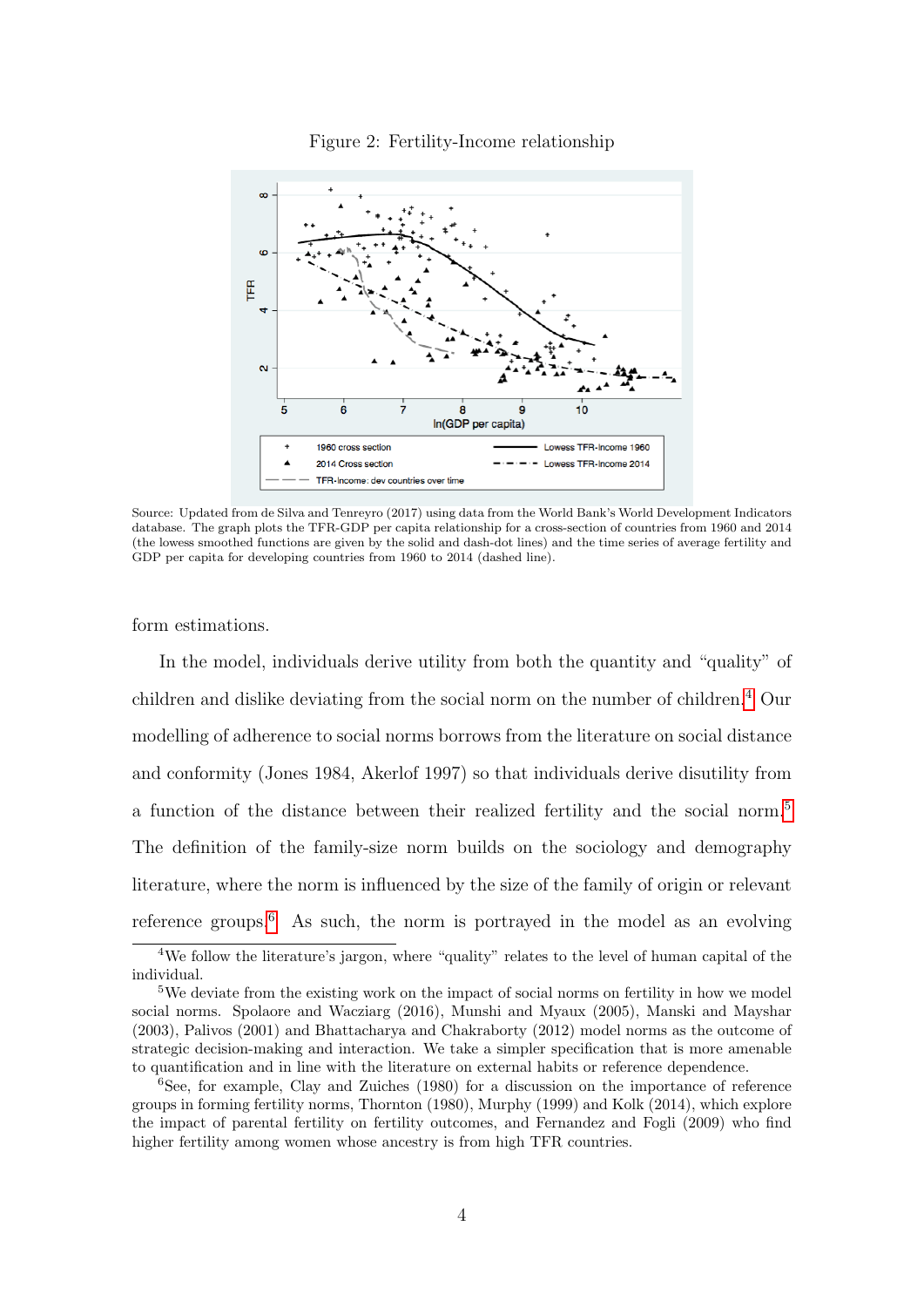weighted average between the fertility of the previous generation and the long-term replacement level of fertility, which we set to be equal to two children per woman. We choose the replacement level as the second term in the average as this was the fertility level advocated and promoted by most population-control programs in their public campaigns.

We calibrate the model's structural parameters and initial conditions to match key moments of the data for developing countries in 1960 and use it to simulate the transition to the steady-state levels of fertility and human capital. We show that the baseline model, where the only mechanism by which fertility is driven down is the accumulation of human capital, can endogenously generate only a small decline in fertility rates. Incorporating social norms into the model generates a faster and larger decline than that yielded by the model without norms, though that alone is not sufficient to match the sharp decline observed in the data.

We simulate the effect of population-control policies on family-size norms using information on funding for family-planning programs. In particular, given that the majority of the programs advocated having two children, we allow the weight placed on the replacement level of fertility to increase with the intensity of these programs and shift the social norm on family size downwards.<sup>[7](#page-4-0)</sup> The simulation shows that the introduction of policies aimed at altering family-size norms significantly accelerates and strengthens the decline in fertility that would otherwise take place much more gradually as economies move to higher levels of human capital.

We then consider several alternative mechanisms that might explain the fertility decline, with the model allowing us to gauge quantitatively the role played by

<span id="page-4-0"></span><sup>7</sup>The main version of the model assumes that households count with the technology to control fertility. While the data on family planning funds do not allow a break down of funding used for increasing contraceptive access and funding used for promoting a smaller family size, what is clear in the data is that family planning funding per capita is strongly and negatively correlated with "wanted fertility"rates (as defined in Demographic and Health Surveys), which are likely to reflect preferences, but uncorrelated with "unwanted fertility"rates, which are more closely (negatively) related to access to contraception (see Appendix B). This evidence suggests that the effect of family planning programs operated through a preference-changing channel rather than through the access to contraception channel.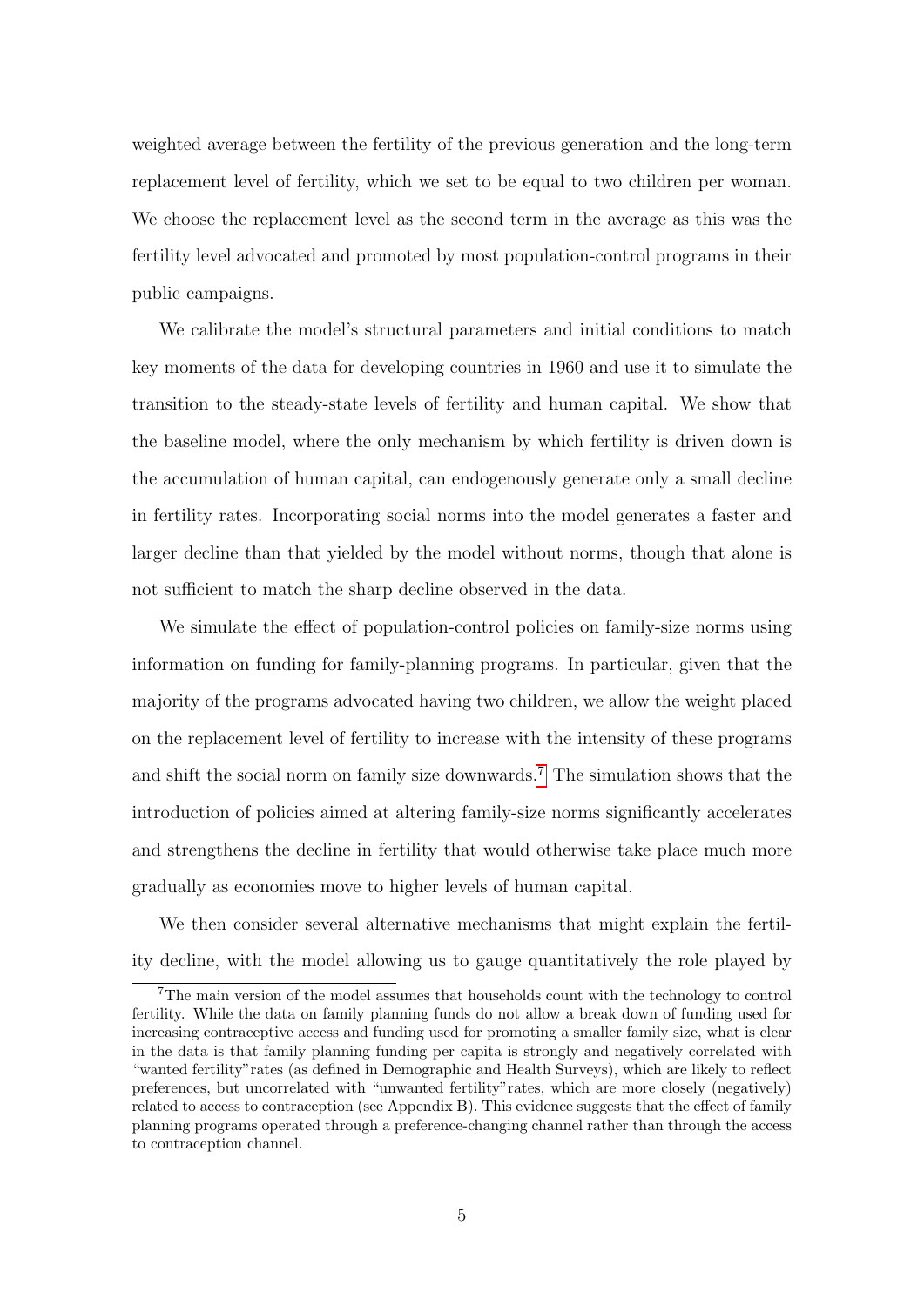the different channels. The first extension explores the role played by the fall in mortality rates and finds that, in a setting in which there is child mortality and uncertainty about how many children survive to adulthood, the decline in mortality alone is not sufficient to explain the fall in fertility observed over the past few decades.<sup>[8](#page-5-0)</sup> The second extension of the model considers the case in which households cannot fully control fertility rates (contraception technologies are either not available or imperfect). In that setting, we study the role played by increased access to contraception (the other main component of population-control policies) and find that the changing fertility norms have a much larger effect on the fertility decline than increased access to contraception, consistent with the fact that many of the family planning programs supplemented their supply-side strategies of increasing access to contraception with large scale mass media campaigns to promote smaller family sizes.

We do not explicitly model the possibility that children provide their parents with transfers in their old age, but our modelling choices can be recast in those terms, as parents care about their children's future earning capacity.<sup>[9](#page-5-1)</sup> We also abstract from the analysis of child labor and compulsory schooling policies, such as that in Doepke and Zilibotti (2005), leaving the joint analysis of these policies together with population-control policies for future work. In what follows, we describe the model in more detail, specifying technologies and preferences.

<span id="page-5-0"></span>The rest of the paper is organized as follows. Section [2](#page-6-0) describes the model.

<sup>8</sup>This point was previously made by Doepke (2005), Fernandez-Villaverde (2001), and Becker and Barro (1988). The Becker and Barro (1988) model predicts that when mortality rates decrease, the total fertility rate falls, but the number of surviving children remains the same. (In other words, if people's preferences for the surviving number of children do not change, fertility falls only insofar as is necessary to achieve the same final target.) In survey data, however, we observe a decline not only in fertility rates, but also in the desired number of children, that is, a change in the final target. Cervellati and Sunde (2015) overcome this problem by introducing differential fertility across education groups, which interacts with increasing longevity, to drive down both total and net fertility. However, the authors note that while their model captures well the transition of the European economies, it does not fully capture the acceleration experienced by many developing countries after 1960. It is precisely this acceleration that our paper seeks to explain.

<span id="page-5-1"></span><sup>9</sup>There is a growing literature which addresses these inter-generational transfers explicitly (see for example Boldrin and Jones 2002, Coeurdacier, Guibaud and Jin 2014, Choukhmane, Coeurdacier and Jin 2014).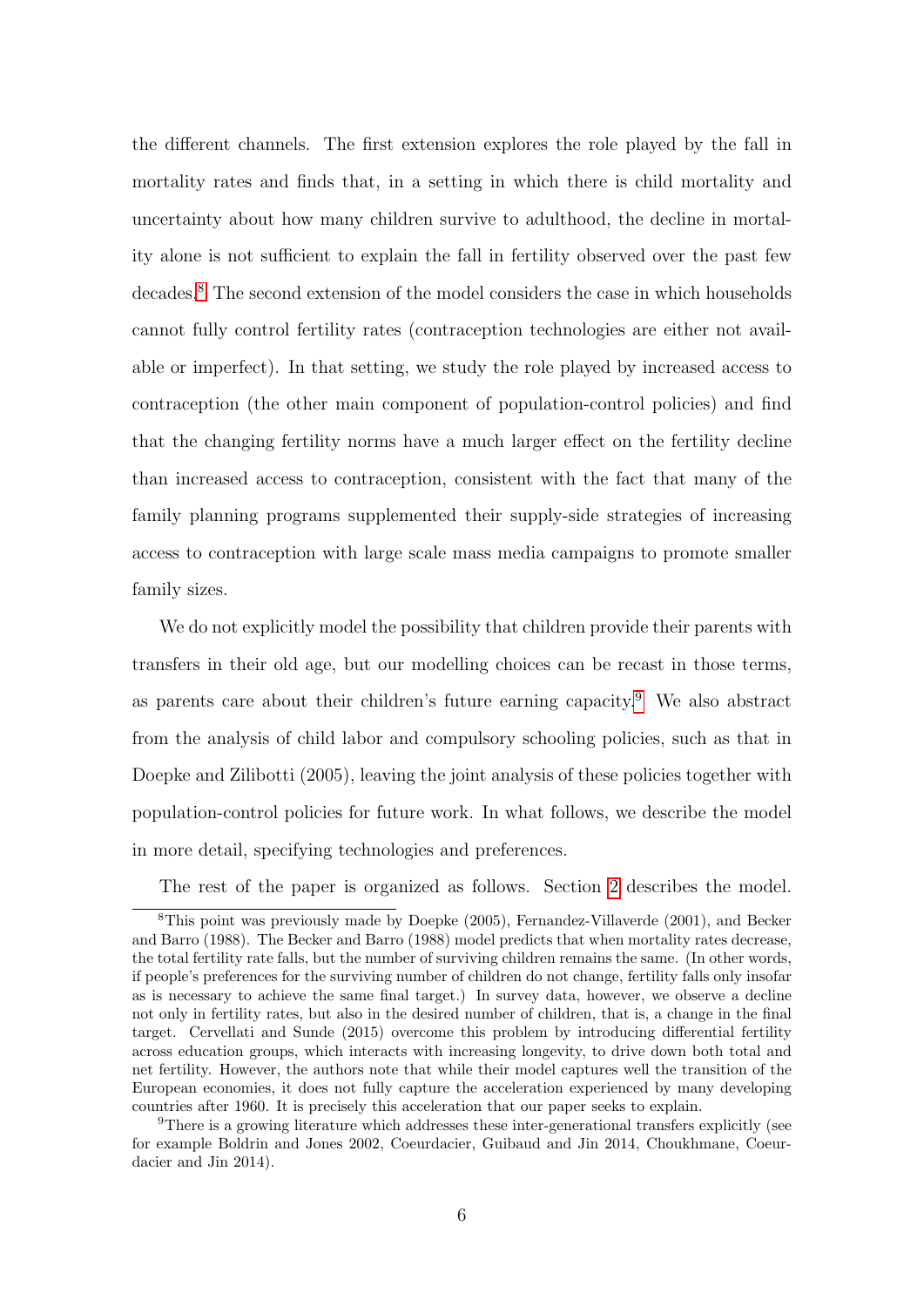Section [3](#page-10-0) explains the calibration strategy and describes the data used in the analysis. Section [4](#page-16-0) presents the main results of the paper and Section [5](#page-24-0) studies various extensions of the model. Section [6](#page-37-0) presents concluding remarks.

# <span id="page-6-0"></span>2 The Model

We consider an overlapping-generation economy in which individuals live for two periods: childhood and adulthood. In each period, the economy produces a single consumption good using as inputs the productive capacity of all working adults and a fixed factor. The human capital stock is determined by the fertility and educational choices of individuals. There is also a government, which levies taxes from households and spends all revenues on education.

# 2.1 Technology

Production occurs according to a constant returns to scale technology. Using the specification in Galor and Weil  $(2000)$ , output at time t,  $Y_t$  is:

$$
Y_t = [(\bar{H} + H_t)L_t)]^{\rho} (A_t X)^{1-\rho}, \qquad 0 < \rho < 1
$$
 (1)

where  $\bar{H} + H_t$  is the productive capacity of a worker,  $L_t$  is the working age population, X is the fixed factor, and  $A_t$  is the technology at time t, with  $A_t X$  referring to "effective resources". The term  $\bar{H}$  is a physical labour endowment all individuals are born with and  $H_t$  is human capital produced with investments in schooling.

Output per worker at time  $t, y_t$ , is

$$
y_t = ((\bar{H} + H_t))^{\rho} x_t^{1-\rho}, \tag{2}
$$

where  $x_t = A_t X/L_t$  is the effective resources per worker at time t.

As in Galor and Weil (2000), we assume that the return to the fixed factor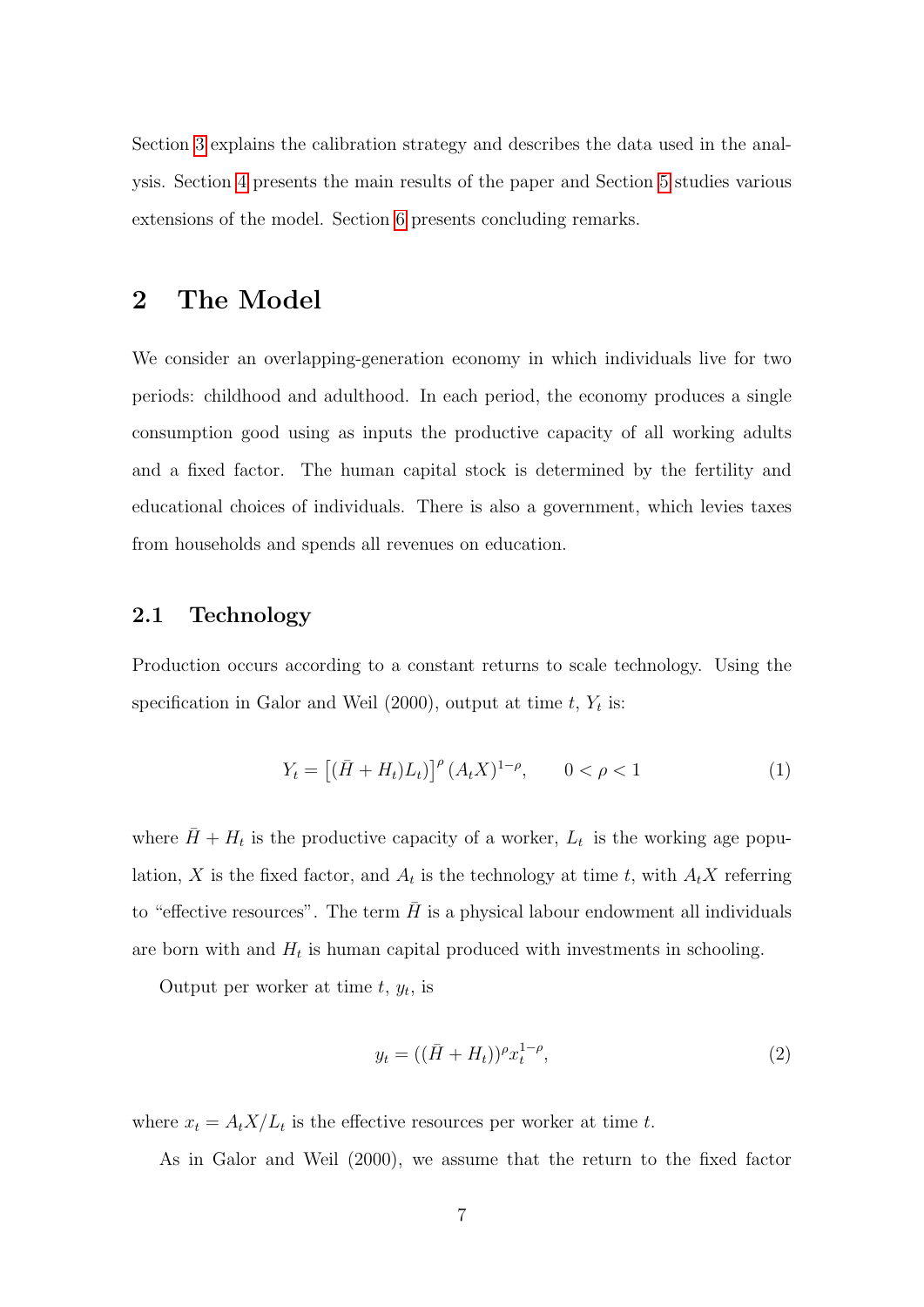is zero. This assumption helps to keep the model simple so that the only source of earnings for households is labour income, which is a reasonable description of households' funding in developing countries. The factor X can then be interpreted as a productive public good (e.g., a natural resource) that does not yield private returns to the citizens. (Galor and Weil (2000)'s interpretation is that there are no property rights over this resource in the country.)

The return to productive labour,  $w_t$ , is then given by its average product:

<span id="page-7-0"></span>
$$
w_t = \left(\frac{x_t}{\bar{H} + H_t}\right)^{1-\rho} \tag{3}
$$

## 2.2 Households

Each household has a single decision maker, the working adult. Individuals within a generation are identical. Children consume a fraction of their parents' time. Working adults supply labour inelastically, decide on their consumption, the number of children, and their education in period t.

Parents are motivated by altruism towards their children but are conscious of the social norm on the number of children that a family should have. As such, while parents derive utility from their children (both the quantity and the quality), they derive disutility from deviating from the social norm. The utility function for a working age individual of generation  $t$  can be expressed as:

$$
U_t = u(C_t; n_t; q_{t+1}) - \varphi g(n_t, \hat{n}_t), \tag{4}
$$

where  $u$  is a standard utility function over three goods:  $C_t$ , denoting consumption at time t;  $n_t$ , which denotes the number of children; and  $q_{t+1}$ , which indicates the quality of children as measured by their future earning potential. Following Galor and Weil (2000) and Moav (2005), we assume  $q_{t+1} = w_{t+1}(\bar{H} + H_{t+1})$ , where  $w_{t+1}$ is the future wage per unit of productive labour of a child, and  $H + H_{t+1}$  is the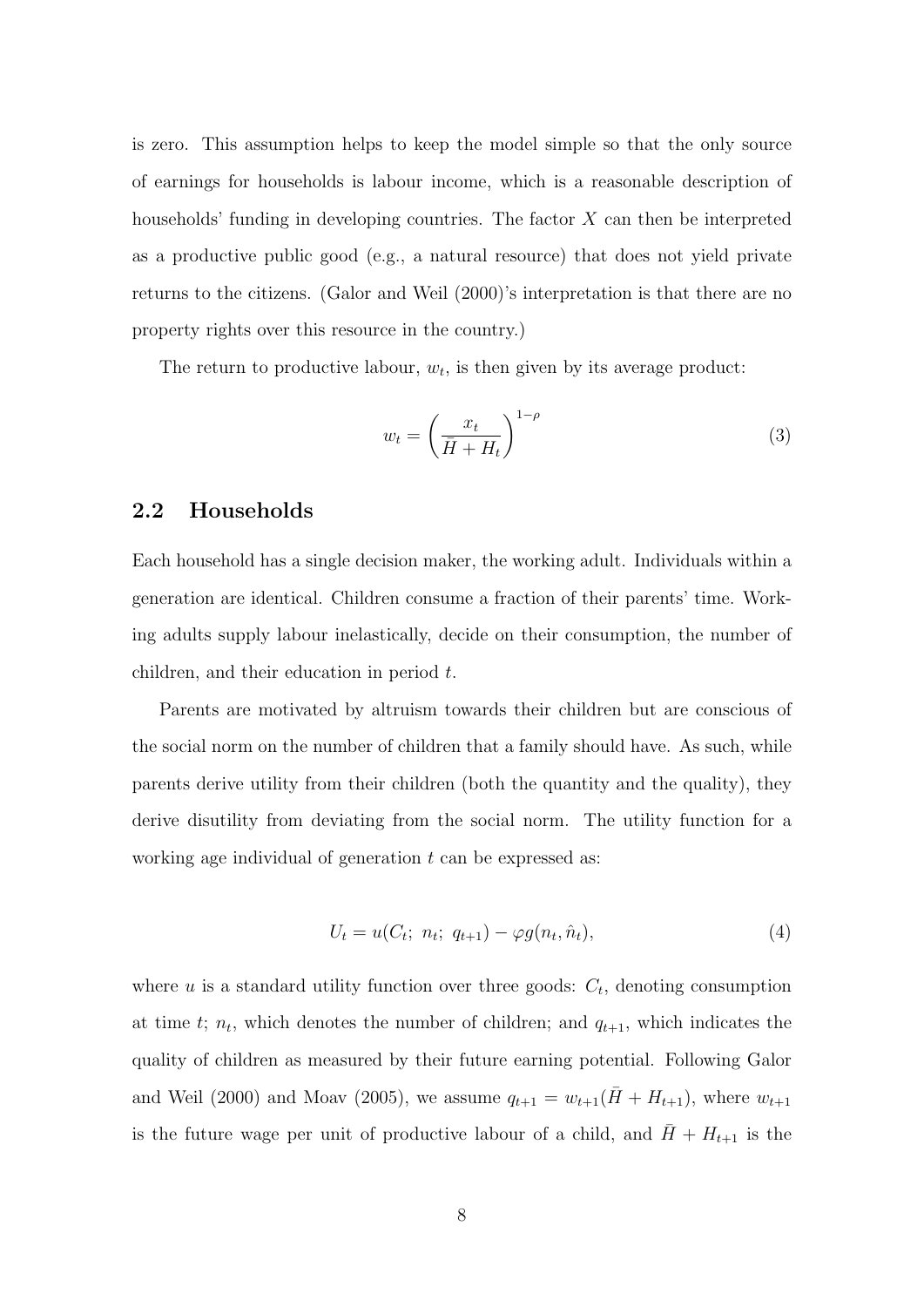productive capacity of a child. The factor  $\varphi > 0$  governs the disutility from deviating from the social norm and  $g(n_t, \hat{n}_t)$  is a function of the deviation of the chosen number of children,  $n_t$ , from the social norm on family size,  $\hat{n}_t$ , where  $g_{11}(n_t, \hat{n}_t) > 0$ ;  $g_{12}(n_t, \hat{n}_t)$  < 0. The first condition implies that movements further away from the norm involves heavier penalties, while the second implies that the marginal cost of the additional child is decreasing in the social norm. We model the social norm on family size as a weighted average between the previous generation's fertility,  $n_{t-1}$ , and the replacement level of fertility,  $n^*$ , so that  $\hat{n}_t$  can be expressed as:

<span id="page-8-3"></span>
$$
\hat{n}_t = \phi n^* + (1 - \phi)n_{t-1}, \qquad 0 \le \phi \le 1 \tag{5}
$$

The individual's choice of desired number of children and optimal education investment for each child is subject to a standard budget constraint. While parental income is given by  $w_t(H + H_t)$ , we assume that a fixed fraction of income,  $\tau_0$ , is spent on each child regardless of education and a discretionary education cost for each child,  $\tau_1 h_t$ , which is increasing in the level of education,  $h_t$ , is chosen by the parents.<sup>[10](#page-8-0)</sup> Households also pay a fraction,  $\tau_g$ , of their income as tax. The remaining income is spent on consumption. The budget constraint at time  $t$  is therefore,

<span id="page-8-2"></span><span id="page-8-1"></span>
$$
C_t = [1 - \tau_g - (\tau_0 + \tau_1 h_t) n_t] w_t (\bar{H} + H_t)
$$
\n(6)

The cost of a year of schooling for a child is a fraction,  $\tau_h$ , of income, which is met through household and government spending on education. This means,

$$
\tau_h n_t h_t w_t (\bar{H} + H_t) = G_t + \tau_1 n_t h_t w_t (\bar{H} + H_t), \qquad (7)
$$

<span id="page-8-0"></span><sup>&</sup>lt;sup>10</sup>While changes in the gender wage gap could also have an effect on the opportunity cost of child rearing by altering the woman's bargaining position in the household (see, for example, Doepke and Kindermann (2016)), modelling non-cooperative solutions is beyond the scope of this paper. However, to the extent that female labour force participation reflects some of the female power in a society, in the cross section of countries, we find no systematic relation between female labour force participation and fertility rates.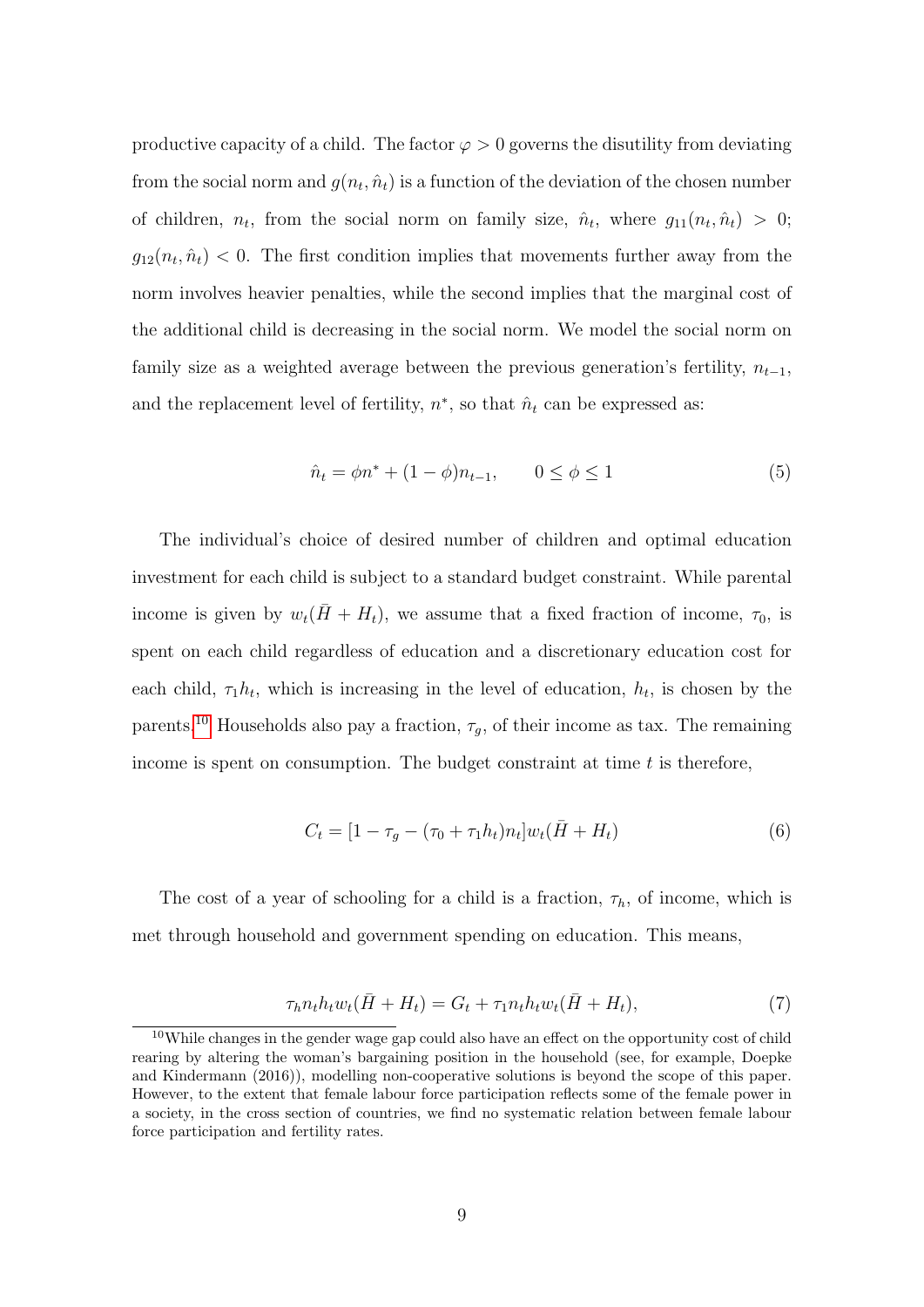where  $G_t$  is the government expenditure on education in period t.

The government spends all its tax revenue on education and, in equilibrium, runs a balanced budget, so:

<span id="page-9-1"></span>
$$
\tau_g w_t(\bar{H} + H_t) = G_t,\tag{8}
$$

Together together with Equation [7,](#page-8-1) this gives:

<span id="page-9-2"></span>
$$
\tau_1 = \tau_h - \frac{\tau_g}{n_t h_t} \tag{9}
$$

We assume, for simplicity, that households internalize the government budget. The household budget constraint can thus be written as:

$$
C_t = [1 - (\tau_0 + \tau_h h_t) n_t] w_t (\bar{H} + H_t)
$$
\n(10)

<span id="page-9-0"></span>Following Becker, Murphy, and Tamura (1990) and Ehrlich and Kim (2005), we specify the human capital production function as:

$$
H_{t+1} = z_t(\bar{H} + H_t)h_t,
$$
\n(11)

where  $\bar{H} + H_t$  is the productive capacity of the parent,  $h_t$  is the educational investment (or schooling) in each child and  $z_t$  is the human capital production technology. This specification of productive capacity prevents perfect inter-generational transmission of human capital, allowing for positive levels of human capital even for children whose parents have no schooling  $(H_t = 0)$ .

# 2.3 Equilibrium

In a competitive equilibrium, agents and firms optimally solve their constrained maximization problems and all markets clear. Let  $(v) = (\bar{H} + H_t, n_{t-1})$ . A competitive equilibrium for this economy consists of a collection of policy functions for households  $\{C_t(v), n_t(v), h_t(v)\}$ , and prices  $w_t$  such that: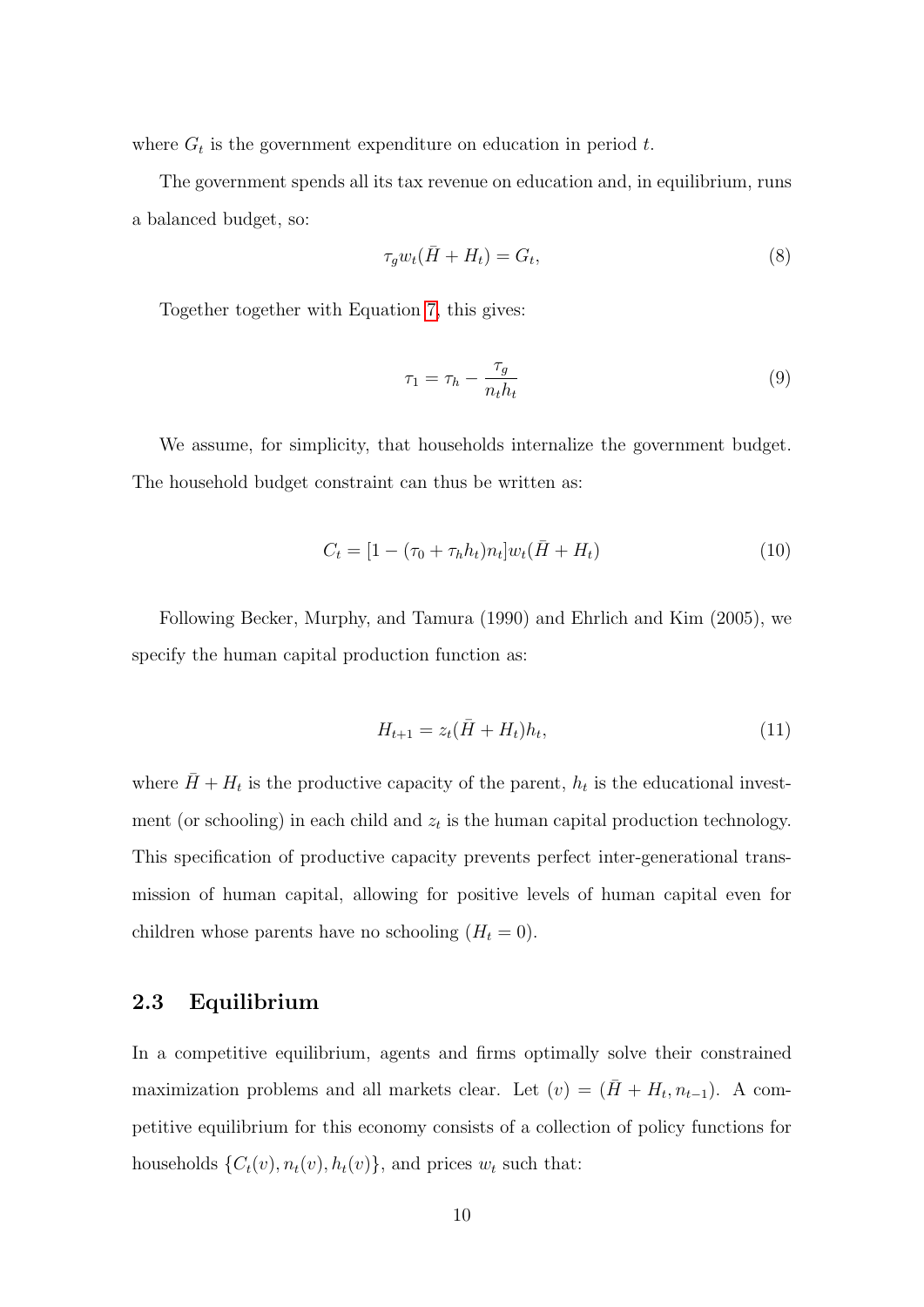1. Policy functions  $C_t(v)$ ,  $n_t(v)$ , and  $h_t(v)$  maximize

$$
u(C_t; n_t; q_{t+1}) - \varphi g(n_t, \hat{n}_t)
$$

subject to the budget constraint  $(6)$ , human capital production function  $(11)$ , the law of motion for norms [\(5\)](#page-8-3), and  $(C_t, n_t, h_t) \geq 0$ ;

- 2.  $w_t$  satisfies Equation [3;](#page-7-0)
- 3. the government runs a balanced budget, satisfying Equation [8;](#page-9-1) and
- 4. The market for the final consumption good clears such that:

$$
C_t = [1 - \tau g - (\tau_0 + \tau_1 h_t) n_t] y_t
$$

# <span id="page-10-0"></span>3 Calibration

In the policy experiments that we carry out, we examine the transition of the economy from a given initial condition to a steady state level of fertility and human capital investment. Our calibration strategy consists of choosing structural parameters and initial conditions so that the outcomes of the model in the first period match the appropriate moments for consumption, income, fertility, years of schooling, spending on education, and population in developing countries in  $1960.<sup>11</sup>$  $1960.<sup>11</sup>$  $1960.<sup>11</sup>$  Since the economic agent in this model is an individual, the fertility rate in the model is one half of the total fertility rate in the data. We interpret the units of investment in human capital per child,  $h_t$ , as years of education. (We ignore integer constraints in the model and treat bot fertility and years of education as continuous variables; the empirical counterparts are also not integers, as they are given by the average fertility

<span id="page-10-1"></span> $11$ We refer to all countries which were not classified as OECD countries prior to 1970 as developing countries in the starting period. 1960 is the first year for which cross-country data on fertility, income and consumption are available.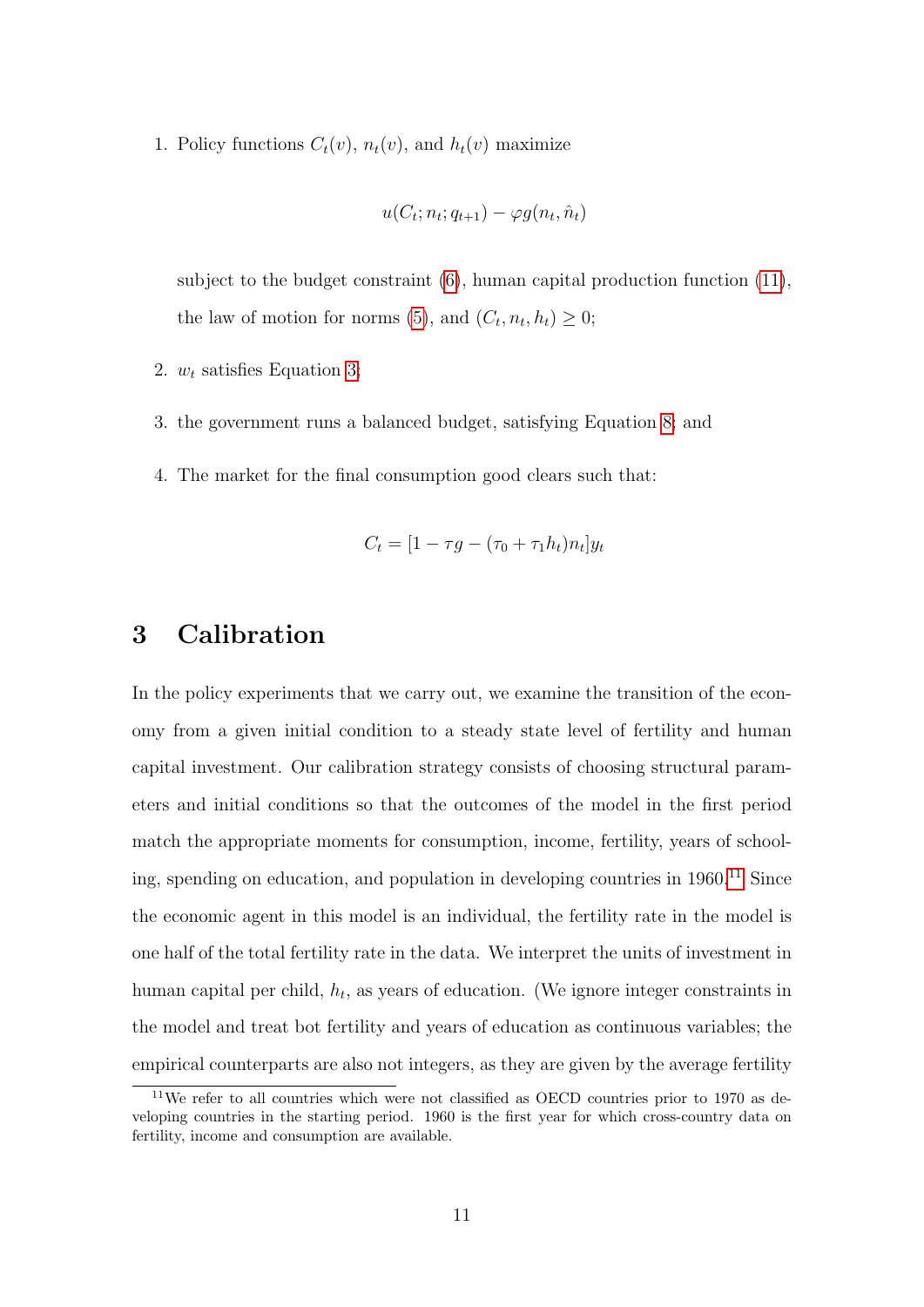and average number of years of education).<sup>[12](#page-11-0),[13](#page-11-1)</sup> A period in the model corresponds to the length of one generation, which we set to be 25 years.

The data on household consumption, per capita GDP, government spending on education as a fraction of GDP, population and fertility are obtained from the World Bank's World Development Indicators (WDI) dataset while the data on expected years of schooling are taken from the UNESCO Institute for Statistics (2013).

## 3.1 Technology

Estimates of total factor productivity in East Asian countries over the 1966-1990 period by Young (1995) indicate that on average, annual TFP growth over the period ranged from -0.003 in Singapore to 0.024 in Taiwan. As such, we will assume a constant annual TFP growth rate of 0.018 which is compounded to obtain the TFP growth rate between generations,  $g_A$ . We set the Cobb-Douglas coefficient on labour,  $\rho$ , to 0.66.<sup>[14](#page-11-2)</sup> Finally, we assume that there is no growth in the technology used in human capital production,  $z_t$ .

# 3.2 Cost of child-rearing

We use data on the fraction of household expenditure allocated to education reported in household surveys and government expenditure on education to calibrate the values of  $\tau_0$  and  $\tau_h$ . (See Appendix [C](#page-54-0) for a detailed description of data and sources.) In our model, the fraction of household expenditure allocated to education is represented by  $\tau_1 n_t h_t$ . The value for  $\tau_1$ , calculated using corresponding

<span id="page-11-0"></span><sup>&</sup>lt;sup>12</sup>The data we use for education is the expected years of schooling of children of school entrance age obtained from UNESCO (2013).

<span id="page-11-1"></span><sup>&</sup>lt;sup>13</sup>The data on expected years of schooling starts from 1980. Therefore, to obtain the average years of schooling for 1960, we compare the series with years of schooling for the adult population taken from Barro and Lee (2013). The average years of schooling for the adult population (aged 25+) in our sample of countries in 1985 is 3.67. Since this measure is likely to understate the level of education of the younger cohorts, we set expected years of schooling for children born in 1960 to be 5.

<span id="page-11-2"></span><sup>&</sup>lt;sup>14</sup>Our specification of utility implies that the values of  $g_A$  and  $\rho$  affect the simulations only through the initial value for the human capital stock and the calibrated value of  $\theta$  as wages do not have an effect on fertility or human capital investment decisions.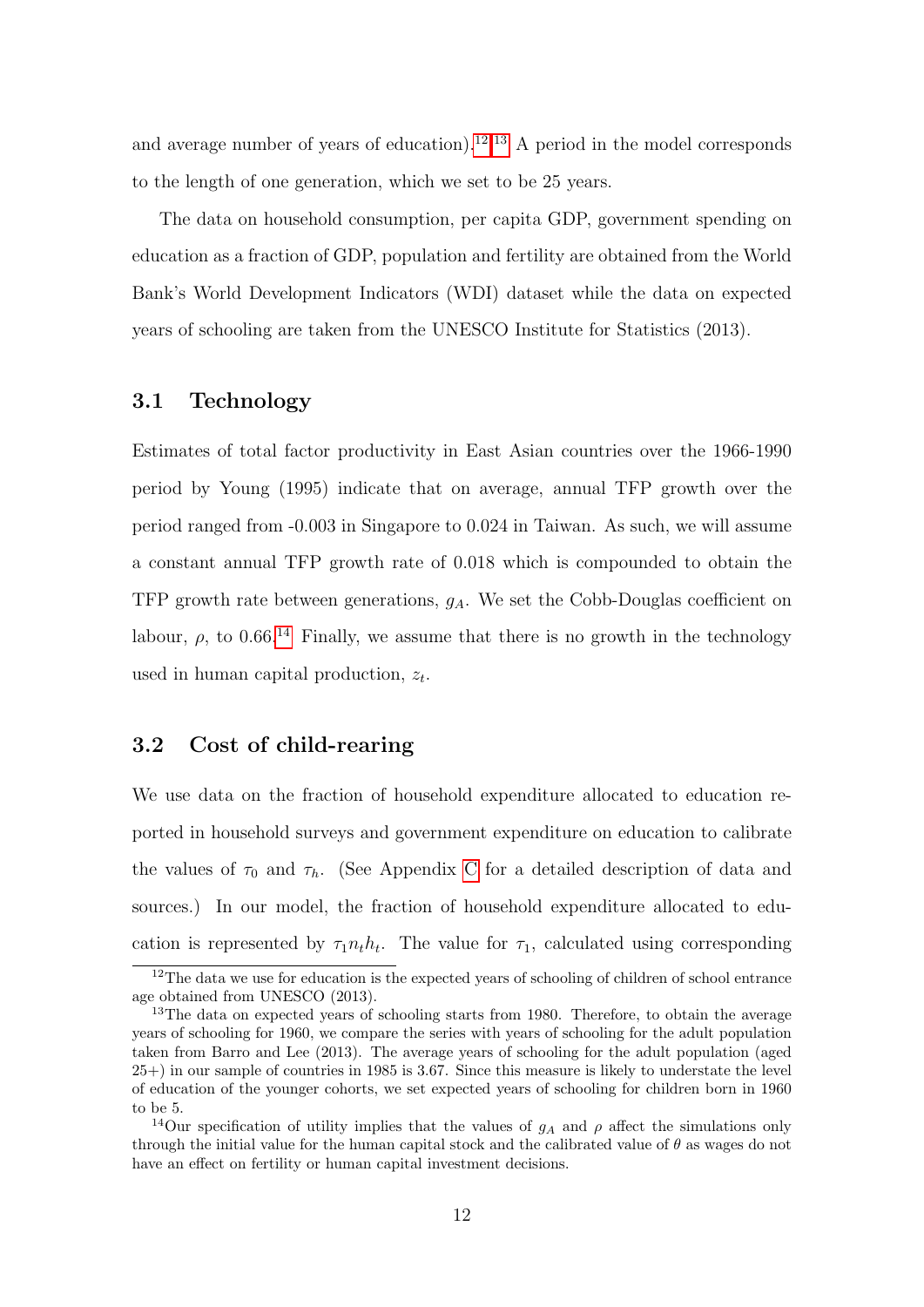values for  $n_t$  and  $h_t$  from the data, ranges from 0.1% in Latin America to 0.6% in Singapore. We therefore set  $\tau_1$  to its mean value, 0.003.

Government expenditure on education as a share of output is represented in our model by  $\tau_q$ . We combine the average government expenditure on education as a fraction of GDP in developing countries with the calibrated value for  $\tau_1$  using Equation [9](#page-9-2) to back out the value for  $\tau_h$ .<sup>[15](#page-12-0)</sup>

We then use the household budget constraint to back out the value for  $\tau_0$ , the non-discretionary component of the cost of child-rearing, given the initial levels of income, consumption, fertility and education.

# 3.3 Preferences

Following the literature, we assume utility is additively log linear in consumption, the number of children, the quality of children and social norms:

$$
U_t = \ln C_t + \alpha \ln n_t + \theta \ln[w_{t+1}(\bar{H} + H_{t+1})] - \varphi g(n_t, \hat{n}_t), \tag{12}
$$

 $\alpha > 0$  reflects preferences for children,  $\theta > 0$  for child quality. As noted in Akerlof (1997), the use of the absolute value of the difference between individual fertility and the social norm gives rise to multiple equilibria. We use a more tractable functional form given by:

$$
g(n_t, \hat{n}_t) = (n_t - \hat{n}_t)^2,
$$

where individuals derive disutility from deviating both from above as well as below the social norm and deviations in either direction are penalized symmetrically. In Section [5,](#page-24-0) we consider a different functional form which treats upward and downward deviations asymmetrically and find that the results are very similar.

<span id="page-12-0"></span><sup>&</sup>lt;sup>15</sup>Our specification of a fixed value for  $\tau_h$  is based on the assumption that household spending on education is high when government spending is low. While there is insufficient data to check this empirically for developing countries, it is possible to use data for 39 OECD and partner countries to show that, once income differences have been controlled for, there is a negative relationship between private and public education expenditure. See Appendix [D.](#page-55-0)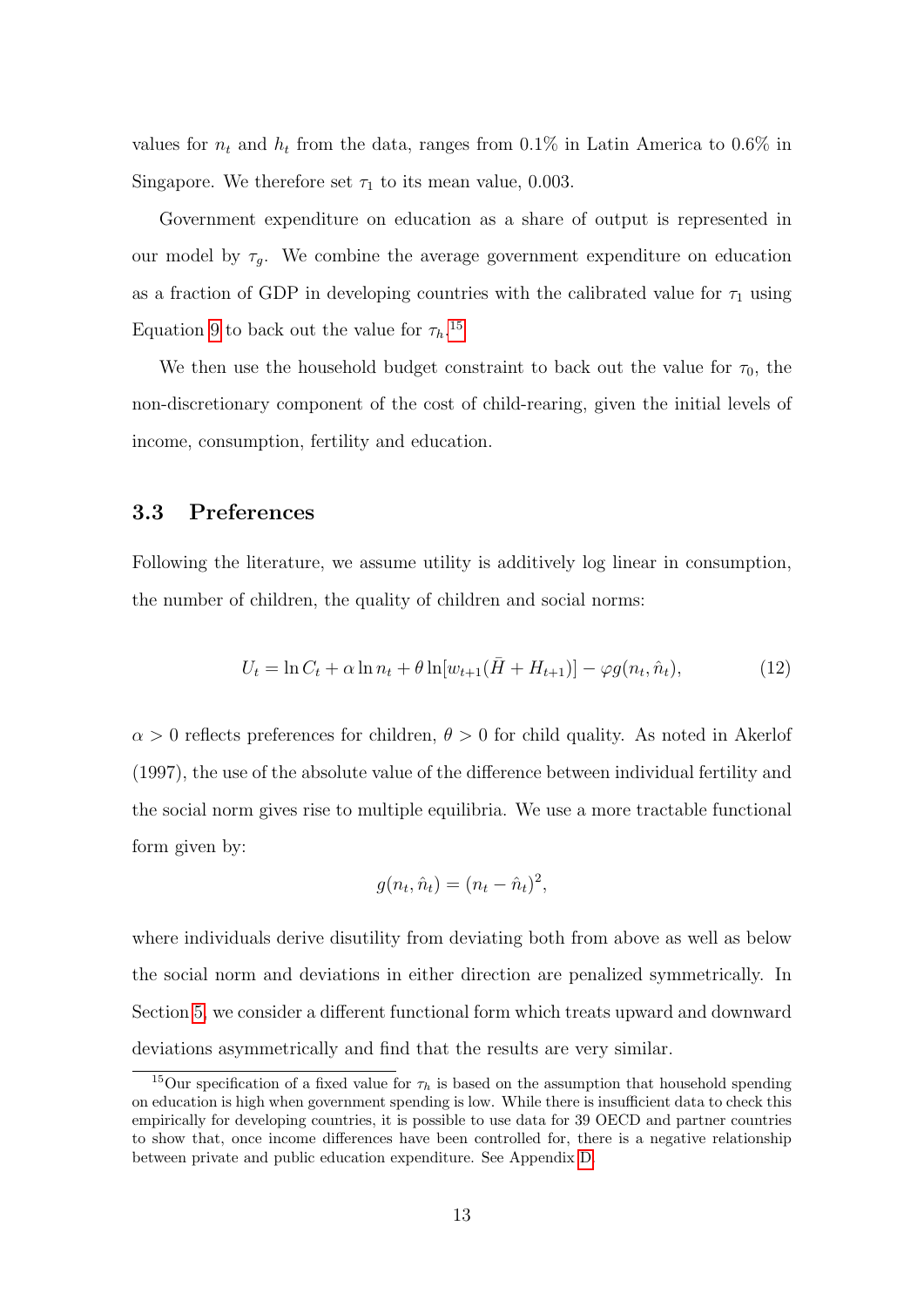Given these preferences, the first order condition for  $n_t$  is given by:

<span id="page-13-1"></span>
$$
\frac{\alpha}{n_t} = \frac{(\tau_0 + \tau_h h_t)}{1 - (\tau_0 + \tau_h h_t) n_t} + 2\varphi(n_t - \hat{n}_t)
$$
\n(13)

The first-order condition equates the marginal benefit of having children with the marginal cost. The first term on the right hand side is the marginal cost in terms of foregone consumption while the second term will be a cost if the additional child pushes the total number of children over the social norm.

The first-order condition for  $h_t$  is:

<span id="page-13-2"></span>
$$
\frac{\theta z_t(\bar{H} + H_t)}{(\bar{H} + H_{t+1})} = \frac{\tau_h n_t}{(1 - (\tau_0 + \tau_h h_t) n_t)},\tag{14}
$$

where the right hand side is the marginal utility to the parent from giving her child an additional unit of education and the left hand side is the marginal cost in terms of foregone consumption.

Our specification of utility leaves us with three preference parameters  $(\alpha, \theta, \theta)$ and  $\varphi$ ) to be calibrated. We also require initial values for  $H_t$  and  $z_t$ . We start by calibrating a baseline model in which individuals do not care about norms ( $\varphi = 0$ ) and pin down  $\alpha$  from the first-order condition for  $n_t$ , using the cross-country macro data for developing countries for 1960. We use the per capita output growth in the economy to pin down  $\frac{\bar{H} + H_{t+1}}{\bar{H} + H_t}$  (which we will refer to as  $g_H$ , hereafter). We choose the value of  $z_t$ , the technology converting schooling to human capital, to match the empirical estimates of the returns to schooling. Finally, we use the first order condition for  $h_t$  and the human capital production function to obtain values for  $\theta$ , the preference for child quality, and  $H_1$ , the level of human capital of parents in the initial period.[16](#page-13-0)

$$
H_t = \left(\frac{1}{g_H - z_t h_t} - 1\right) \bar{H}
$$

where  $g_H = \frac{\bar{H} + H_{t+1}}{\bar{H} + H_t}$  $\frac{H + H_{t+1}}{H + H_t}$ . In order to obtain  $H_t > 0$ , it is required that  $\frac{gH - 1}{h_t} < z_t \leq \frac{g_H}{h_t}$ . Using values

<span id="page-13-0"></span><sup>&</sup>lt;sup>16</sup>Rearranging the human capital production function gives: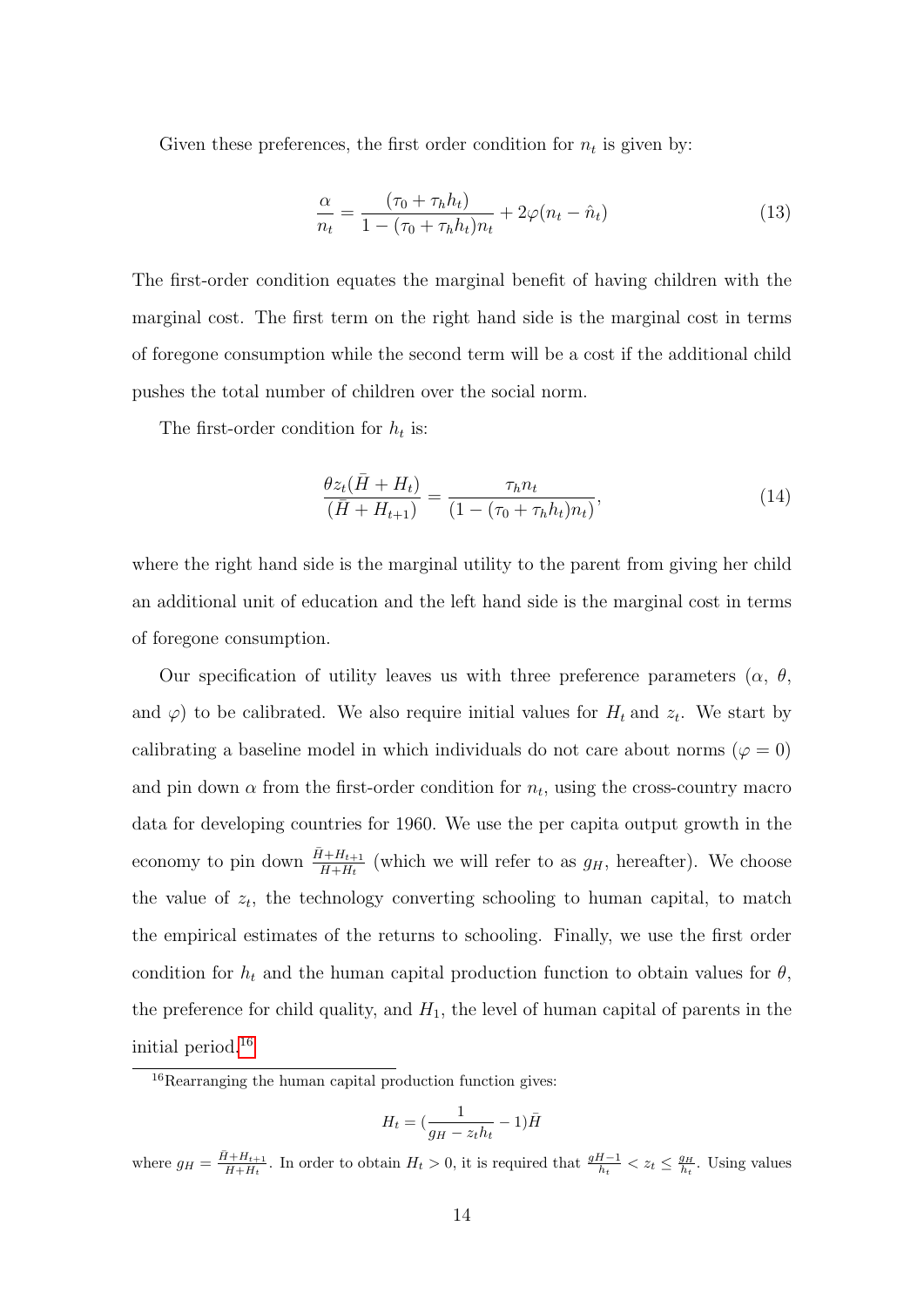## 3.4 Norms

We use the first order condition for fertility from the full model (Equation [13\)](#page-13-1) to obtain a value for  $\phi$  (the weight placed on the replacement fertility rate in the determination of the norm), for given values of  $\varphi$  and  $n_{t-1}$ .<sup>[17](#page-14-0)</sup> We do not have enough moments in the data to back out the coefficient of disutility from deviating from norms,  $\varphi$ , and, to the best of our knowledge, there are no empirical estimates of this parameter. Therefore, we set  $\varphi = 0.1$  and conduct sensitivity tests using a range of values for this parameter. While data on fertility rates in developing countries prior to 1960 is scarce, we set  $n_0$  to 3.5 (meaning seven children per woman - recall that in the model  $n_t$  is fertility per single-person household) based on estimates of fertility for several non-European countries in the early twentieth century provided by Therborn  $(2004)$ . Finally, the replacement level of fertility,  $n^*$ , is set to 1, reflecting a replacement level fertility rate of 2.

Table 1 summarizes the results of the calibration exercise.

## <span id="page-14-1"></span>3.5 Estimating the change in  $\phi$

We model the role of population-control policies in changing the social norms on family size by an increase in the weight on the replacement level of fertility,  $\phi$ . In order to gauge the value of  $\phi$  in subsequent periods, we estimate by ordinary least squares the first-order condition for fertility using data for 2010, holding all other parameters values (other than  $\phi$ ) constant. In other words, only the weight placed on the replacement rate of fertility is allowed to change. We model  $\phi$  as a function of the intensity of family-planning programs. Specifically, we set  $\phi = \phi_1 P$ , where P is family planning program intensity, measured by the logarithm of per capita funds

for  $g_H$  and  $h_t$  from the data, we can obtain an upper and lower bound for  $z_t$ .

The Mincerian return to schooling is given by  $\frac{\rho z_t}{g_H}$  in our model. The value for  $z_t$  we obtain for a Mincerian return of 0.11,  $\rho = 0.66$  and the calibrated value of  $g_H$  falls within the upper and lower bounds of  $z_t$ . Therefore, we set  $z_t$  to 0.47.

<span id="page-14-0"></span><sup>&</sup>lt;sup>17</sup>This calibration of  $\phi$  is based on the assumption that preferences for children are not affected by preferences about adhering to a social norm on fertility.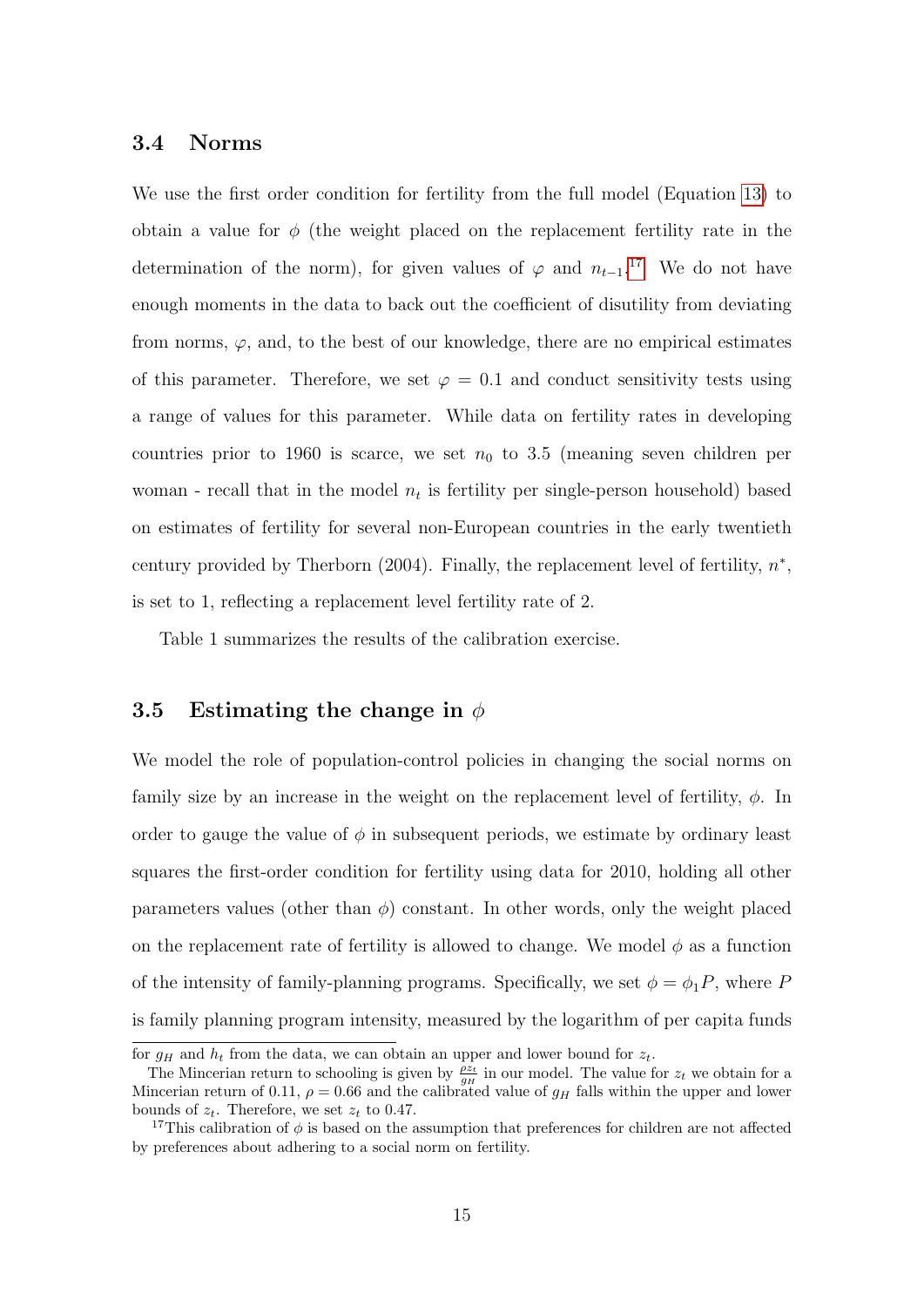|                    | Value  | Description/Source                                                               |
|--------------------|--------|----------------------------------------------------------------------------------|
| Parameters         |        |                                                                                  |
| $\rho$             | 0.66   | Productive labour share of output                                                |
| $g_A$              | 1.56   | TFP growth (Young 1995)                                                          |
| $\tau_1$           | 0.003  | Household education spending per child as a frac-<br>tion of expenditure         |
| $g_H$              | 2.886  | Targeted to match per capita output growth and<br>population growth              |
| $\tau_0$           | 0.025  | Targeted to match household education expendi-<br>ture                           |
| $\tau_h$           | 0.006  | Targeted to match public expenditure on educa-<br>tion in 1960                   |
| $\alpha$           | 0.1987 | Targeted to match household consumption-income<br>ratio in 1960                  |
| $\theta$           | 0.1312 | Targeted to match expected years of schooling in<br>1960                         |
| $\phi$             | 0.204  | Targeted to match TFR in 1960                                                    |
| $\varphi$          | 0.1    | Disutility from deviating from social norm on fer-<br>tility                     |
| $n^*$              | 1      | Replacement rate of fertility                                                    |
| Initial conditions |        |                                                                                  |
| Ā                  | 1      | Labour endowment                                                                 |
| $n_0$              | 3.5    | Fertility rates in developing countries in early 20th<br>century (Therborn 2004) |
| $\boldsymbol{z}$   | 0.474  | Targeted to match Mincerian return of 0.11                                       |
| $H_0$              | 0.935  | Obtained from human capital production function,<br>given $g_H$                  |

Table 1: Calibration of structural parameters

 $\mathcal{L}$ 

Notes: The table reports the calibrated parameter values and initial conditions and the sources from which they are obtained.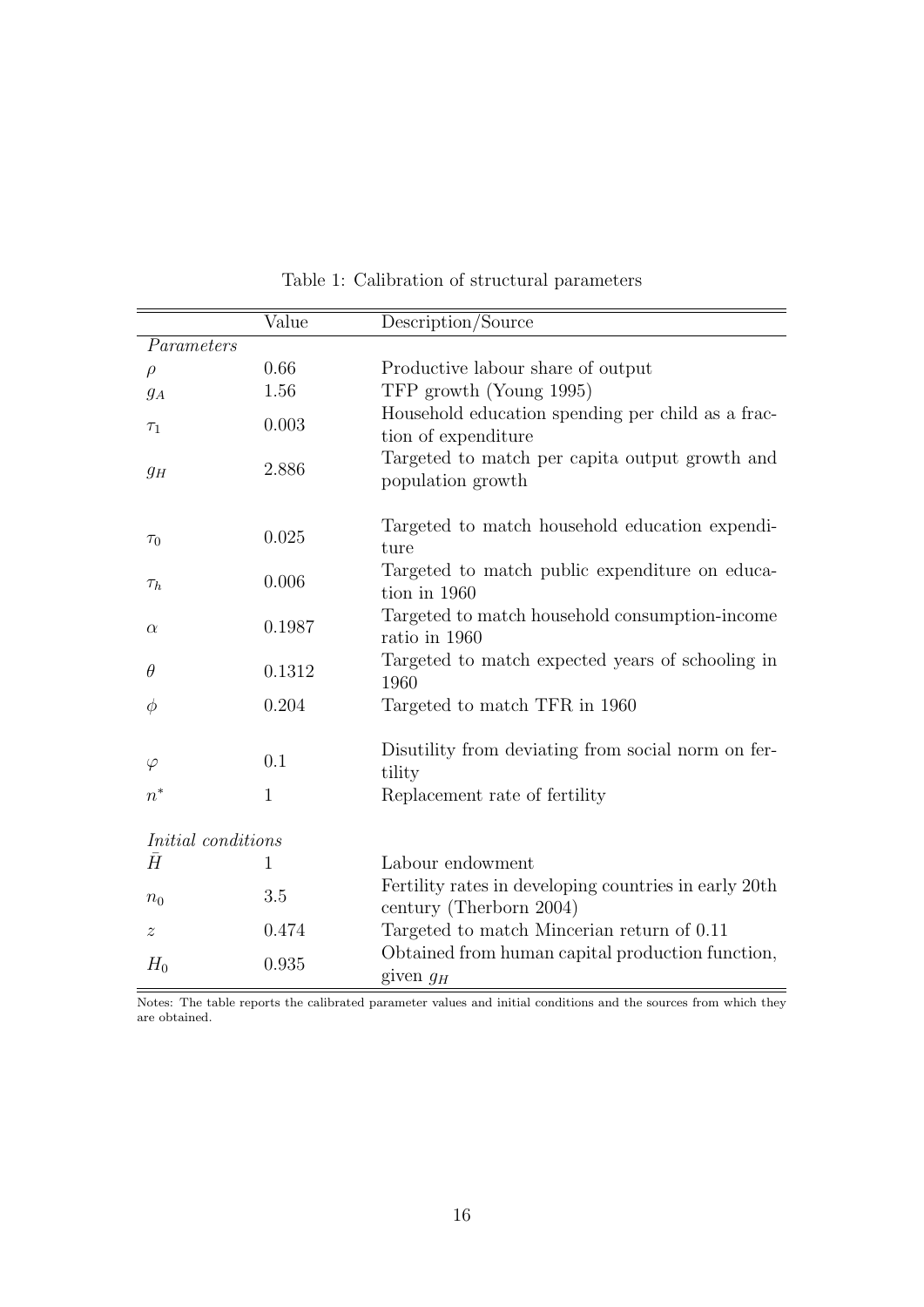<span id="page-16-1"></span>for family planning, with the data on family planning funds compiled from Nortman and Hofstatter (1978), Nortman (1982), and Ross, Mauldin, and Miller (1993). This gives rise to the following estimable equation:

$$
\frac{\alpha}{n_t} - \frac{(\tau_0 + \tau_h h_t)}{1 - (\tau_0 + \tau_h h_t) n_t} - 2\varphi(n_t - n_{t-1}) = 2\varphi\phi_1 P(n_{t-1} - n^*)
$$
(15)

We estimate the equation using data on fertility and expected years of schooling for 2010, and the average value of per capita funds for family planning over the 1970- 2000 period. Ideally, P would be the total spending per capita on family planning programs over this period. However, given that for many countries we have data only for one or two years, we use the average per capita funding over the period 1970-2000. Note that this exercise is an attempt to recover a numerical estimate for  $\phi$  which can be used in the quantitative analysis, rather than to establish a causal link between the family planning programs and fertility.

The estimation of Equation [\(15\)](#page-16-1) provides us with a value for  $\phi_1$ . We find that the estimated coefficient (corresponding to  $2\varphi\phi_1$ ) is significantly different from zero and that the obtained value has the expected sign and magnitude (see Table 2).[18](#page-16-2) We calculate  $\phi$  at the sample average of total spending, P, to obtain a value of 0.62, which shows that the weight on  $n^*$  has tripled over the past fifty years.

# <span id="page-16-0"></span>4 Results

The dynamics of fertility and human capital accumulation in the economy are gov-erned by Equations [5,](#page-8-3) [11,](#page-9-0) [13,](#page-13-1) and  $14<sup>19</sup>$  $14<sup>19</sup>$  $14<sup>19</sup>$  We use the calibrated model to investigate how the two channels in our model, human capital accumulation and the presence of social norms on fertility, contribute to the fertility decline. We begin from an initial level of human capital stock and fertility and examine the transition to a steady

<span id="page-16-3"></span><span id="page-16-2"></span><sup>&</sup>lt;sup>18</sup>This also indicates that our choice of 0.1 for  $\varphi$  is not unreasonable.

<sup>&</sup>lt;sup>19</sup>Note that since neither first order condition depends on  $w_t$ , the production side of the economy doesn't affect the dynamics of fertility and human capital.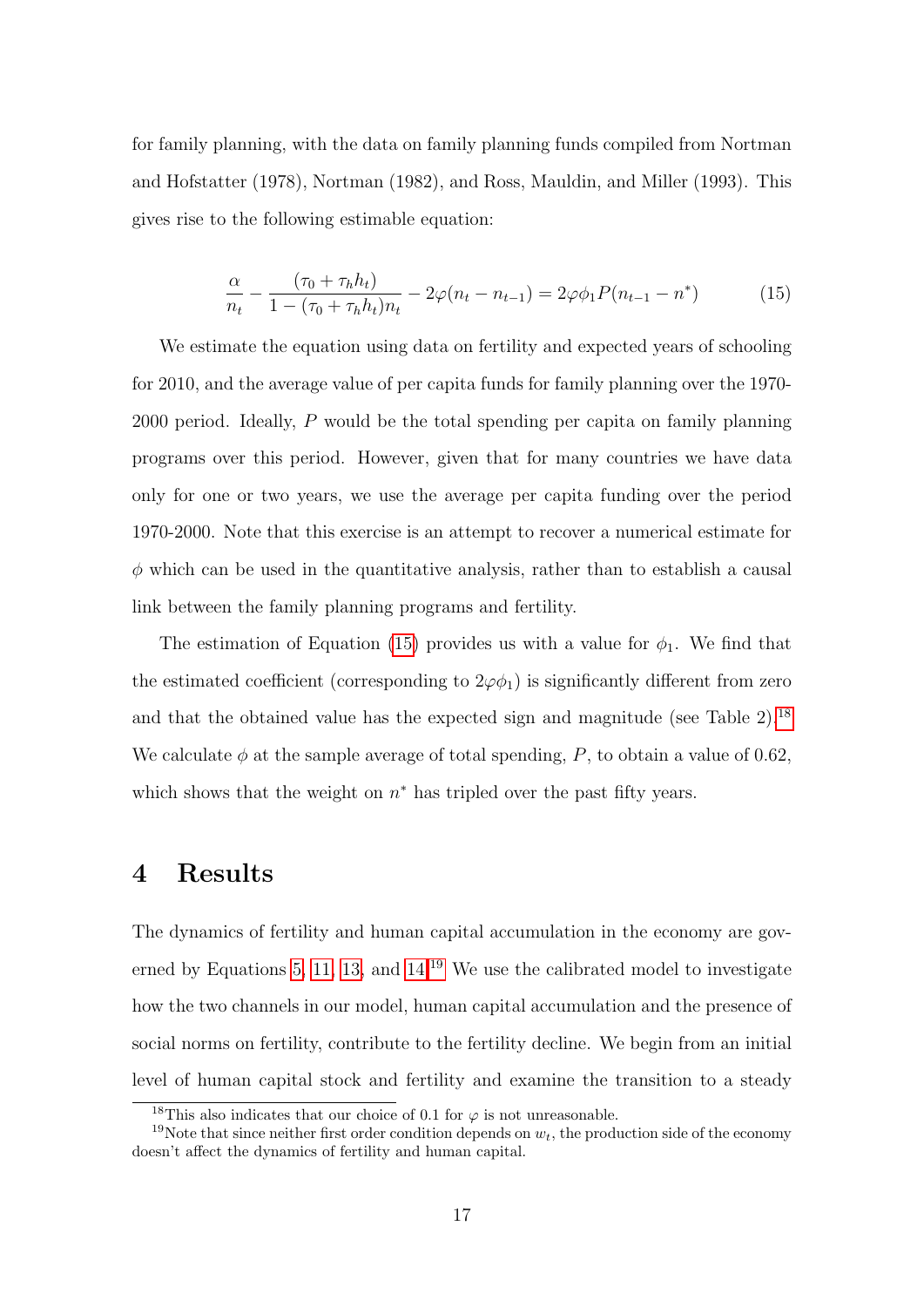Table 2: Estimation of  $\phi$ 

| Value   |
|---------|
| 0.167   |
| (0.000) |
| 0.626   |
| 53      |
| 0.699   |
|         |

Notes: The table reports the results from estimating Equation [15.](#page-16-1) The estimation is carried out using data on fertility and years of schooling for 2010, and the average annual per capita spending on family planning over the 1970-2000 period.  $\phi$  is calculated as  $\phi = \phi_1 \bar{P}$ , where  $\bar{P}$  is the sample average of per capita spending on family planning. The value in parentheses is the p-value of the regression coefficient from which the value for  $\phi_1$  is backed out and is based on robust standard errors.

state.

We start by analyzing a baseline model in which individuals do not care about social norms ( $\varphi = 0$ ) and the only mechanism by which fertility falls is the faster accumulation of human capital. We compare this model with our extended model of fertility and social norms. We consider two cases: in the first case,  $\phi$  remains unchanged over time; in the second case,  $\phi$  rises to the value estimated in the previous section (referred to as the model with policy changes). Since the estimated values are for 2010, we set  $\phi$  in 1985 to be in between the values of the initial calibration for 1960 and the estimated value for 2010. We do not impose any changes to the parameters after the third period.

Figure 1 shows the model's predicted path of TFR and investment in education (measured in years of education) under the different versions outlined above. The corresponding values in the data (only available for the first three periods for fertility and education) are marked by crosses.

The baseline model (given by the dash and dot line), in which individuals do not care about norms, generates a small decline in fertility. TFR falls to 4.8 in  $t = 2$  and reaches a steady state value of around 4.4 children per woman while investment in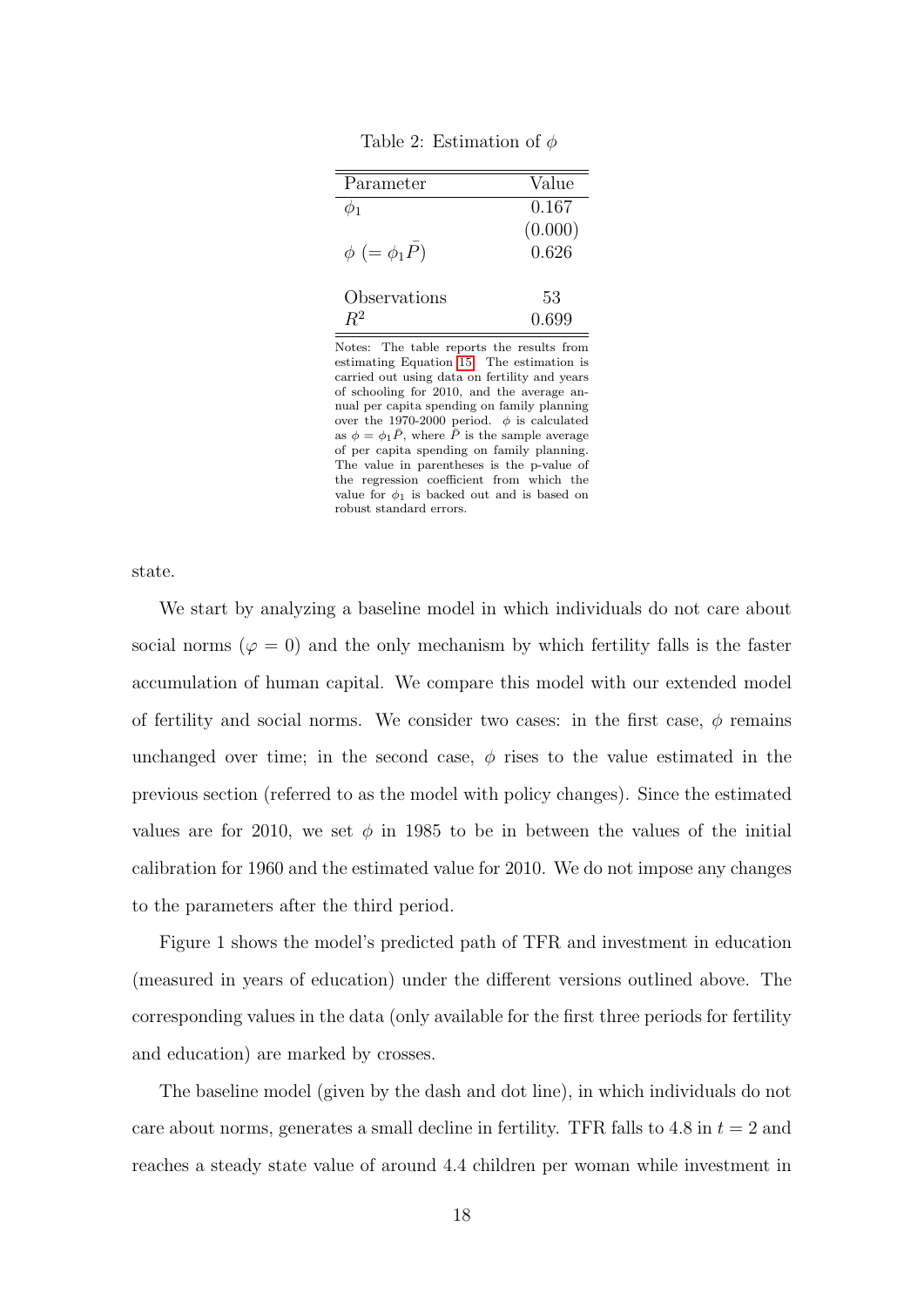



Notes: The figure plots the path of fertility and investment in education for the different versions of the model. The dash and dot line corresponds to the baseline model where  $\varphi = 0$ . The dashed line represents the case where  $\phi$ and  $\varphi$  remain unchanged over time, while the solid line represents changes in  $\phi$  to 0.4 and 0.62 at  $t = 2$  and  $t = 3$ , respectively. The points marked by "+" refer to the values observed in the data where  $t = 2$  is 1985 and  $t = 3$  is 2010.

education rises to 7 years of schooling in  $t = 2$  and reaches a steady state of roughly 8.2. The inclusion of social norms on fertility generates a larger decline in fertility in the long term, even when  $\phi$  remains unchanged, though this decline occurs at slower pace. In this case, TFR falls from 6 children per woman to 3.4 within six generations and a steady state of 2.9 is reached after approximately twelve periods. At the same time, human capital investment reaches a steady state of around 13 years of schooling. The existence of endogenously evolving social norms on fertility is enough to generate a decline in fertility which is much larger than the decline generated by the baseline model.

We next consider the effect of the population control policies (given by the solid line), which we interpret as an increase in  $\phi$ . As can be expected, the increase in  $\phi$  (a larger weight placed on the replacement level of fertility) generates a much larger decline in fertility, increase in education and a quicker convergence to the steady state. We allow  $\phi$  to rise from 0.2 in  $t = 1$  to 0.4 and then 0.62 in the two subsequent periods, which corresponds to a change in the norm on number of children from 6 children in the initial period to around 3 by  $t = 3$ . Accordingly, the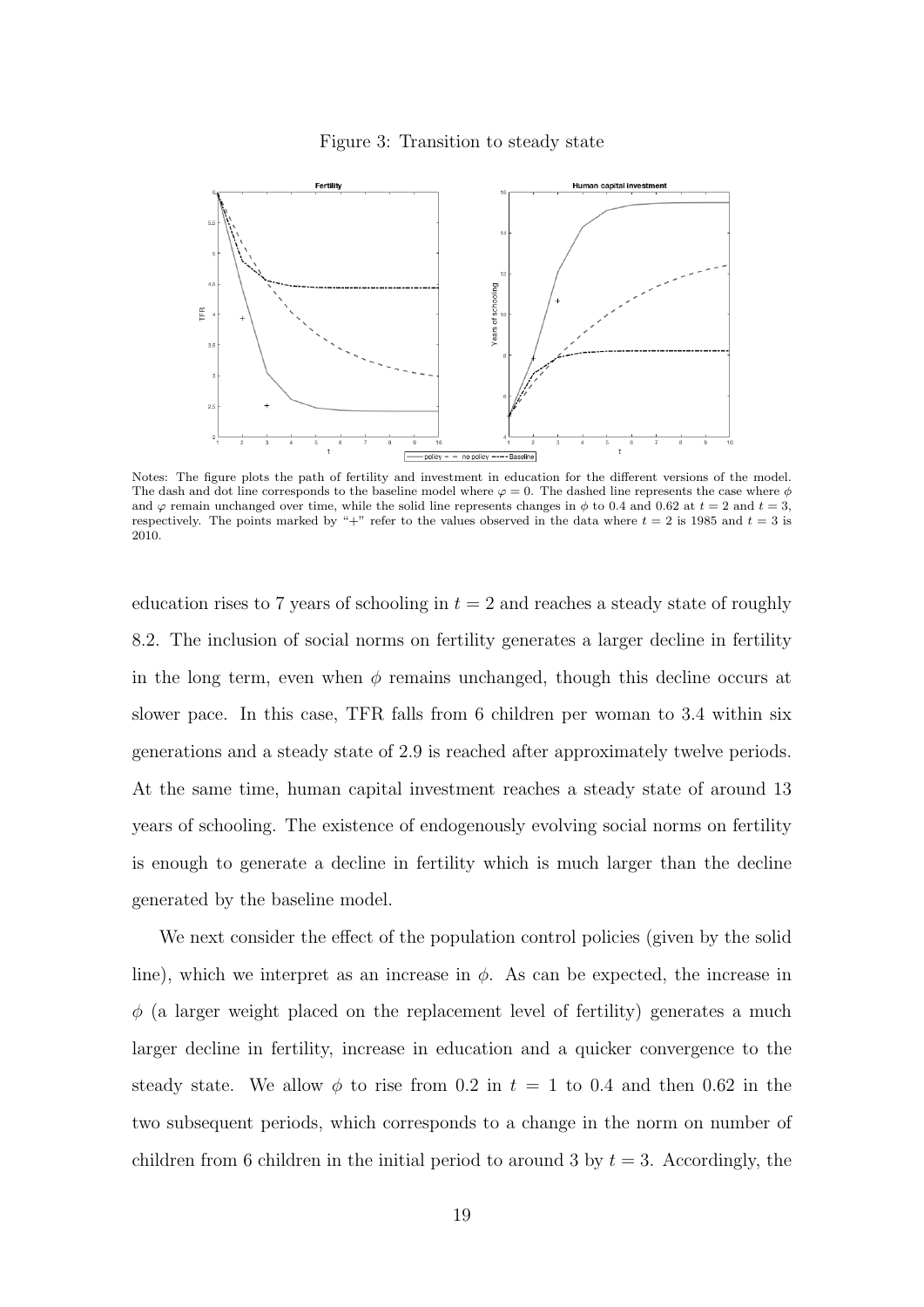model predicts a decline in TFR to 3 at  $t = 3$  and fertility reaches a steady state of around 2.4 after eight periods. At the same time, years of schooling rises from 5 to 12 in just three generations.

Comparing the results of the model with the data indicates that the inclusion of social norms with an increase in  $\phi$  over time improves the predictions of fertility and the number of years of schooling considerably. The model is able to replicate the patterns for both fertility and years of schooling in the second period very well; in the third period, both model-generated variables fall just slightly above the data. In particular, the predicted steady state level of fertility is very close to the currently observed level of fertility. Note that we do not allow  $\phi$  to change after  $t = 3$ . If we allowed  $\phi$  to increase continuously over time, convergence to a steady state fertility rate of two children per woman would be even faster.

The changes in  $\phi$  which would be required to exactly match the data would be an increase to 0.5 in  $t = 2$  and then to 0.85 by  $t = 3$ . While we estimate the change in  $\phi$ captured by spending on family planning programs, it is likely that when taking into account other factors such as increased access to mass media and modernization, the actual increase in  $\phi$  is larger than that estimated in this paper.

To summarize, this quantitative exercise points to the importance of changing social norms on family size for the decline in fertility observed in developing countries over the past few decades. We use data on family planning program funds to capture the change in social norms brought about by these programs which were widely adopted in developing countries during this period. The results suggest that the change in social norms brought about by these programs considerably accelerated the fertility decline. This is consistent with empirical studies that find evidence of the effectiveness of public persuasion measures in reducing fertility (La Ferrara, Chong and Duryea 2012 and Bandiera et al. 2014).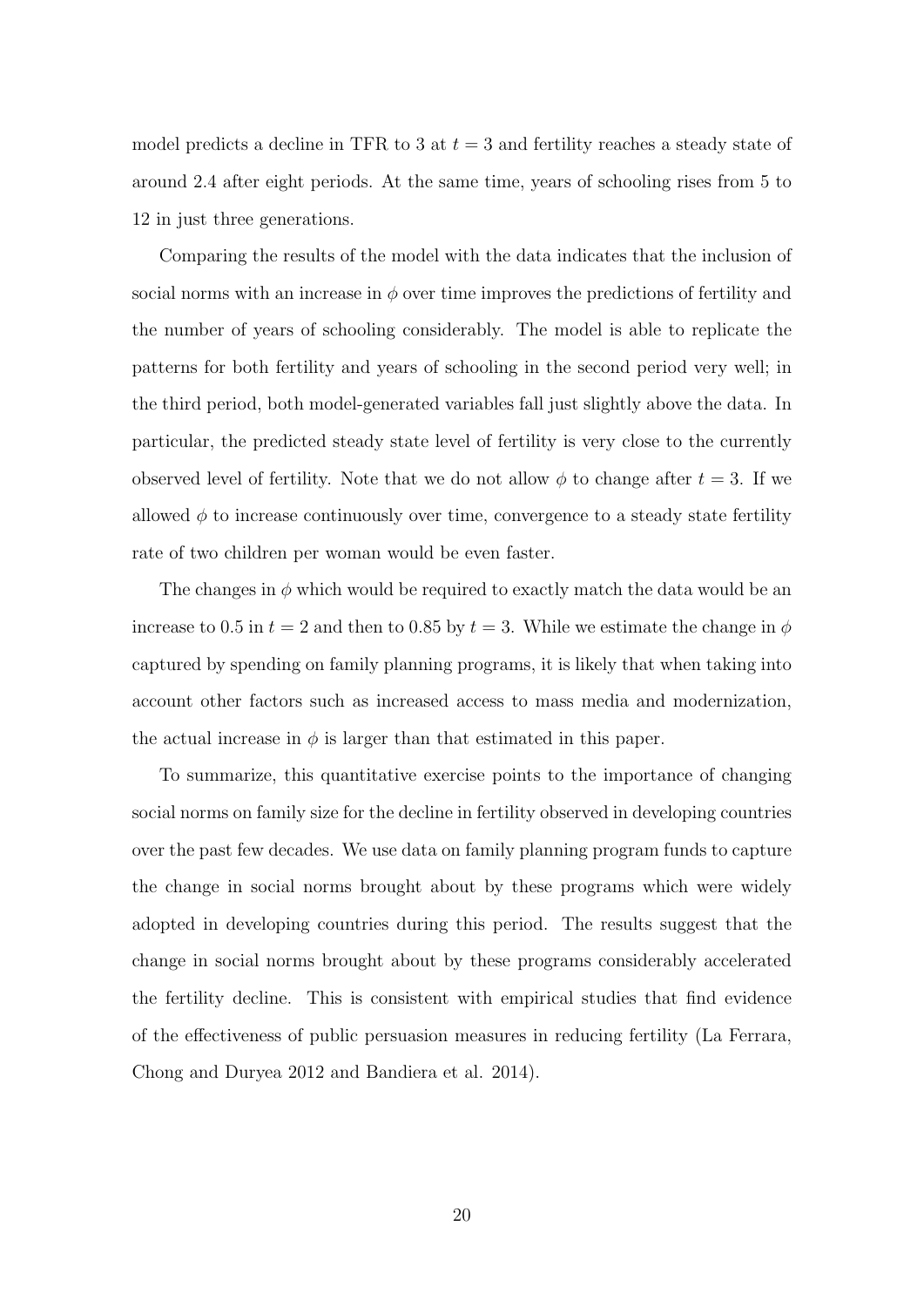## 4.1 Individual country simulations

As an additional test, we now apply the model to individual countries for which sufficient data is available. Focusing on countries with at least 10 data points for spending on family planning programs (the exceptions are the Sub-Saharan countries for which fewer data points are available) as well as data on the other macroeconomic variables required for calibration, we use a sample of 15 countries. The spending on family planning programs in these countries range from zero in Benin to \$0.93 (in 2005 US dollars) in Indonesia to \$3.14 in El Salvador, while the decreases in fertility between 1960 and 2010 range from 1.2 births per woman in Benin to 4.9 in Tunisia and Korea.

We then re-calibrate the model, country by country, using country-specific data on the required macroeconomic variables and country-specific estimates of the Mincerian coefficient compiled by Psacharopoulos and Patrinos (2002).[20](#page-20-0). The only parameter values that we use from the original calibration are the labour income share  $(\rho)$ , the cost of educating a child for a household,  $\tau_1$ , and the technology growth rate  $(g_A)$ . Since we can no longer use a regression to obtain the individual values to which  $\phi$  rises, we simply back it out from Equation [15](#page-16-1) using data on fertility and years of schooling for each of the  $15$  countries for  $2010<sup>21</sup>$  $2010<sup>21</sup>$  $2010<sup>21</sup>$ 

Using the re-parametrised model, we simulate the path of fertility for each of the 15 countries. The plots in Figure [4](#page-21-0) show the model's predictions together with the data. As the Figure illustrates, the model does reasonably well at predicting a significant part of the fertility decline in most countries, with three key exceptions: Thailand, Indonesia and Tunisia. In these cases, the model under-predicts the decline in fertility indicating that the change in  $\phi$  (the policy parameter) was

<span id="page-20-0"></span><sup>20</sup>The results are not so different when we use a flat rate of 11 percent for the Mincerian coefficient for all countries

<span id="page-20-1"></span><sup>&</sup>lt;sup>21</sup>In doing so, three countries (Singapore, South Korea and Thailand) record values of  $\phi$  greater than one or less than zero. As such, we impose an upper bound of one and a lower bound of zero for the calibrated value of  $\phi$ . The full set of re-calibrated parameters for each country is available in Appendix [E.](#page-56-0)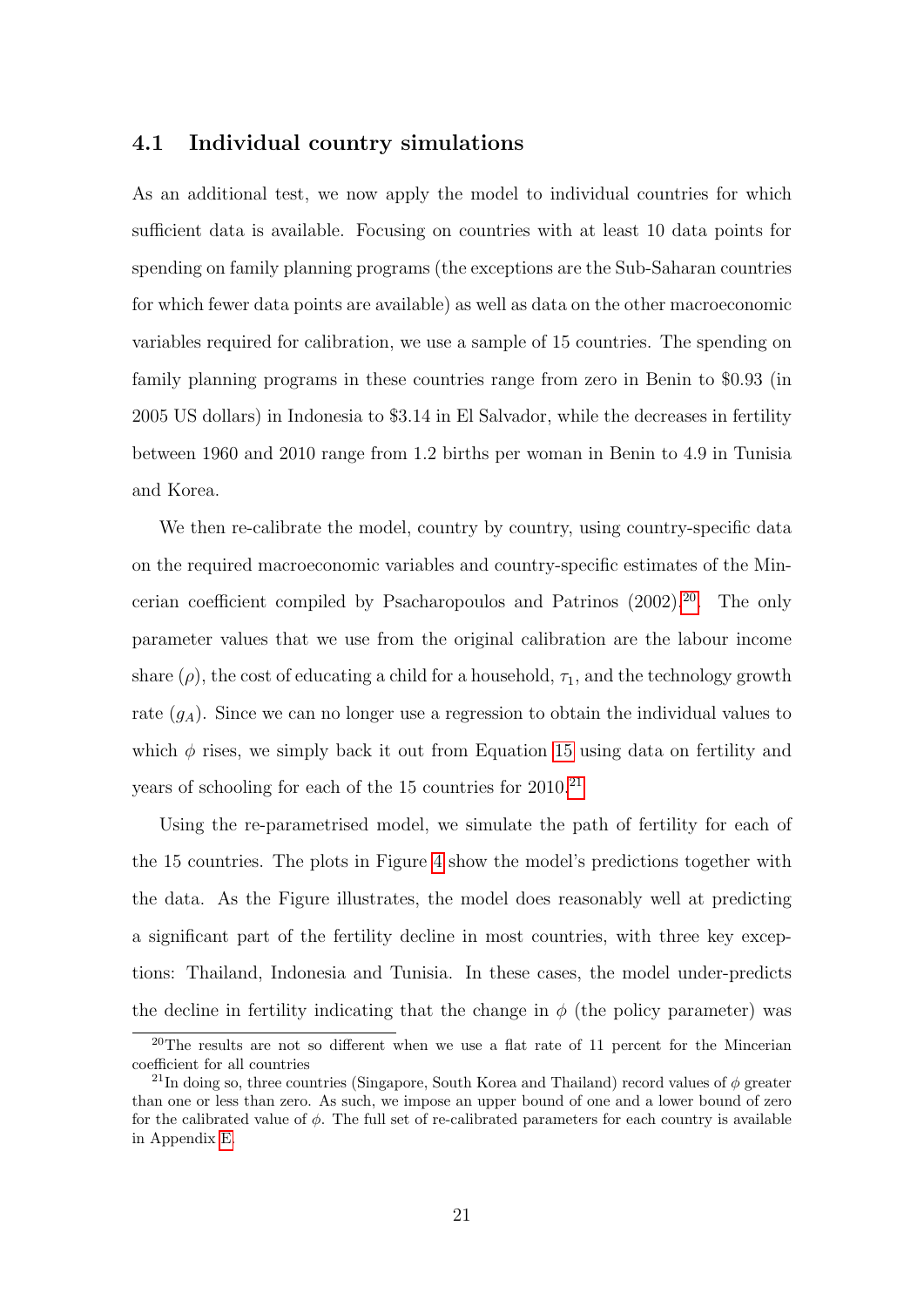<span id="page-21-0"></span>

#### Figure 4: Fertility transitions

Notes: The figure plots the simulated fertility transition for each country against the data (the points marked by "+" refer to the values observed in the data where  $t = 2$  is 1985 and  $t = 3$  is 2010).

not sufficiently  $\text{large}^{22}$  $\text{large}^{22}$  $\text{large}^{22}$ .

It is worth noting that the deviations from the model's predictions are not related to the level of spending on family planning programs. For instance, Tunisia and Thailand were countries in which strong government-led family planning programs were implemented. But so were South Korea and India, where the model performs remarkably well. The model also does reasonably well at predicting fertility transitions in the Sub-Saharan African countries, where family planning programs were introduced much later. It is more likely that when the model deviates substantially from the data, it does so because spending on family planning programs is an inadequate proxy for the effectiveness of the program. Or, in other words, because the spending data we have does not cover the full effort put on fertility reduction.

It is possible, of course, that there are other confounding factors that played a role in Tunisia, Thailand and Indonesia (e.g., media spillovers from neighbouring

<span id="page-21-1"></span><sup>&</sup>lt;sup>22</sup>In fact, for Thailand, the calibration strategy results in a decrease in  $\phi$  rather than an increase.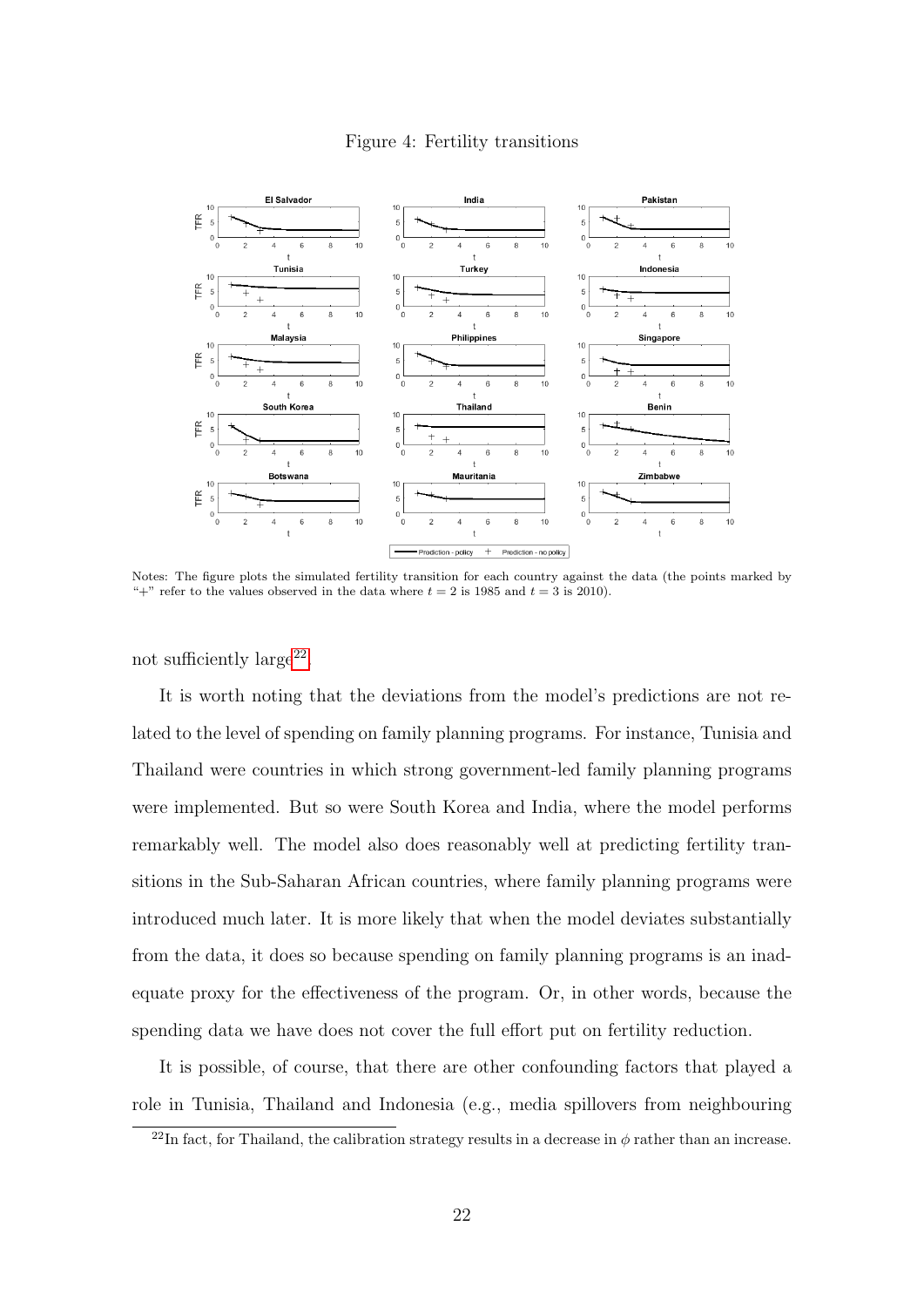countries) which we have not been able to pin down with our model. However, in all, given the data limitations, the model matches the fertility transitions in most economies quite well.

# 4.2 Out-of-sample fit

As another means of validating the model's use in measuring the impact of population policy interventions, we consider the model's predictions in a completely different setting - the fertility transition of the advanced Western economies. Given the absence of population policy interventions in these economies in that period, we compare the predictions of the model with norms but no policy intervention with the fertility rates observed in advanced European and North American economies between  $1850$  and  $1950.<sup>23</sup>$  $1950.<sup>23</sup>$  $1950.<sup>23</sup>$ 

We start by re-calibrating the model to match the average fertility and years of schooling in these countries in  $1850<sup>24</sup>$  $1850<sup>24</sup>$  $1850<sup>24</sup>$  Historical data on fertility is obtained from Gapminder.org, data on GDP per capita and population is obtained from the Maddison Project database (2018) and data on years of schooling is taken from the Lee and Lee Long-Run Education Dataset (2016). Given that data limitations do not permit the re-calibration of all parameters, we keep the labour income share  $(\rho)$ , technology growth rate  $(g_A)$ , and the fraction of income required to raise a child  $(\tau_0)$ unchanged from our main exercise. Given the very low level of expected years of schooling (average years of schooling in 1870 is less than 2), we set public spending on education to zero (which means  $\tau_g = 0$ ) and the Mincerian coefficient to 0.2. The initial conditions and parameter values used for this exercise are given in Table [3.](#page-23-0)

We then simulate the fertility transition of the advanced economies between 1850 and 1950 using the model with norms but no policy intervention. Figure [5](#page-24-1) plots the predictions of the model against the data.

<span id="page-22-0"></span><sup>23</sup>We limit the comparison to this period given the developments in the technology of modern contraceptives such as the oral contraceptive pill during the 1960s and the establishment of the Population Council and the International Planned Parenthood Federation in the 1950s.

<span id="page-22-1"></span><sup>24</sup>See Appendix [F](#page-57-0) for the list of countries used for this analysis.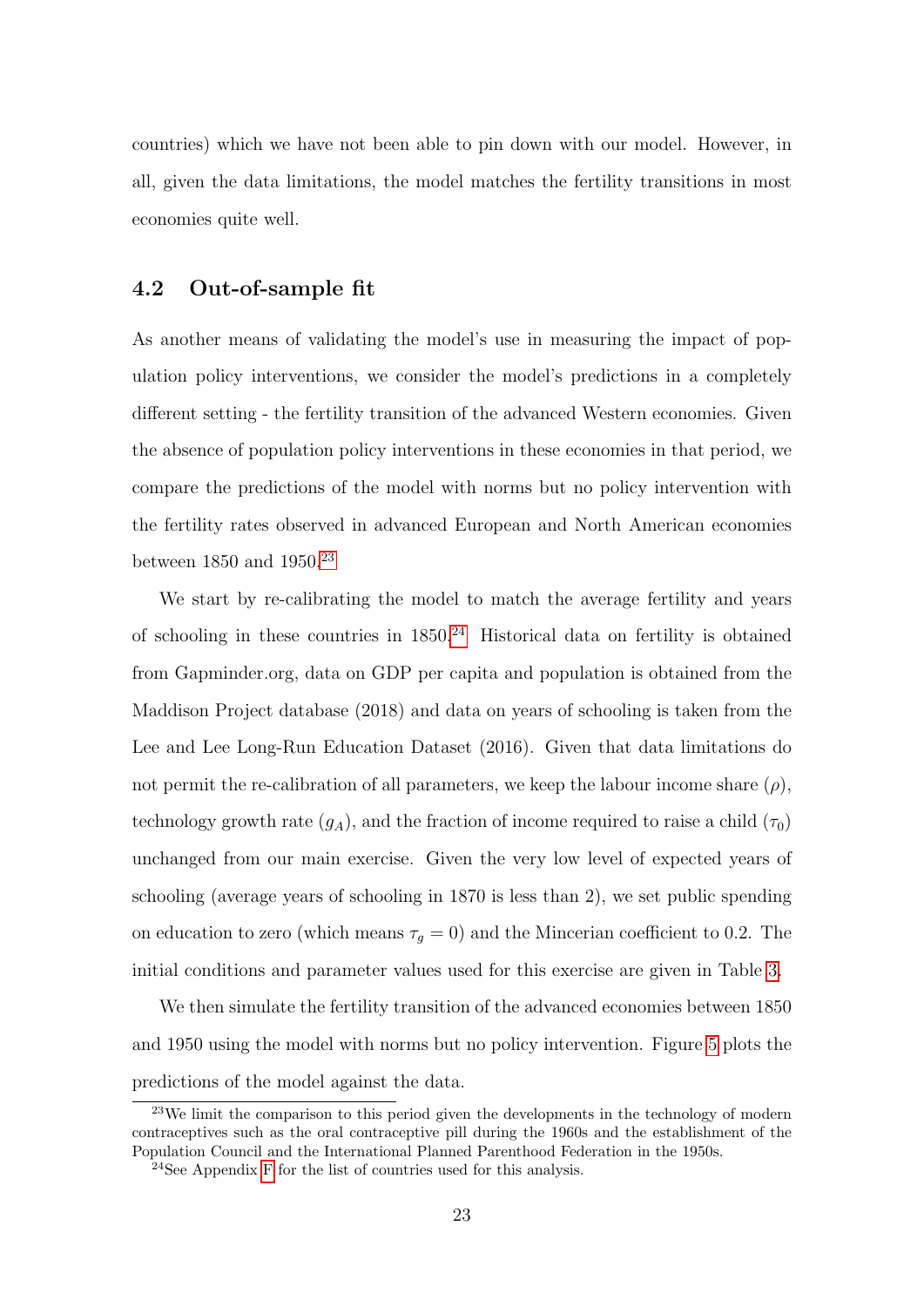|                           | Value    | Description/Source                                                                        |
|---------------------------|----------|-------------------------------------------------------------------------------------------|
| Parameters                |          |                                                                                           |
| $\rho$                    | 0.66     | Same as original model                                                                    |
| $g_A$                     | 1.56     | Same as original model                                                                    |
| $\tau_0$                  | 0.025    | Same as original model                                                                    |
| $g_H$                     | 1.446    | Targeted to match per capita output growth and<br>population growth between 1850 and 1875 |
| $\tau_1$                  | 0.032    | Targeted to match consumption-income ratio of<br>$0.8$ in $1850$                          |
| $\alpha$                  | 0.2554   | Targeted to match TFR of 4.8 in 1850                                                      |
| $\theta$                  | 0.3218   | Targeted to match 2 years of schooling in 1850                                            |
| $\phi$                    | 0.035    | Targeted to match fertility rate of 4.9 in 1825                                           |
| $\varphi$<br>$n^*$        | 0.1<br>1 | Disutility from deviating from fertility norm<br>Replacement rate of fertility            |
| <i>Initial</i> conditions |          |                                                                                           |
| $\bar{H}$                 | 1        | Labour endowment                                                                          |
| $n_0$                     | 2.45     | Average fertility rate of 4.9 in 1825                                                     |
| $\boldsymbol{z}$          | 0.4315   | Targeted to match Mincerian return of 0.2                                                 |
| $H_0$                     | 0.7166   | Obtained from human capital production function,<br>given $g_H$                           |

<span id="page-23-0"></span>Table 3: Calibration of structural parameters for out-of-sample exercise

 $\overline{\phantom{a}}$ 

Notes: The table reports the calibrated parameter values and initial conditions and the sources from which they are obtained.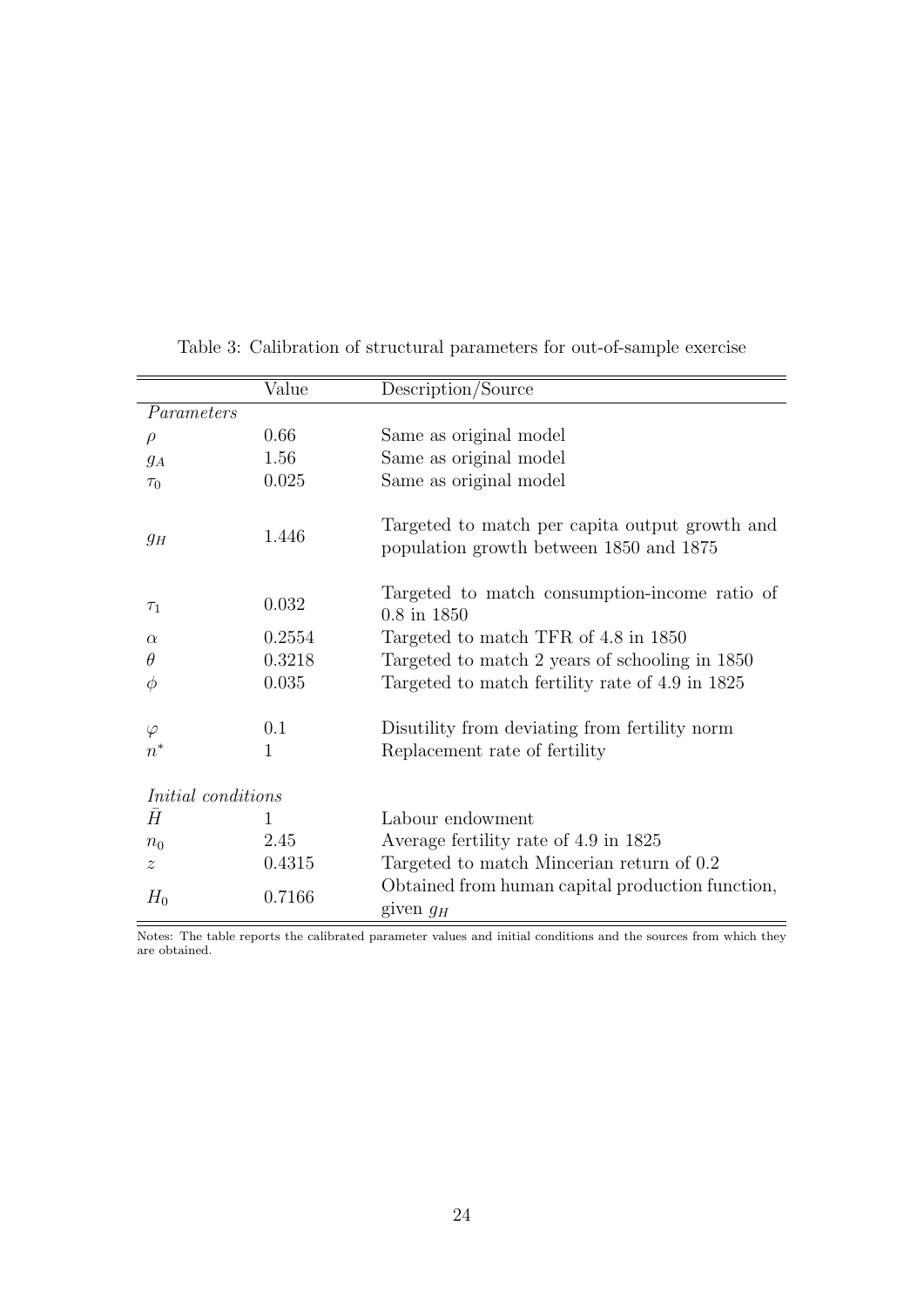

<span id="page-24-1"></span>Figure 5: Fertility transition in advanced economies

Notes: The figure plots fertility rates in advanced economies from 1850 and 1950 and the predictions of the model with norms but no policy intervention. Fertility data on the 22 European and North American countries between 1850 and 1950 are obtained from Gapminder.org.

We find that the predictions of the model, calibrated to match the initial conditions in advanced Western economies in 1850, fits the data well. The predictions are in line with the slow decline in fertility that took place in these countries during this period, in which fertility-related policy intervention was minimal. The only part of the transition the model does not pick up is the rapid decline in fertility observed during the first half of the twentieth century but given the occurrence of the first and second World Wars, it is unsurprising that the model cannot replicate fertility trends during this period. However, the model performs very well for the second half of the nineteenth century, and its TFR prediction for 1950 is back in line with the data. The model's fit with this out-of-sample data confirms, to us, the credibility of using the model to measure the effect of the population-control policies implemented in the developing economies.

# <span id="page-24-0"></span>5 Extensions and robustness checks

In this section we discuss a number of extensions of the model. First, we extend the model to introduce a role for declining infant and child mortality in the fertility fall.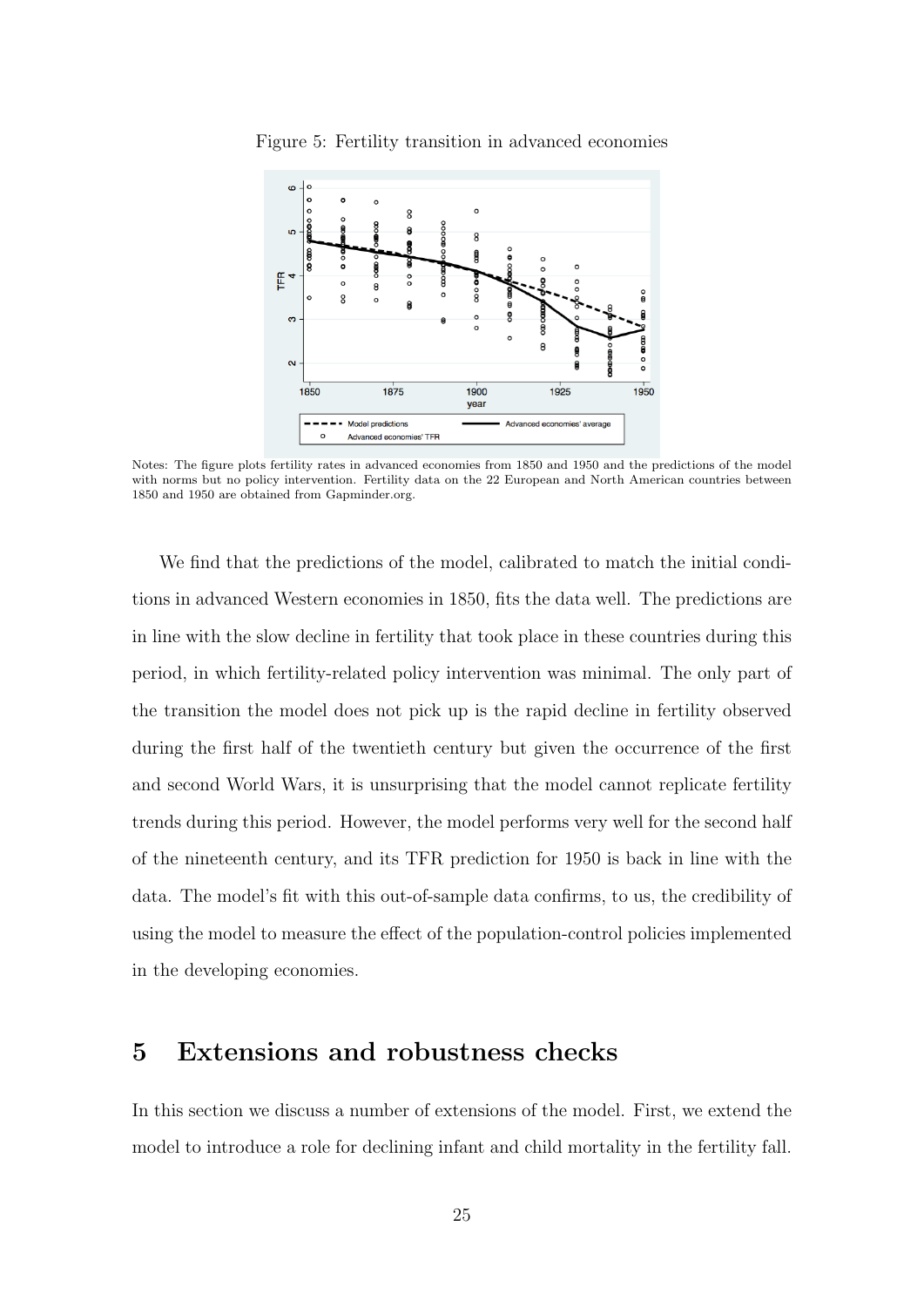Next, we incorporate imperfect control over fertility, to study the role of improvements in contraceptive technologies. Finally, we carry out two robustness checks which consider the effect of changing the coefficient of disutility from norm deviation,  $\varphi$ , and the effect of changing the specification of disutility from deviating from the norm, allowing upward and downward deviations to be treated asymmetrically.

## 5.1 Including mortality

The model presented in the previous section did not take into account the mortality decline observed in developing countries during this period. In this section, we extend our model to include uncertainty regarding the number of children that survive to adulthood. We then investigate the impact of an increase in survival rates on fertility and human capital investment. We follow Kalemli-Ozcan (2003) in how we incorporate mortality into the model.<sup>[25](#page-25-0)</sup>

Parents choose the number of children,  $n_t$ , but only  $N_t$  of the infants survive to childhood and all children survive to adulthood. Parents spend on rearing and educating their surviving children and derive utility from the quantity and quality of these children.<sup>[26](#page-25-1)</sup> In addition, parents care about how the number of their surviving children compares with the social norm on family size. The utility function for an adult of generation  $t$  can then be written as:

$$
E_t U_t = E_t \ln C_t + \alpha \ln N_t + \theta \ln[w_{t+1}(\bar{H} + H_{t+1})] - \varphi (N_t - \hat{N}_t)^2
$$
 (16)

where  $\hat{N}_t = \phi n^* + (1 - \phi) N_{t-1}$  is the norm on family size.

<span id="page-25-0"></span> $^{25}$ In the original Barro-Becker (1989) framework, child mortality is modeled as an explicit cost of childrearing. Doepke (2005) studies three variations of this model: a baseline model where fertility choice is continuous and there is no uncertainty over the number of surviving children, which is contrasted with an extension involving discrete fertility choice and stochastic mortality and another with sequential fertility choice. He finds that while the total fertility rate falls as child mortality declines in each model, the number of surviving children increases, and concludes that factors other than declining infant and child mortality were responsible for the fertility transition observed in industrialized countries.

<span id="page-25-1"></span><sup>&</sup>lt;sup>26</sup>This is a slight deviation from Kalemli-Ozcan (2003) where education is provided before the uncertainty is realized.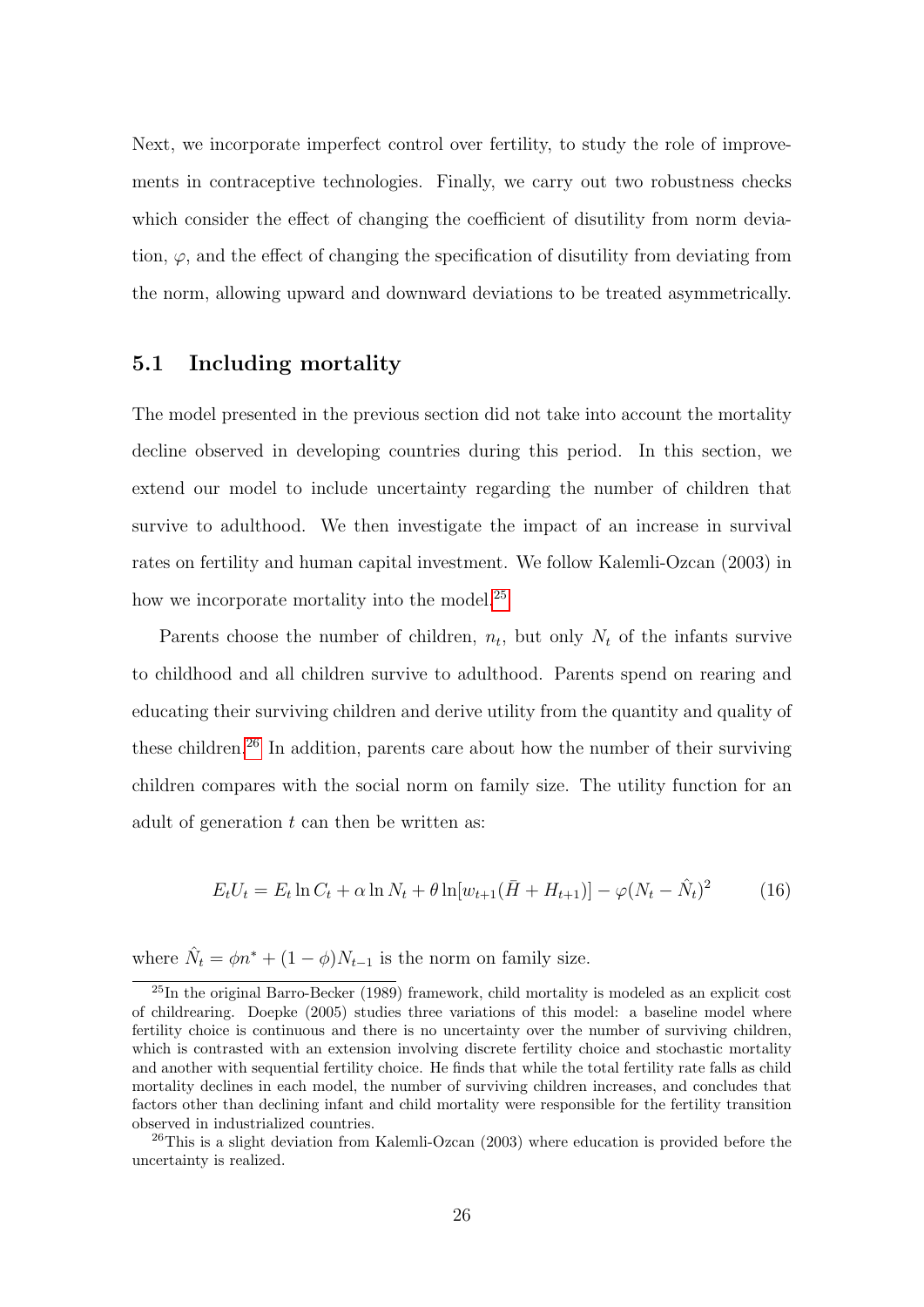Expected utility is maximized subject to,

<span id="page-26-0"></span>
$$
C_t = [1 - \tau_g - (\tau_0 + \tau_1 h_t) N_t] w_t (\bar{H} + H_t), \qquad (17)
$$

and the human capital production function [\(11\)](#page-9-0).

As in Kalemli-Ozcan (2003),  $N_t$  is a random variable drawn from a binomial distribution, with  $s_t \in [0, 1]$  the survival probability of each infant. We use a secondorder approximation of the expected utility function around the mean value of  $N_t$ , i.e.  $n_t s_t$ . The approximated expected utility function is given by:

$$
E_t U_t = E_t \left\{ \begin{array}{c} \ln[(1 - (\tau_0 + \tau_h h_t) n_t s_t) w_t (\bar{H} + H_t)] + \\ \alpha \ln(n_t s_t) + \theta \ln[w_{t+1} (\bar{H} + H_{t+1})] \\ -\varphi(n_t s_t - \hat{N}_t)^2 - \frac{n_t s_t (1 - s_t)}{2} [\left(\frac{(\tau_0 + \tau_h h_t)}{(\tau_0 + \tau_h h_t) n_t s_t)}\right)^2 + \frac{\alpha}{(n_t s_t)^2} + 2\varphi] \end{array} \right\}
$$
(18)

which incorporates the budget constraint [\(17\)](#page-26-0). The last three terms represent the disutility arising from uncertainty in the number of infants that survive to adulthood.

The first-order conditions for fertility and human capital investment become:

$$
\frac{\alpha}{n_t}(1 + \frac{(1 - s_t)}{2n_ts_t}) = \frac{2\varphi s_t(n_ts_t - \hat{N}_t) + \varphi s_t(1 - s_t) + \frac{(\tau_0 + \tau_h h_t)s_t}{1 - (\tau_0 + \tau_h h_t)n_ts_t} \left[1 + \frac{1 + (\tau_0 + \tau_h h_t)n_ts_t}{2(1 - (\tau_0 + \tau_h h_t)n_ts_t)} \frac{(\tau_0 + \tau_h h_t)(1 - s_t)}{(1 - (\tau_0 + \tau_h h_t)n_ts_t)}\right] \tag{19}
$$

<span id="page-26-1"></span>
$$
\frac{\theta z_t(\bar{H} + H_t)}{(\bar{H} + H_{t+1})} = \frac{\tau_h n_t s_t}{(1 - (\tau_0 + \tau_h h_t) n_t s_t)} \left[ 1 + \frac{(\tau_0 + \tau_h h_t)(1 - s_t)}{(1 - (\tau_0 + \tau_h h_t) n_t s_t)^2} \right]
$$
(20)

The key difference between this setup and that in Section [2](#page-6-0) is that there is now an additional term in the marginal cost of both fertility and schooling which reflects the cost of uncertainty.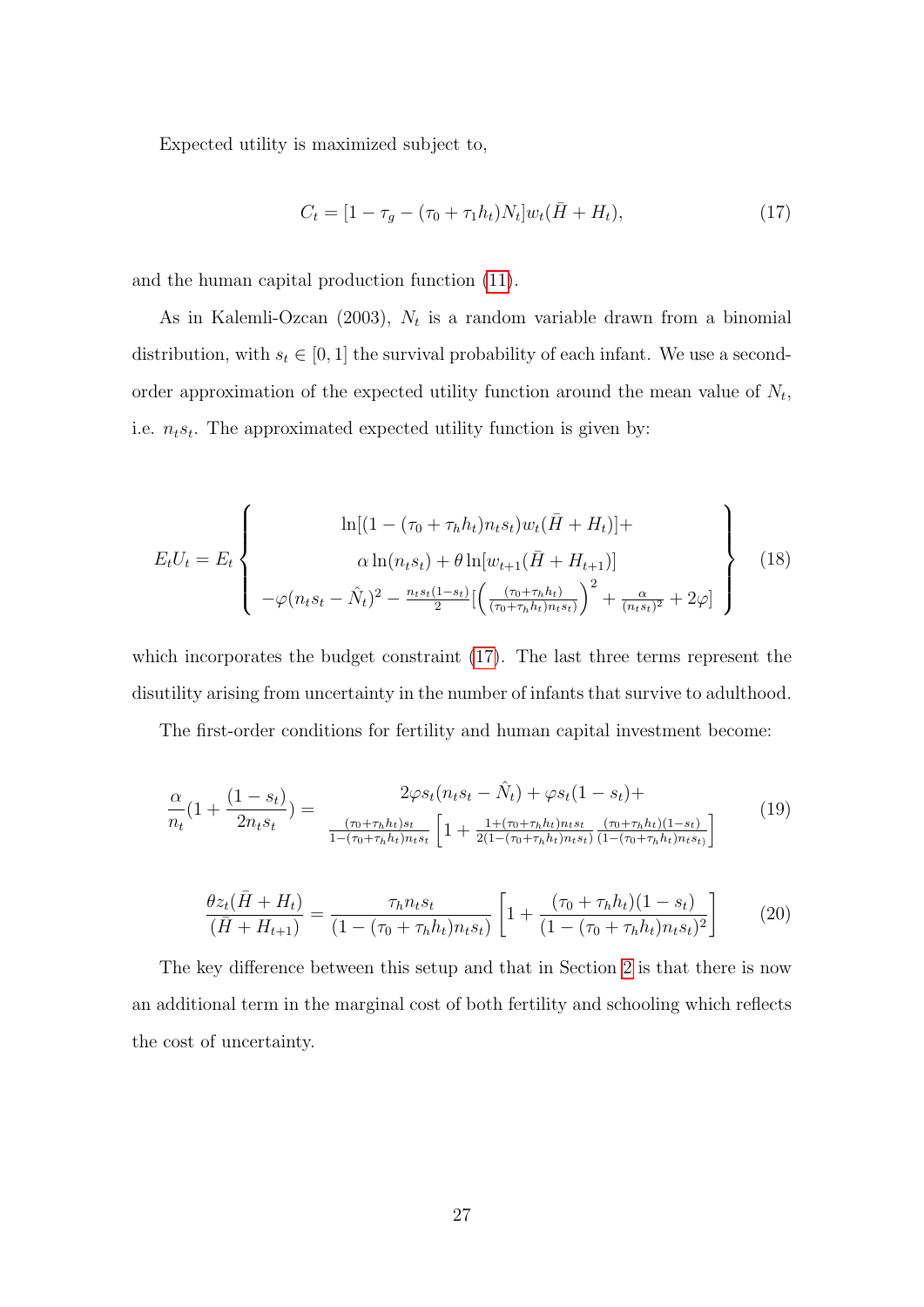| Parameter                | Value   |
|--------------------------|---------|
|                          | 0.141   |
|                          | (0.000) |
| $\phi (=\phi_1 \bar{P})$ | 0.558   |
| Observations             | 52      |
|                          | 0.576   |

<span id="page-27-0"></span>Table 4: Estimation of  $\varphi$  and  $\phi$  with mortality

Notes: The table reports the results from estimating Equation [19.](#page-26-1) The estimation is carried out using data on fertility, child mortality rates, and years of schooling for 2010, and the average annual per capita spending on family planning over the 1970- 2000 period.  $\phi$  is calculated as  $\phi = \phi_1 \bar{P}$ . where  $\bar{P}$  is the sample average of per capita spending on family planning. The value in parentheses is the p-value of the regression coefficient from which the value for  $\phi_1$  is backed out and is based on robust standard errors.

#### 5.1.1 Calibration and results

The calibration exercise is carried out in the same way as before - we start from a model with mortality and no norms to back out all the parameters except  $\phi$  and then use the extended model with norms and mortality to get an initial value for  $\phi$ . We use the mortality rate for children below 5 years of age (measured as the number of deaths of children below 5 years of age per 1000 live births) for developing countries in 1960 (from the WDI database) as a measure of  $1 - s_t$ . The re-calibration causes  $\tau_0$ ,  $\tau_h$ , and  $\theta$  to change slightly (to 0.021, 0.007, and 0.1504 respectively) while  $\phi$ changes substantially to 0.02, much lower than 0.2 in the model without mortality.

To identify the change in  $\phi$  over the past two periods, we carry out the same estimation exercise as before, again setting  $\phi = \phi_1 P$  but now using Equation [19.](#page-26-1) We see a much larger increase in the value of  $\phi$ , in both absolute and relative terms, than in the model without mortality. Table [4](#page-27-0) shows the values of the parameters obtained from the estimation.

We then plot the transition paths of fertility and human capital to their steady states for three cases: the baseline model with no norms or mortality (given by the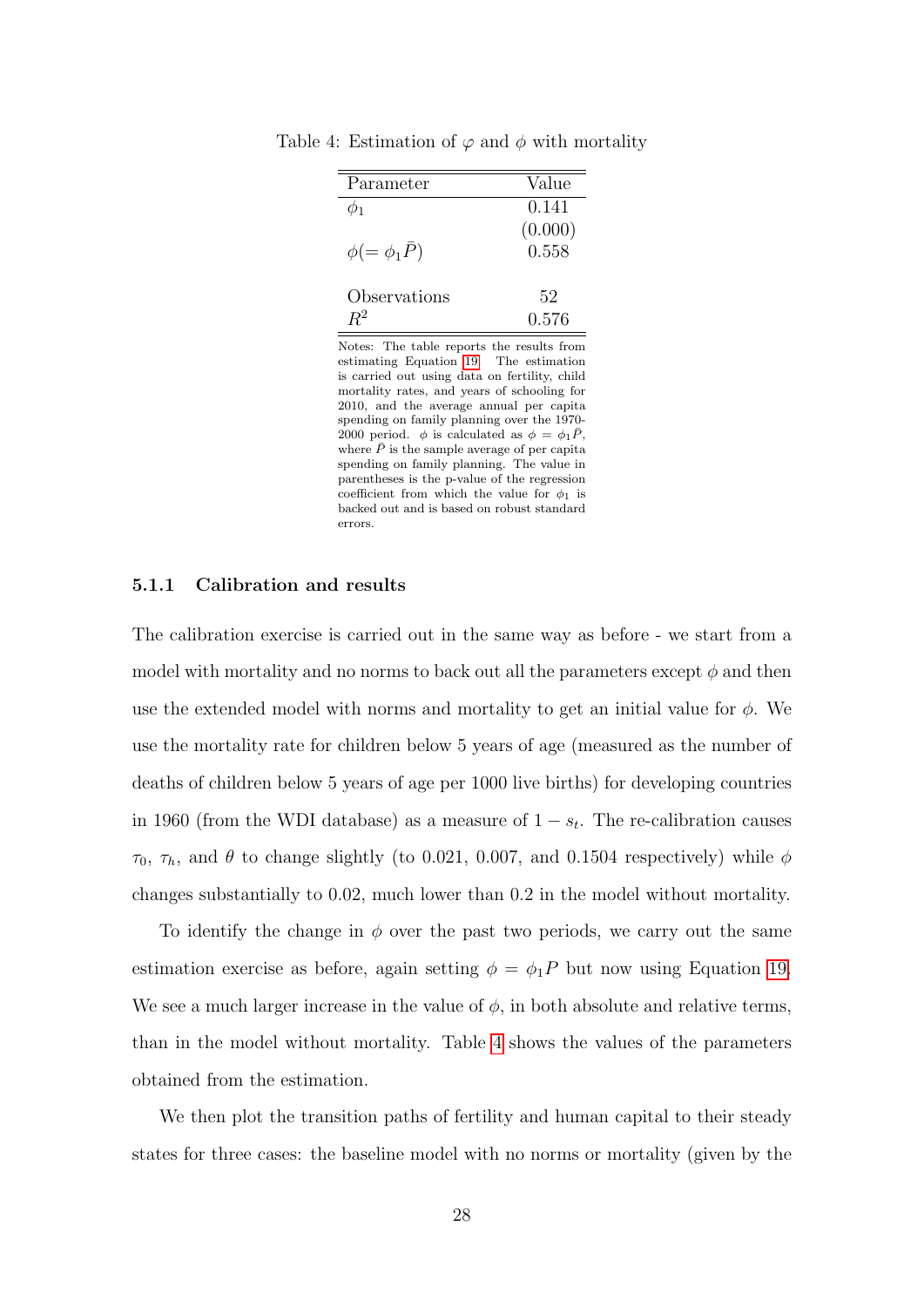#### Figure 6: Incorporating mortality



Notes: The figure plots the path of fertility and investment in education in the three versions of the model. The dash and dot line represents the baseline model with no mortality or social norms while the dashed line represents the baseline model augmented to include mortality where  $s_t$  rises to 0.9 at t=2, and to 0.96 at t=3, where it remains in all successive periods. The solid line represents the model with mortality and social norms. Here,  $s_t$  rises as described earlier while  $\phi$  rises to 0.3 and 0.55 in the second and third periods, respectively. The points marked "+" refer to the values observed in the data.

dash and dot line), the model with falling mortality rates and no norms (given by the dashed line), and the extended model of mortality and social norms (given by the solid line). We allow  $s_t$  to rise over time from 0.77 in  $t = 1$  to 0.90 and 0.96 in  $t = 2$  and  $t = 3$  as seen in the data. As before, since the estimation of  $\phi$  is for 2010, the value of  $\phi$  for 1985 is set to be in between the values of the initial calibration for 1960 and the estimate for 2010 and do not change after the third period.

As Figure 2 shows, the incorporation of mortality into the baseline model generates a slightly larger decline in fertility than the baseline model which only includes human capital accumulation with TFR converging to around 3.5 births per woman rather than 3.8. On the other hand, the incorporation of mortality into the baseline model results in a smaller predicted increase in years of schooling than the baseline. This is because the decline in the number of surviving children (which is the value on which years of schooling is determined) is actually larger in the baseline model, even though the level of fertility is higher (see Figure 3). In the baseline model that incorporates the mortality decline, the number of surviving children drops from 4.7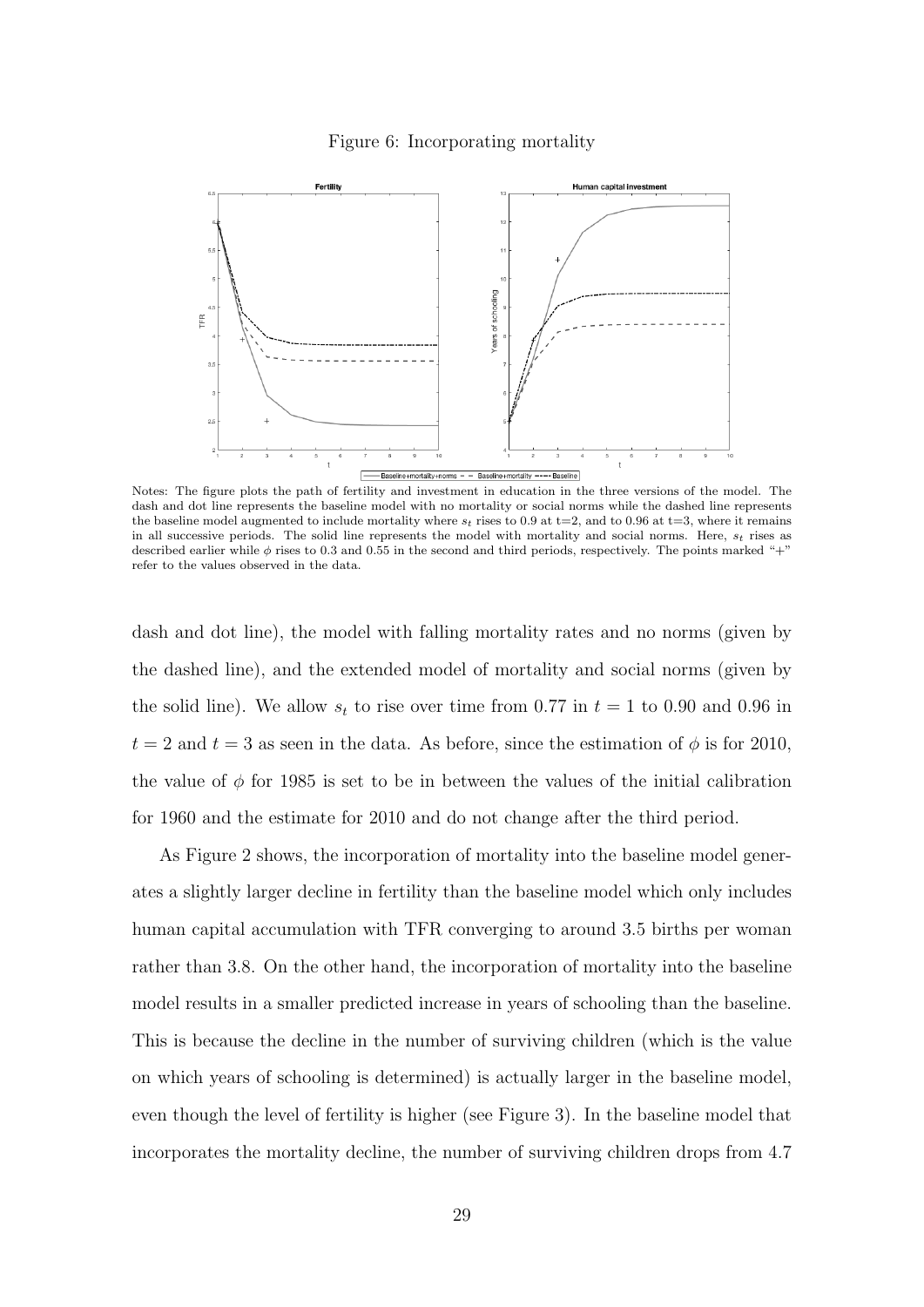#### Figure 7: Number of surviving children



Notes: The figure plots the number of surviving children predicted by the three versions of the model. The dash and dot line represents the baseline model with no mortality or social norms while the dashed line represents the baseline model augmented to include mortality where  $s_t$  rises to 0.9 at t=2, and to 0.96 at t=3, where it remains in all successive periods. The solid line represents the model with mortality and social norms, where  $\phi$  rises to 0.3 and 0.55 in the second and third periods, respectively.

to just 3.4 compared to the decline from 5.9 to 3.8 in the baseline model without mortality. By contrast, including a social norm that falls over time generates a large decline in the number of surviving children - a drop from 4.6 to 2.3. Given that the investment in schooling is made for surviving children, a smaller decline in surviving children leads to a smaller increase in the years of schooling.

Our modelling of mortality, which is based on Kalemli-Ozcan (2003), generates a hoarding effect, where the risk of child mortality results in a precautionary demand for children. The decline in fertility generated by the decline in social norms is marginally smaller than that in the model described in the previous section because of this effect. However, the simulations clearly show that it is the presence of changing social norms that significantly accelerates the fertility fall, indicating that the mortality transition cannot rule out the role of the population control policies in the fertility decline. Taken as a whole, we would argue that while the decline in mortality rates did play an important role in triggering the introduction of population-control policies, its role in precipitating the fast fall in fertility through individual responses, without the policy intervention, is less clear.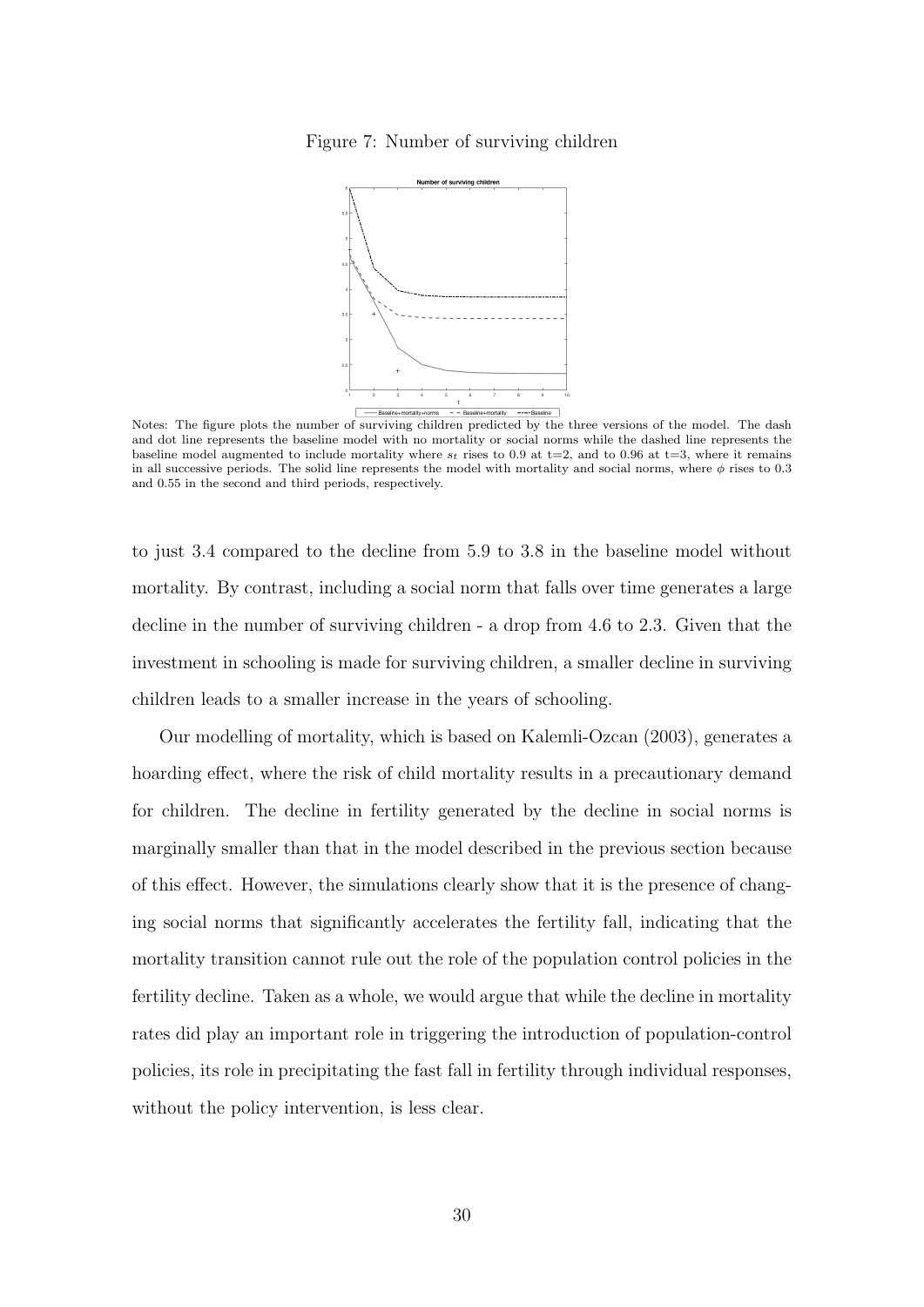## 5.2 Incorporating unwanted fertility

So far we have simulated the effect of population control policies on the fertility decline by focusing on their role in changing the norm on family size. We now extend the model such that individuals do not perfectly control fertility. In other words, we allow the lack of contraceptive technologies to cause a discrepancy between the desired and actual number of children.<sup>[27](#page-30-0)</sup> This allows us to examine the impact of a reduction in unwanted fertility caused by the introduction of widespread modern contraceptives, which was the second main component of the population control policies.

We do not explicitly model the choice of contraceptive usage (see, for example, Cavalcanti, Kocharkov and Santos (2017)) but consider individuals' ability to control fertility to be exogenously determined. So while the production side of the model is the same as before, we now assume that parents' inability to perfectly control their fertility leads to a distinction between the desired or chosen number of children,  $n_t^d$ , and the actual number of children,  $n_t^a$ . Specifically,

$$
n_t^a = n_t^d + \varepsilon_t,
$$

where  $\varepsilon_t$  is a stochastic error term causing the desired number of children,  $n_t^d$ , to differ from the actual number of children,  $n_t^a$ .

Individuals now have to maximize expected utility which, for an adult of generation  $t$  is given by:

$$
E_t U_t = E_t [\ln C_t + \alpha \ln n_t^a + \theta \ln [w_{t+1}(\bar{H} + H_{t+1})] - \varphi (n_t^a - \hat{n}_t)^2], \tag{21}
$$

where  $E_t$  denotes expectations as of time t.

<span id="page-30-0"></span>Individuals maximize expected utility with respect to the human capital pro-

 $27$ The key difference between this and the mortality extension is that now individuals face the risk of overshooting their desired number of children whereas in the case of uncertainty about mortality, individuals faced the risk of ending up with less children than they wanted.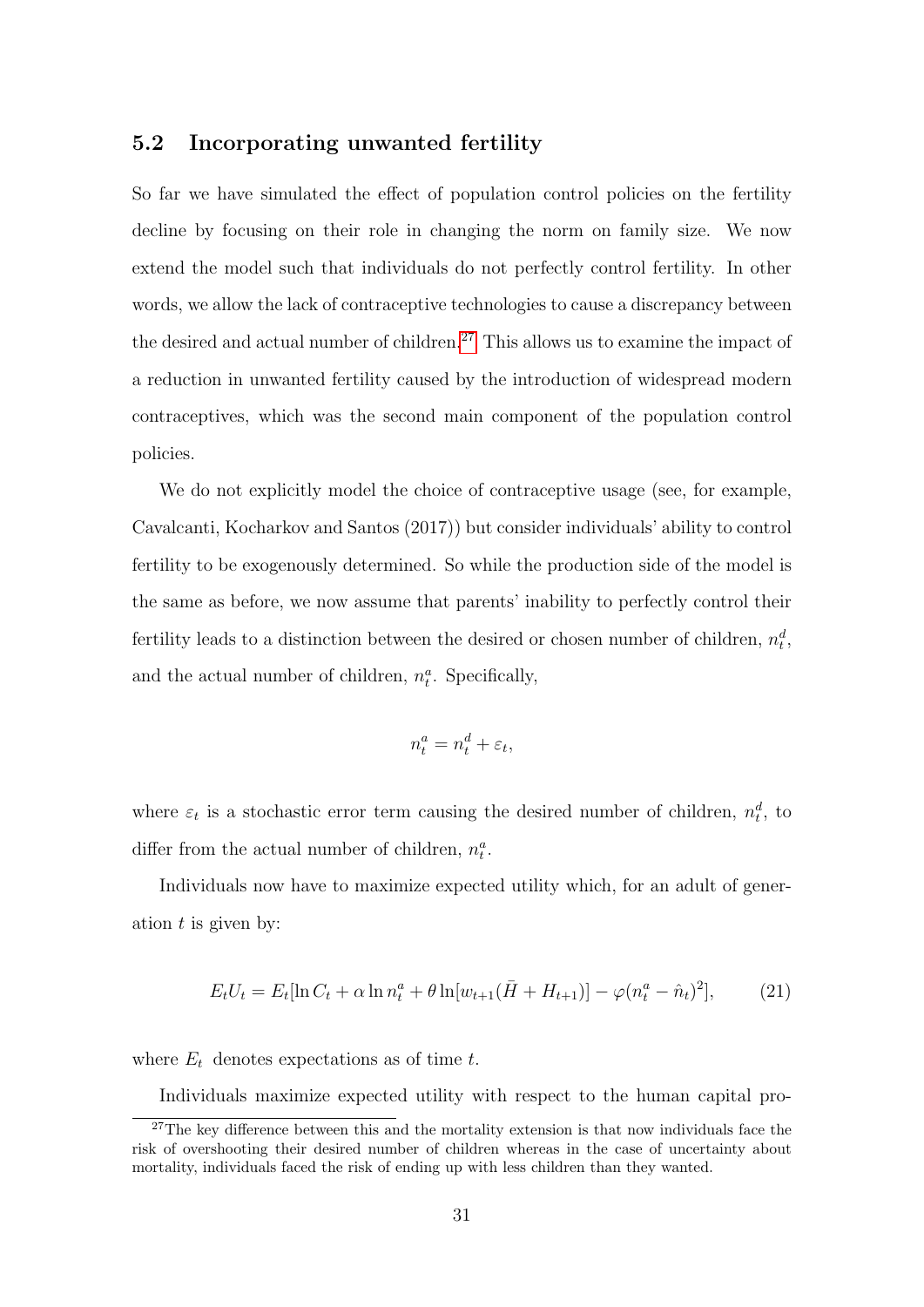duction function (same as before) and the budget constraint, which is now changed slightly to:

$$
C_t = [1 - \tau_g - (\tau_0 + \tau_1 h_t) n_t^a] w_t (\bar{H} + H_t)
$$
\n(22)

The formulation of the expected utility function requires some distributional assumptions about unwanted fertility,  $\varepsilon_t$ . The data on wanted fertility rates in developing countries (obtained from Demographic and Health Surveys) indicates that  $\varepsilon_t$  is usually positive and has a positively skewed distribution. We assume that  $\varepsilon_t$ follows a Poisson distribution with mean  $\lambda$ . Thus, a reduction in  $\lambda$  translates to a reduction in uncertainty as well as average unwanted fertility. We then carry out a second-order approximation of the expected utility around the mean of unwanted fertility. Substituting in the budget constraint and human capital production function, the household problem can be rewritten as:

$$
\left\{ n_t^d, h_t \right\} = \arg \max \left\{ \begin{array}{c} \ln[(1 - (\tau_0 + \tau_h h_t)(n_t^d + \lambda))w_t(\bar{H} + H_t)] \\ + \theta \ln[W_{t+1}(\bar{H} + z_t(\bar{H} + H_t)h_t)] \\ + \alpha \ln[n_t^d + \lambda] - \varphi(n_t^d + \lambda - \hat{n}_t)^2 \\ -\frac{\lambda}{2} \left[ \frac{(\tau_0 + \tau_h h_t)^2}{(1 - (\tau_0 + \tau_h h_t)(n_t^d + \lambda))^2} + 2\varphi + \frac{\alpha}{(n_t^d + \lambda)^2} \right] \end{array} \right\}
$$
(23)

subject to:  $(n_t^d, h_t) \geq 0$ .

The first-order conditions for  $n_t^d$  and  $h_t$  are given by:

<span id="page-31-1"></span>
$$
\frac{\alpha}{n_t^d + \lambda} = \frac{\frac{(\tau_0 + \tau_h h_t)}{(1 - (\tau_0 + \tau_h h_t)(n_t^d + \lambda))} + 2\varphi(n_t^d + \lambda - \hat{n}_t) +}{\lambda \left[ \frac{(\tau_0 + \tau_h h_t)^3}{(1 - (\tau_0 + \tau_h h_t)(n_t^d + \lambda))^3} - \frac{\alpha}{(n_t^d + \lambda)^3} \right]}
$$
(24)

<span id="page-31-0"></span>
$$
\frac{\theta z_t(\bar{H} + H_t)}{(\bar{H} + H_{t+1})} = \frac{\tau_h(n_t^d + \lambda)}{(1 - (\tau_0 + \tau_h h_t)(n_t^d + \lambda))} + \lambda \left[ \frac{\tau_1(\tau_0 + \tau_h h_t)}{(1 - (\tau_0 + \tau_h h_t)(n_t^d + \lambda))^3} \right] \tag{25}
$$

where the last term on the right hand side in Equation [25](#page-31-0) reflects the cost of uncer-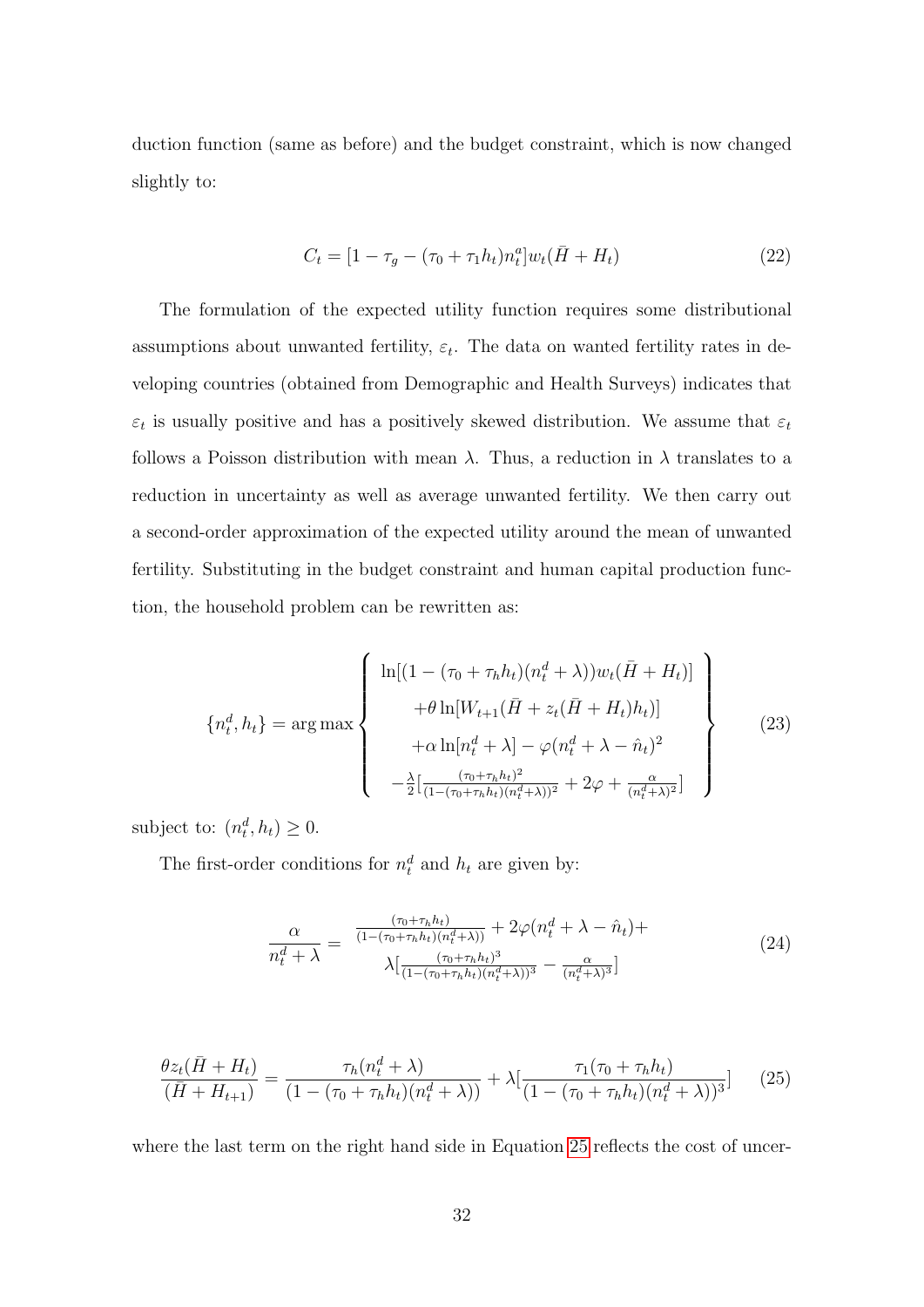tainty. Since parents derive utility from all children (unwanted or not), the second line in Equation [24](#page-31-1) reflects the cost of uncertainty adjusted for the gain in utility caused by having an extra child.

#### 5.2.1 Calibration and results

The calibration strategy follows the same procedure as the main model, leaving parameters  $\alpha$ ,  $\theta$ ,  $\tau_0$ ,  $\tau_1$ ,  $g_H$ ,  $\rho$ , and  $n^*$  and the initial conditions unchanged. However,  $\phi$  needs to be re-calibrated using Equation [24](#page-31-1) for given values of  $\varphi$  and λ. The parameter  $\lambda$  is chosen using data on wanted fertility rates obtained from Demographic and Health Surveys which start in the late 1980s. Unwanted fertility (calculated as the difference between TFR and wanted fertility rate) is around 1 birth, on average, in the 1980s. Since this is well after the introduction of the oral contraceptive pill and the implementation of many family planning programs worldwide, we set initial  $\lambda$  to 1 (reflecting an average of 2 unwanted births). We then use Equation [24,](#page-31-1) to obtain the value of  $\phi$ , with  $\varphi$  set to 0.1 as before. This gives us  $\phi = 0.22$  which is very close to the value obtained in the main model. As such, we allow  $\phi$  to rise to the same levels estimated in Section [3.5.](#page-14-1)

We then consider two policy experiments using this model: one in which social norms on fertility and unwanted fertility both change and one in which only social norms change. In other words, we allow the weight on the replacement level of fertility,  $\phi$ , to rise in both versions but allow unwanted fertility,  $\lambda$ , to fall only in one. The fall in  $\lambda$  reflects the increased contraceptive prevalence over the past few decades. Using the data on wanted fertility we allow  $\lambda$  to fall from 1 in the first period to 0.55 in the second, 0.31 in the third and then remain at 0.31 in all successive periods. Figure [8](#page-33-0) plots the two transition paths.

As seen in Figure [8,](#page-33-0) both channels play a role in the fertility decline. However, it appears that a large portion of the decline can be explained by the change in social norms alone. The simulations indicate that the change in norms brings down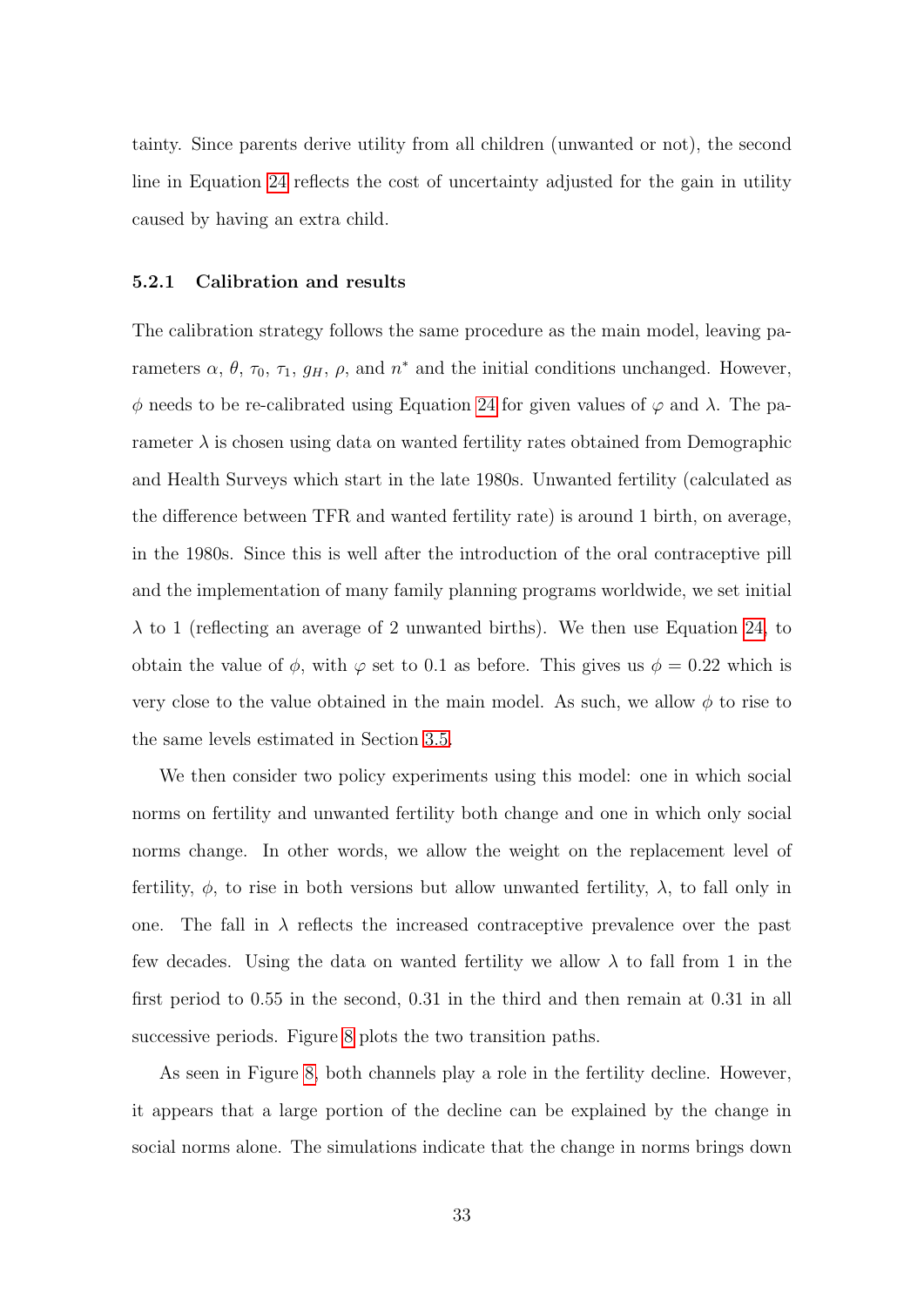#### Figure 8: Incorporating unwanted fertility

<span id="page-33-0"></span>

Notes: The figure plots the path of fertility and investment in education in the two models. The solid line represents the model where both social norms and unwanted fertility change while the dashed line represents the model where only the social norm changes. In both models  $\phi$  rises to 0.4 and then 0.62 in the second and third periods. In the model where unwanted fertility also changes,  $\lambda$  falls from 1 in the first period to 0.55 in the second, and 0.31 in the third, where it remains in all successive periods. The points marked by "+" refer to the values observed in the data.

fertility from 6 children per woman to 3.4, which is more than 85 percent of the decline predicted by the model where both unwanted fertility and social norms change. The change in social norms accounts for less of the increase in years of schooling but still accounts for 75 percent of the total increase predicted by the model where both parameters change.

The comparison between the two models indicates that changing the norms on fertility has a much larger effect on fertility decisions than merely increasing access to contraception. This is consistent with the fact that many of the family planning programs supplemented their supply-side strategies of increasing access to contraception with large scale mass media campaigns to promote smaller family sizes. This point was made by demographers Enke (1960) and Davis (1967) at early stages of the global population control movement, and later by Becker (1992), who argued that family planning programs focused on increasing contraceptive usage are effective only when the value of having children is lowered. The result is also consistent with Cavalcanti et al. (2017), who find that aggregate fertility is unresponsive to improved contraceptive access even though there are significant compositional dif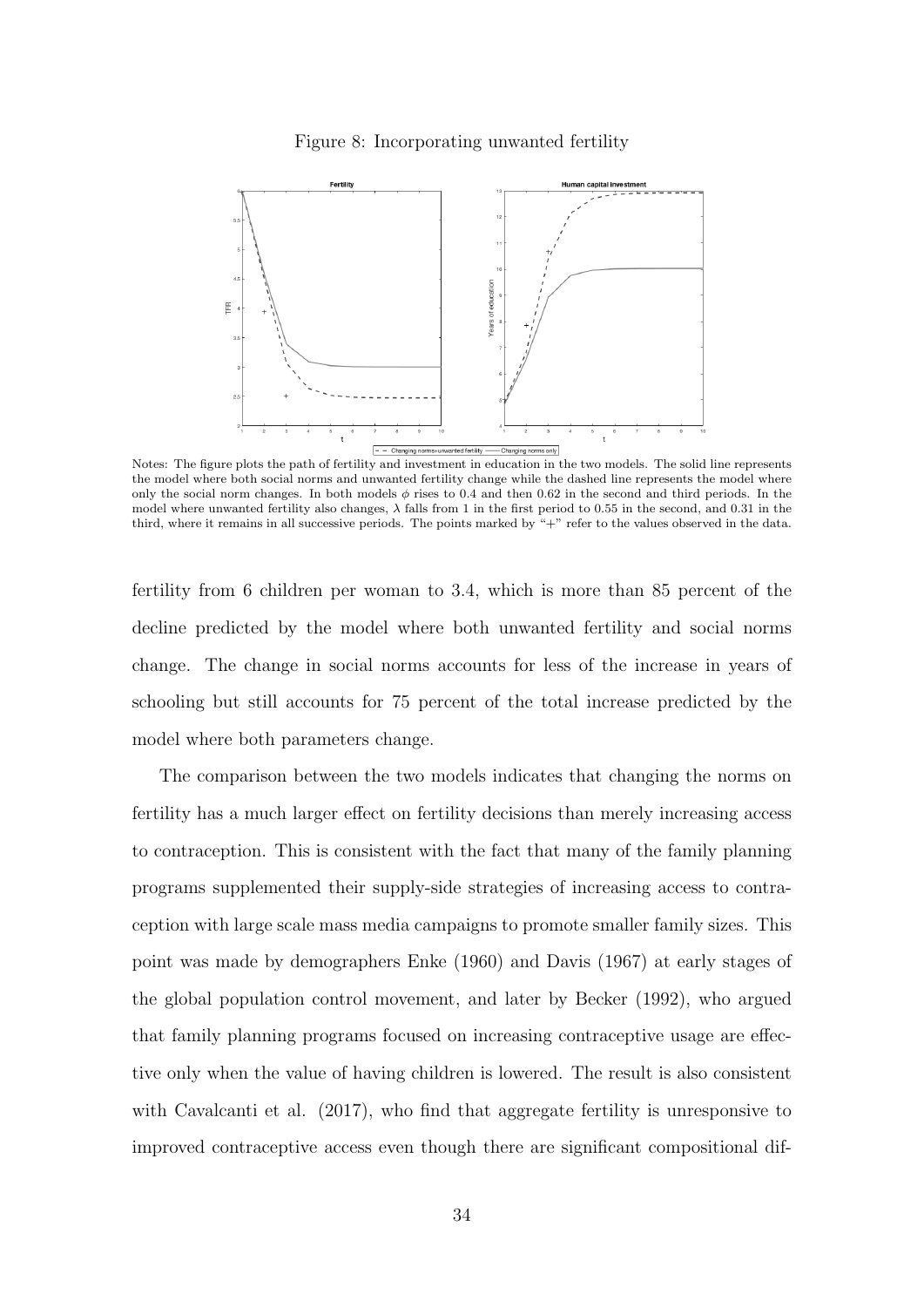ferences between education groups.

# 5.3 Sensitivity to choice of  $\varphi$

In all of the simulations we carried out, the value of  $\varphi$ , which measures how much individuals dislike deviating from family-size norms, was set to 0.1 given the lack of sufficient moments in the data. We now consider the sensitivity of our results to this choice of  $\varphi$  by redoing the computations for  $\varphi = 0.05$  and for  $\varphi = 0.5$ . For each case, we re-estimate the value of  $\phi$  for subsequent periods using Equation [\(15\)](#page-16-1).<sup>[28](#page-34-0)</sup>

Table [5](#page-34-1) presents the new estimates for  $\phi$  for the different values of  $\varphi$ . The regression results show that the change in  $\varphi$  is compensated by the change in  $\phi$ , though the estimated changes are small. For instance, the change in  $\phi$  when  $\varphi = 0.5$ is slightly smaller than the change when  $\varphi = 0.05$ . As before, we use the re-estimated values of  $\phi$  for the third period and set  $\phi$  in the second period to an in-between value.

<span id="page-34-1"></span>

|                        | Value            |               |  |  |  |
|------------------------|------------------|---------------|--|--|--|
| Parameter              | $\varphi = 0.05$ | $\varphi=0.5$ |  |  |  |
|                        | 0.18             | 0.16          |  |  |  |
|                        | (0.000)          | (0.000)       |  |  |  |
| $\phi$ (= $\phi_1 P$ ) | 0.66             | 0.59          |  |  |  |
|                        |                  |               |  |  |  |
| Observations           | 53               | 53            |  |  |  |
| $R^2$                  | 0.532            | 0.837         |  |  |  |

Table 5: Estimation of  $\phi$ 

Notes: The table reports the results from estimating Equa-tion [15](#page-16-1) for different values of  $\varphi$ . The estimation is carried out using data on fertility and years of schooling for 2010, and the average annual per capita spending on family planning over the 1970-2000 period.  $\phi$  is calculated as  $\phi = \phi_1 \bar{P}$ , where  $\overline{P}$  is the sample average of per capita spending on family planning. Values in parentheses are p-values of the regression coefficients from which the values for  $\phi_1$  are backed out and are based on robust standard errors.

The transition paths of fertility and investment in human capital to their steady state values under the alternative values for  $\varphi$  are plotted in Figure [9.](#page-35-0) The figure

<span id="page-34-0"></span><sup>&</sup>lt;sup>28</sup>Using the values of  $\phi$  estimated in Section [3.5](#page-14-1) rather than these re-estimated values has hardly any effect on the results.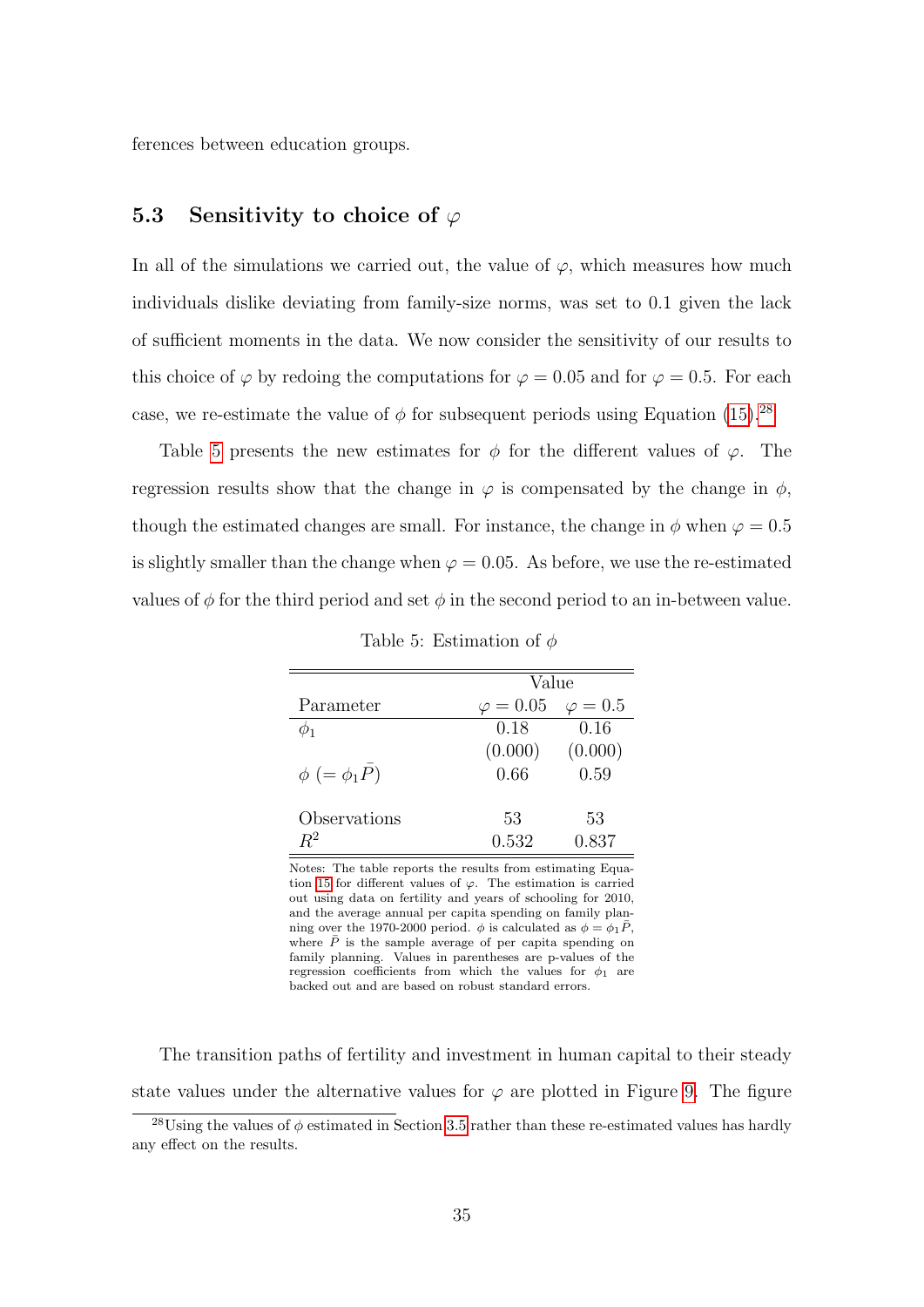#### Figure 9: Alternative values for  $\varphi$

<span id="page-35-0"></span>

Notes: The figure plots the path of fertility and investment in education in the full model under different values of  $\varphi$ : 0.05, 0.1 and 0.5, corresponding to the dashed, solid and dash-dot lines respectively. For each variation, phi starts from the same initial value but follows a different path. When  $\varphi = 0.1$ ,  $\phi$  rises to 0.4 and then 0.62 in the second and third periods. When  $\varphi = 0.05$ ,  $\phi$  rises to 0.4 and 0.66, and when  $\varphi = 0.5$ ,  $\phi$  rises to 0.4 and 0.59. The points marked by "+" refer to the values observed in the data.

shows that the results do not vary much in response to  $\varphi$ ; the transition path for the first three periods is virtually the same under all three scenarios. The key difference is in the steady state values to which fertility and schooling converge. The higher the coefficient of disutility from deviating from social norms on fertility, the lower the steady state level of fertility and the higher the steady state investment in human capital. However, moving from  $\varphi = 0.05$  to  $\varphi = 0.5$ , a tenfold increase, results in a reduction of the steady state fertility level of less than 0.5. Furthermore, the fertility decline generated is still much larger than in the baseline model with no norms. Carrying out the simulations for the different values of  $\varphi$  under the same path for  $\phi$  (as estimated in Section [3.5\)](#page-14-1) shows a nearly identical picture. It does not appear, therefore, that our results are too reliant on the assumed value of  $\varphi$ .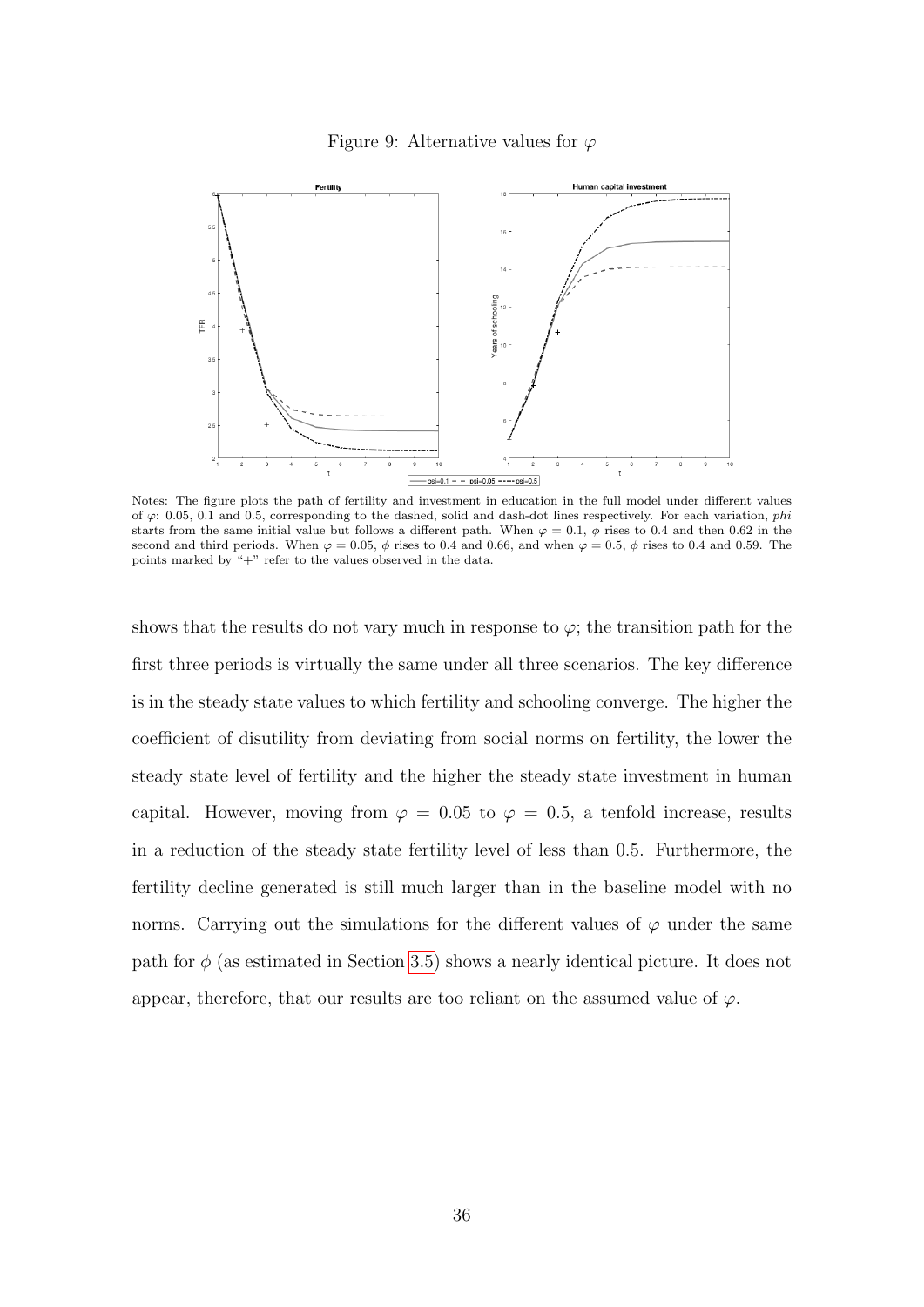# 5.4 Functional form of disutility from deviation from the norm

We now consider the robustness of our results to an alternative specification for the disutility from deviating from the norm. In particular, we now use a functional form that treats upward and downward deviations from the norm asymmetrically with deviations below the norm being penalized more heavily than deviations above. This would be consistent with societal norms in developing countries where not having children is considered taboo. For this purpose, we set:

$$
g(n_t, \hat{n}) = [\ln(n_t/\hat{n}_t)]^2
$$

The first order condition for fertility changes to the following:

$$
\frac{\alpha}{n_t} = \frac{(\tau_0 + \tau_h h_t)}{(1 - (\tau_0 + \tau_h h_t) n_t)} + 2\varphi \frac{1}{n_t} \ln(n_t/\hat{n}_t)
$$
(26)

while the first order condition for human capital investment remains unchanged.

Under the same parameter and initial condition values as in the previous section, we plot the transition paths of fertility and investment in human capital to their steady state values. We consider two experiments: one in which  $\phi$  increases and the other in which  $\phi$  remains unchanged over time. We compare the results of this model with the results of the main model with quadratic disutility from deviating from the norm.

The results show that the two functional forms yield results that are very similar. The decline in fertility is slightly smaller in the log disutility version (corresponding to the dotted line) with and without the policy change, reflecting the larger penalties for deviating below the norm. Given the slightly lower predicted fertility rates, the years of schooling predicted by the log disutility version are marginally closer to the data than those predicted by the quadratic disutility model.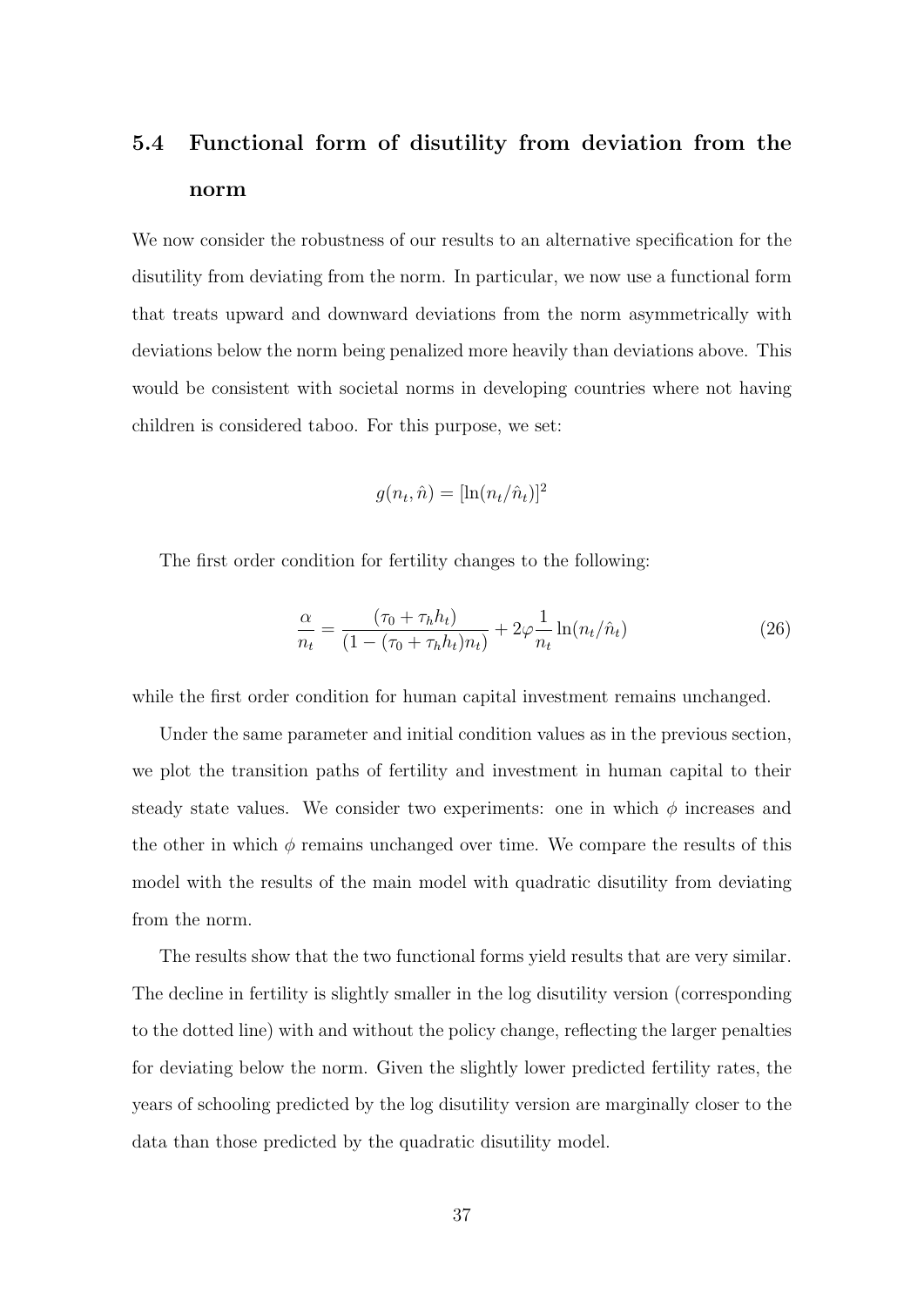



Notes: The figure plots the path of fertility and investment in education in the full model under two functional forms: quadratic disutility from norm deviation (main analysis) and log disutility from norm deviation. For each functional form we consider two experiments: one where  $\phi$  rises (to the levels estimated in Section [3.5\)](#page-14-1) and the other where it remains unchanged. The solid and dashed lines correspond to quadratic disutility with and without policy changes, respectively. The dotted and dash-dot lines correspond to log disutility with and without policy changes. The points marked by "+" refer to the values observed in the data.

# <span id="page-37-0"></span>6 Conclusion

We develop a tractable framework that allows us to quantitatively assess the role played by different mechanisms in the large decline in fertility rates experienced by developing countries over the past decades. Our framework explicitly models the influence of population-control policies aimed at affecting social norms and fostering contraceptive technologies. Population-control policies were put in place by most countries in the world to lower fertility rates by affecting social norms and increasing contraceptive use. These policies, however, were often left out of the analysis in standard macroeconomic models of fertility and development. Our model seeks to bring those policies into the standard framework and analyze their role together with those of other determinants of fertility. To do so, we build on the Barro-Becker framework of endogenous fertility choice, incorporating human capital accumulation and social norms over the number of children. Using data on a number of socioeconomic variables as well as information on funding for family planning programs to parametrize the model, we simulate the implementation of population-control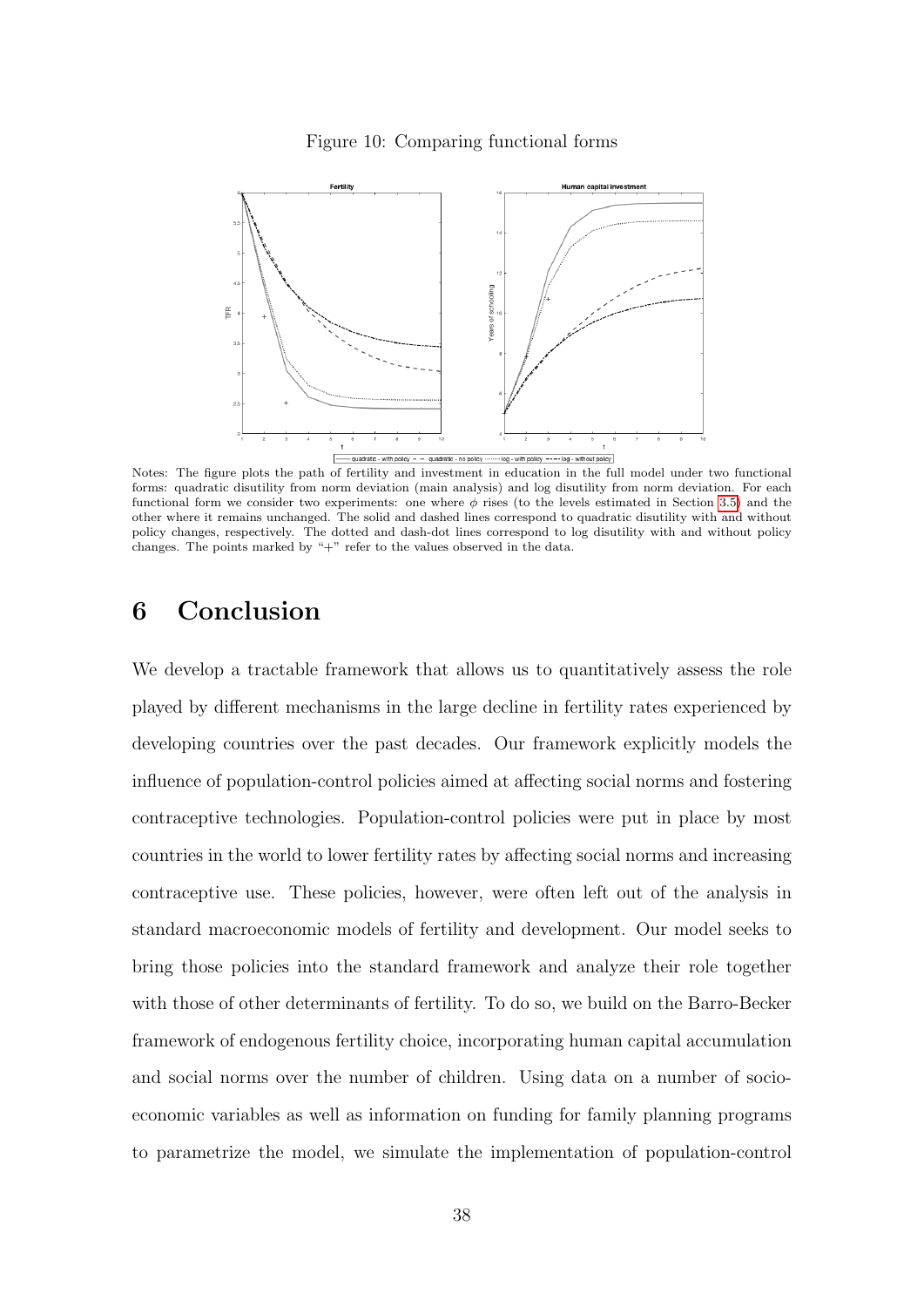policies. We consider several extensions of the model to assess the robustness of the results. The model suggests that, while a decline in fertility would have gradually taken place as economies moved to higher levels of human capital and lower levels of infant and child mortality, policies aimed at altering the norms on family size played a significant role in accelerating and strengthening the decline.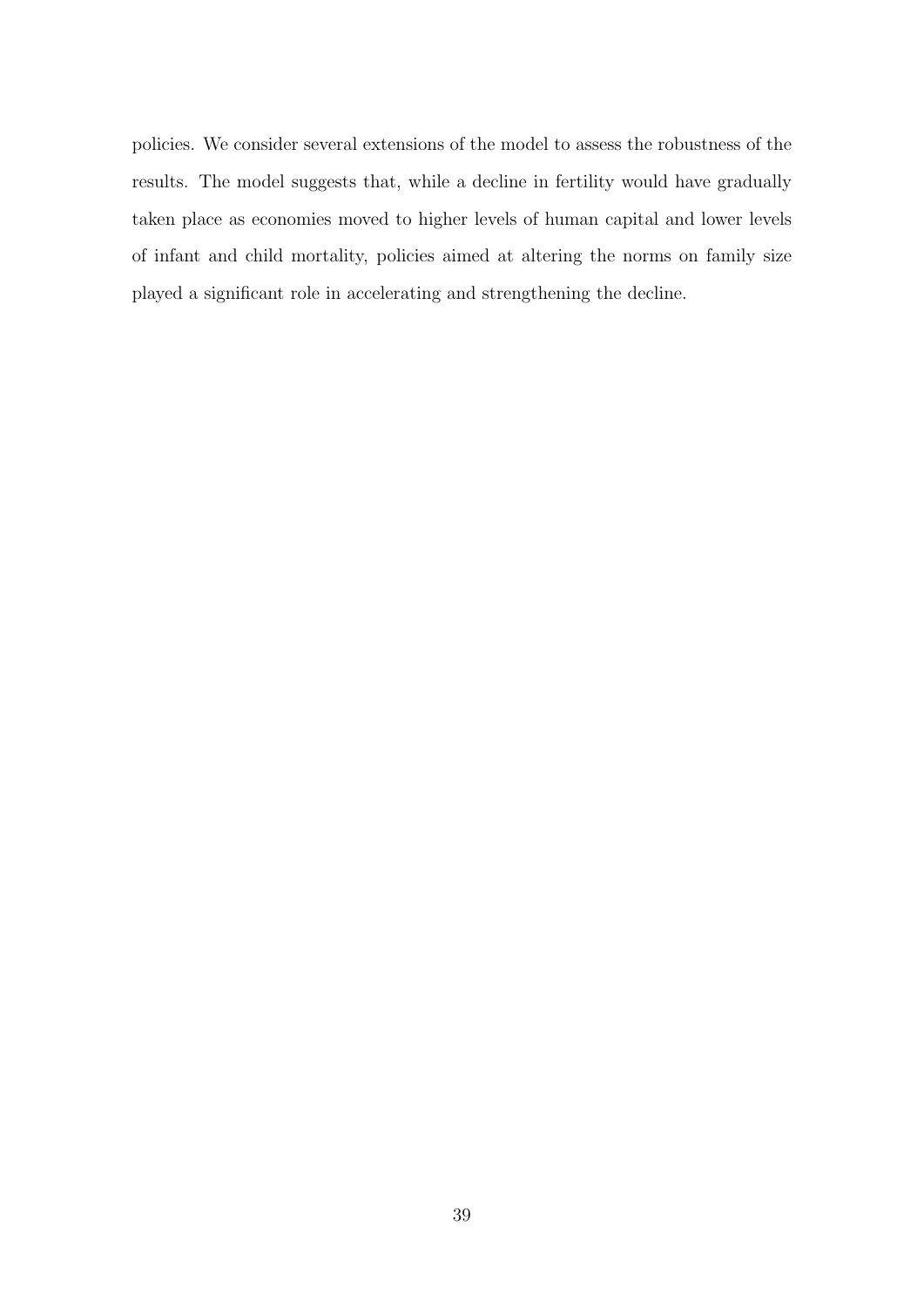# References

- Akerlof, George, (1997). "Social Distance and Social Decisions." Econometrica 65 (5):1005–1028.
- Albanesi, Stefania and Claudia Olivetti, (2016). "Gender Roles and Medical Progress." Journal of Political Economy 124 (3):650 – 695.
- Barro, Robert J. and Gary S. Becker, (1989). "Fertility Choice in a Model of Economic Growth." Econometrica 57 (2):481–501.
- Barro, Robert J. and Jong Wha Lee, (2013). "A new data set of educational attainment in the world, 1950-2010." Journal of Development Economics 104:184 – 198.
- Becker, Gary S., (1960). "An economic analysis of fertility." In *Demographic and* Economic Change in Developed Countries, edited by NBER, chap. 7. Columbia University Press, 209–40.

 $-$ , (1992). "Fertility and the Economy." Journal of Population Economics 5 (3):185–201.

- Becker, Gary S. and Robert J. Barro, (1988). "A Reformulation of the Economic Theory of Fertility." The Quarterly Journal of Economics 103 (1):1–25.
- Becker, Gary S., Kevin M. Murphy, and Robert Tamura, (1990). "Human Capital, Fertility, and Economic Growth." Journal of Political Economy 98 (5):S12–S37.
- Bhattacharya, Joydeep and Shankha Chakraborty, (2012). "Fertility choice under child mortality and social norms." Economics Letters 115 (3):338 – 341.
- Boldrin, Michele and Jones, Larry, (2002). "Mortality, Fertility, and Saving in a Malthusian Economy." Review of Economic Dynamics 5 (4):775–814.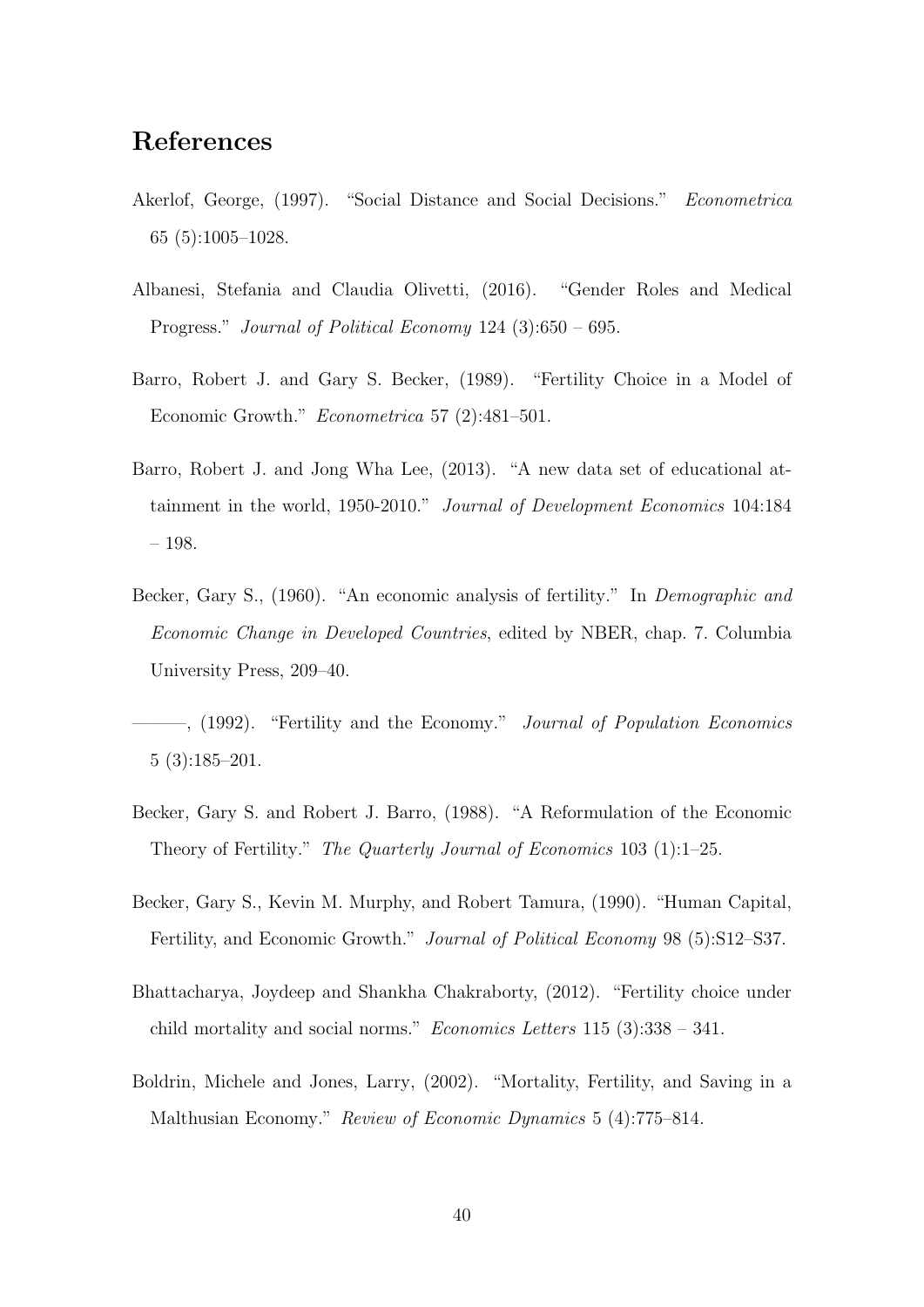- Bolt, Jutta, Robert Inklaar, Herman de Jong, and Jan Luiten van Zanden, (2018). "Rebasing 'Maddison': New income comparisons and the shape of long-run economic development." Maddison Project Working paper 10, Maddison Project Version 2018.
- Cavalcanti, Tiago, Georgi Kocharkov, and Cezar Santos, (2017). "Family Planning and Development: Aggregate Effects of Contraceptive Use." http://pareto.uab.es/research/sempdf/macro/2017/Contraception.pdf. [Accessed on 30 June 2017].
- Cervellati, Matteo and Uwe Sunde, (2015). "The Economic and Demographic Transition, Mortality, and Comparative Development." American Economic Journal: Macroeconomics 7 (3):189–225.
- Choukhmane, Taha, Nicolas Coeurdacier, and Keyu Jin, (2014). "The One-Child Policy and Household Savings." Sciences Po Publications, Sciences Po.
- Clay, Daniel C. and James J. Zuiches, (1980). "Reference groups and family size norms." *Population and Environment* 3 (3-4):262–279.
- Coeurdacier, Nicolas, Stephane Guibaud, and Keyu Jin, (2014). "Fertility Policies and Social Security Reforms in China." IMF Economic Review 62 (3):371–408.
- Davis, Kingsley, (1967). "Population Policy: Will Current Programs Succeed?" Science 158 (3802):730–39.
- de Silva, Tiloka and Silvana Tenreyro, (2017). "Population Control Policies and Fertility Convergence." Journal of Economic Perspectives 31 (4):205–228.
- Delventhal, Matthew J., Jesus Fernandez-Villaverde, and Nezih Guner, (2017). "Demographic Transitions Across Time and Space." http://www.mattdelventhal.com/research. [Accessed on 03 March 2018].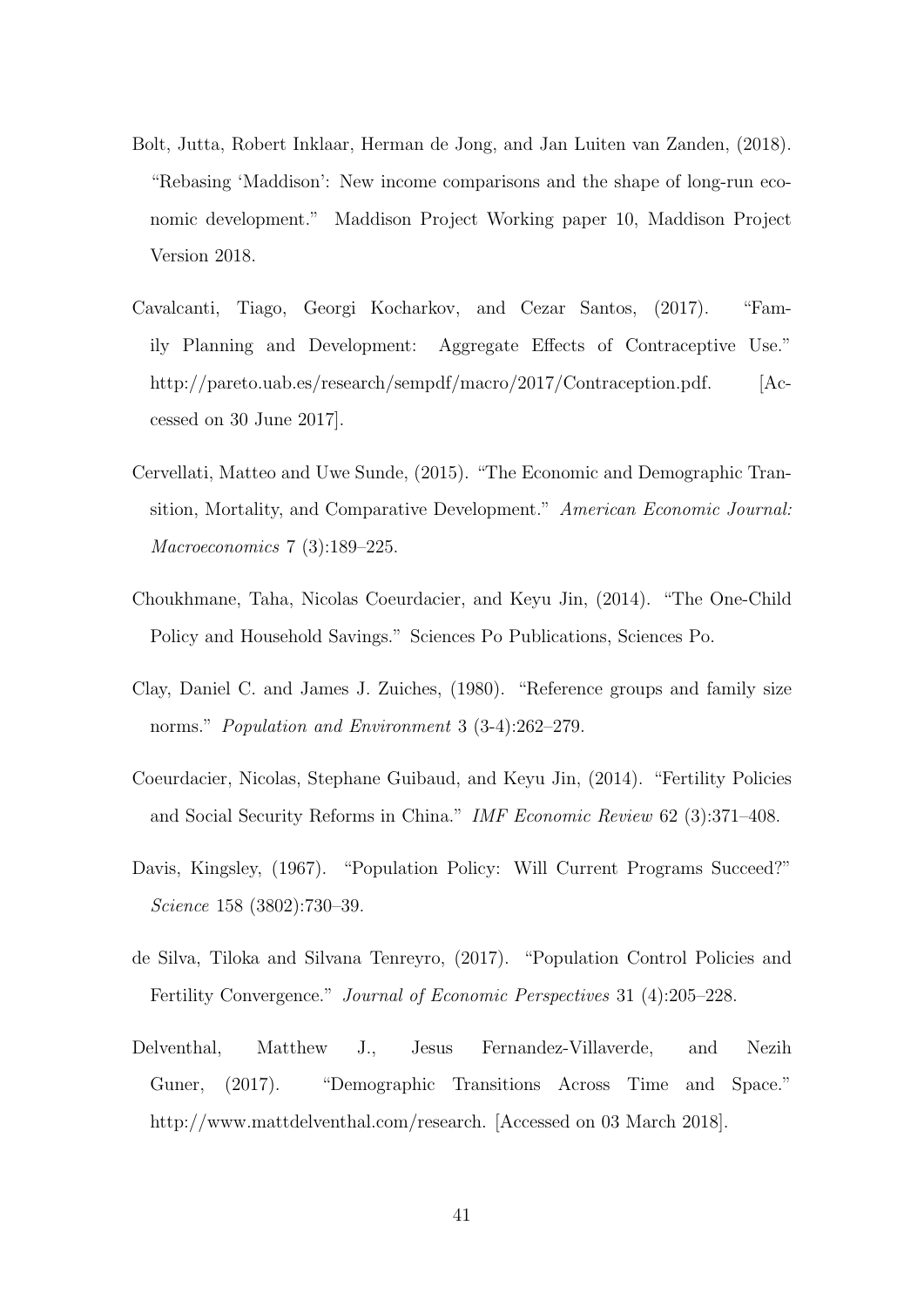- Demographic and Health Survey Program, (2015). "The DHS Program STATcompiler." www.statcompiler.com. [Accessed on June 18, 2015].
- Department of Census and Statistics, (2015). "Household Income and Expenditure Survey 2012/13: Final report." Tech. rep., Department of Census and Statistics of Sri Lanka, Colombo, Sri Lanka.
- Department of Statistics, (2014). "Report on the Household Expenditure Survey 2012/13." Tech. rep., Ministry of Trade and Industry, Singapore.
- Doepke, Matthias, (2005). "Child mortality and fertility decline: Does the Barro-Becker model fit the facts?" Journal of Population Economics 18 (2):337–366.
- Doepke, Matthias and Fabian Kindermann, (2016). "Bargaining over Babies: Theory, Evidence, and Policy Implications." Working Paper 22072, National Bureau of Economic Research.
- Doepke, Matthias and Fabrizio Zilibotti, (2005). "The Macroeconomics of Child Labor Regulation." American Economic Review 95 (5):1492–1524.
- Ehrlich, Isaac and Jinyoung Kim, (2005). "Endogenous fertility, mortality and economic growth: Can a Malthusian framework account for the conflicting historical trends in population?" Journal of Asian Economics 16 (5):789–806.
- Enke, Stephen, (1960). "The Economics of Government Payments to Limit Population." Economic Development and Cultural Change 8 (4):339–48.
- Fernandez-Villaverde, Jesus, (2001). "Was Malthus Right? Economic Growth and Population Dynamics." PIER Working Paper 01-046, Penn Institute for Economic Research.
- Fernández, Raquel and Alessandra Fogli, (2009). "Culture: An Empirical Investigation of Beliefs, Work, and Fertility." American Economic Journal: Macroeconomics 1 (1):146–77.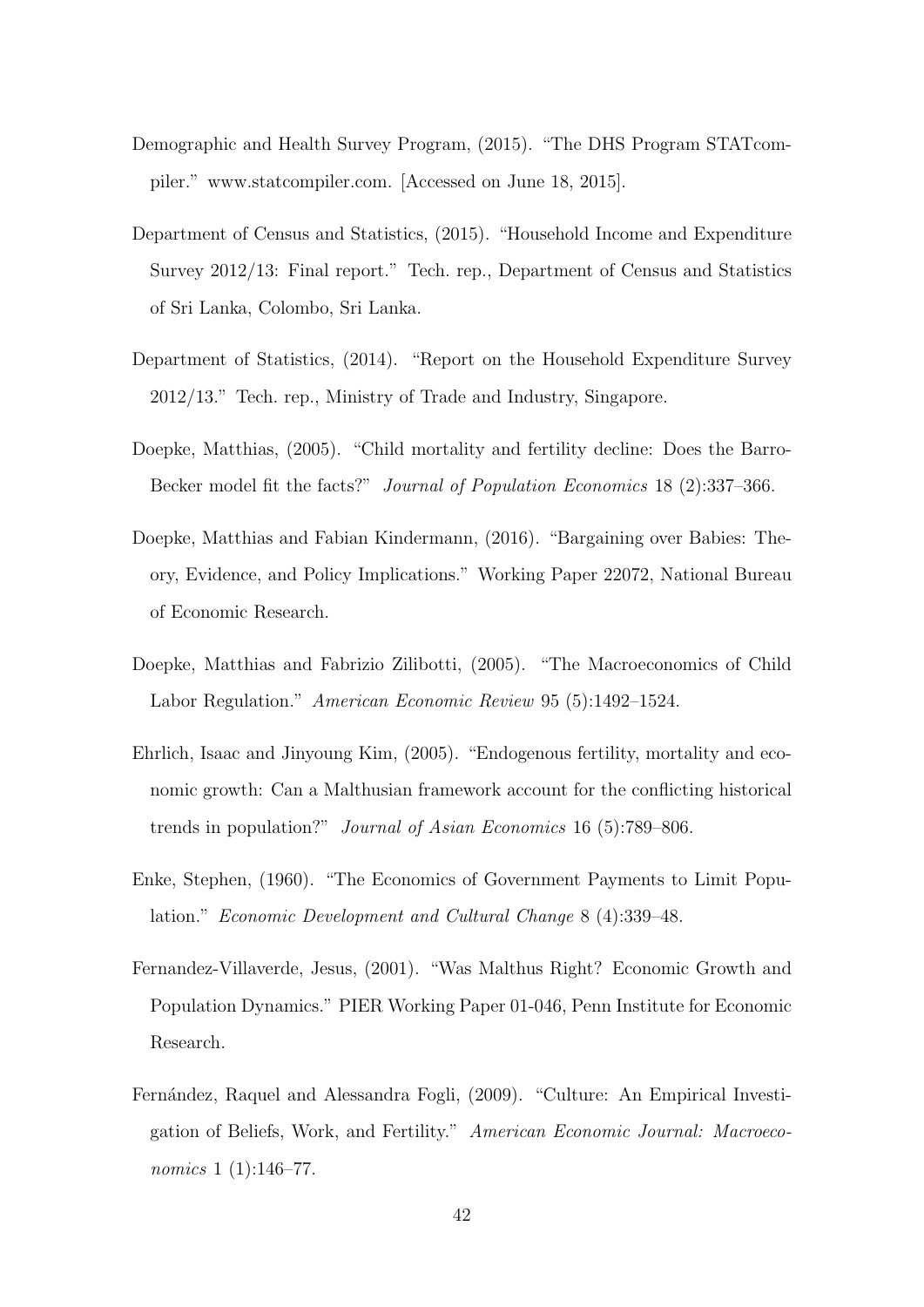- Foko, Borel, Beifith Kouak Tiyab, and Guillaume Husson, (2012). "Household education spending: An Analytical and Comparative Perspective for 15 African Countries." Tech. rep., UNESCO, Dakar, Senegal.
- Galor, Oded and Omer Moav, (2002). "Natural Selection and the Origin of Economic Growth." The Quarterly Journal of Economics 117 (4):1133–1191.
- Galor, Oded and David N. Weil, (2000). "Population, Technology, And Growth: From Malthusian Stagnation To The Demographic Transition And Beyond." The American Economic Review 90 (4):806–828.
- Gapminder, (2019). "Data." www.gapminder.org/data/. [Accessed on January 30, 2019].
- Jones, Larry E., Alice Schoonbroodt, and Michèle Tertilt, (2010). Fertility Theories: Can They Explain the Negative Fertility-Income Relationship? University of Chicago Press, 43–100.
- Jones, Stephen R. G., (1984). The Economics of Conformism. Basil Blackwell.
- Kalemli-Ozcan, Sebnem, (2003). "A stochastic model of mortality, fertility, and human capital investment." *Journal of Development Economics* 70 (1):103–118.
- Kolk, Martin, (2014). "Multigenerational transmission of family size in contemporary Sweden." Population studies 68 (1):111–129.
- La Ferrara, Eliana, Alberto Chong, and Suzanne Duryea, (2012). "Soap Operas And Fertility: Evidence From Brazil." American Economic Journal: Applied Economics 4 (4):1–31.
- Lee, Jong Wha and Hanol Lee, (2016). "Human Capital in the Long Run." Journal of Development Economics 122:147–169.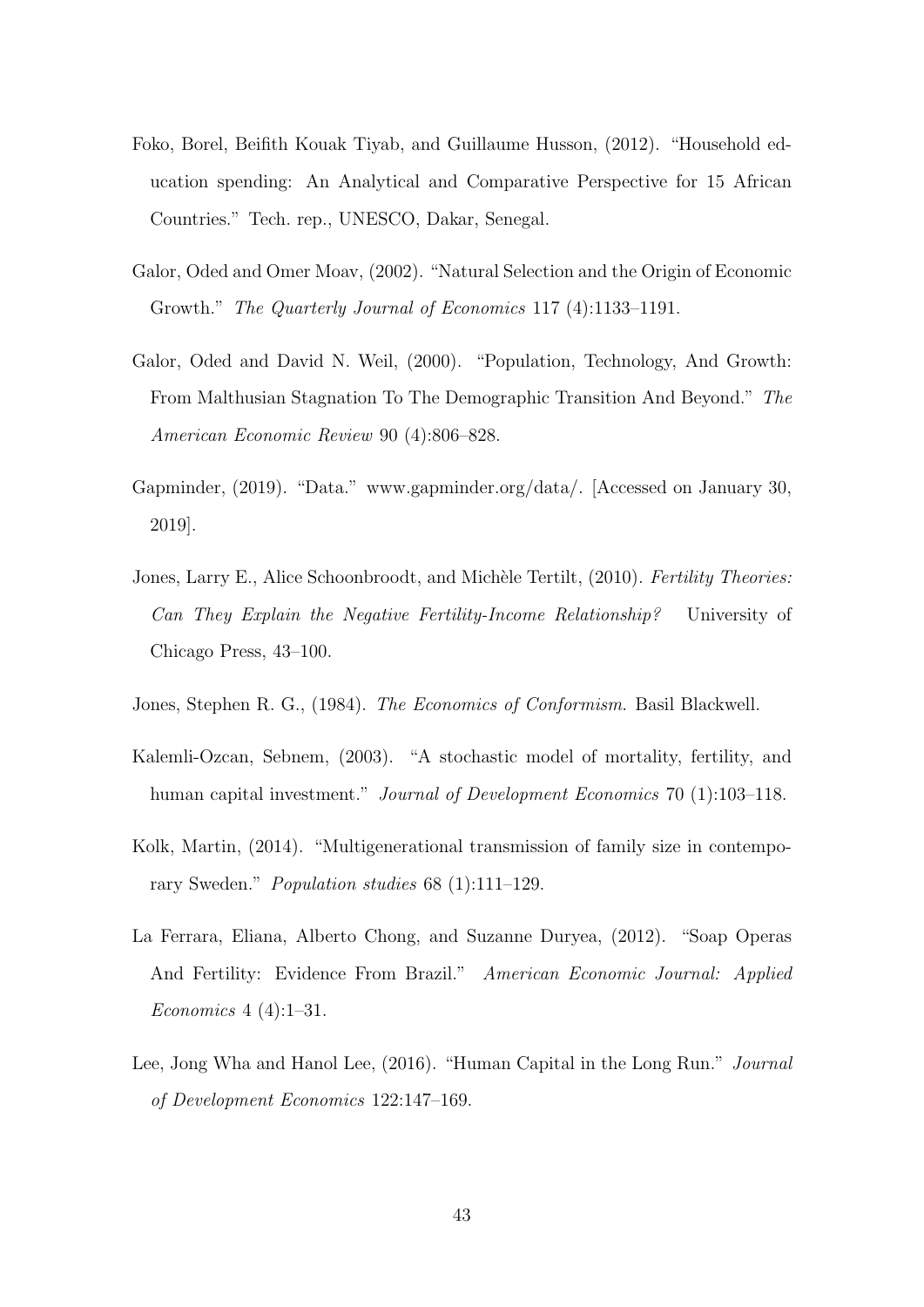- Manski, Charles F. and Joram Mayshar. "Private incentives and social interactions: fertility puzzles in Israel." Journal of the European Economic Association 1 (1):181–211.
- Manuelli, Rodolfo E. and Ananth Seshadri, (2009). "Explaining International Fertility Differences\*." The Quarterly Journal of Economics 124 (2):771–807.
- Moav, Omer, (2005). "Cheap children and the persistence of poverty." The Economic Journal 115:88–110.
- Munshi, Kaivan and Jacques Myaux, (2006). "Social norms and the fertility transition." Journal of Development Economics 80 (1):1–38.
- Murphy, Mike, (1999). "Is the relationship between fertility of parents and children really weak?" Social biology 46  $(1-2)$ :122–145.
- Nortman, Dorothy L., (1982). Population and family planning programs: A compendium of data through 1981. The Population Council, 11th ed.
- Nortman, Dorothy L. and Ellen Hofstatter, (1978). Population and family planning programs. The Population Council, 9th ed.
- OECD, (2016). Education at a Glance 2016. OECD Publishing.
- (2016). "Household expenditure (indicator)." https://data.oecd.org/hha/household-spending.htm. [Accessed on 30 January 2017].
- Palivos, Theodore, (2001). "Social norms, fertility and economic development." Journal of Economic Dynamics and Control 25 (12):1919–1934.
- Psacharopoulos, George and Harry Anthony Patrinos, (2002). "Returns to Investment in Education: A Further Update." World Bank Policy Research Working Paper 2881, World Bank.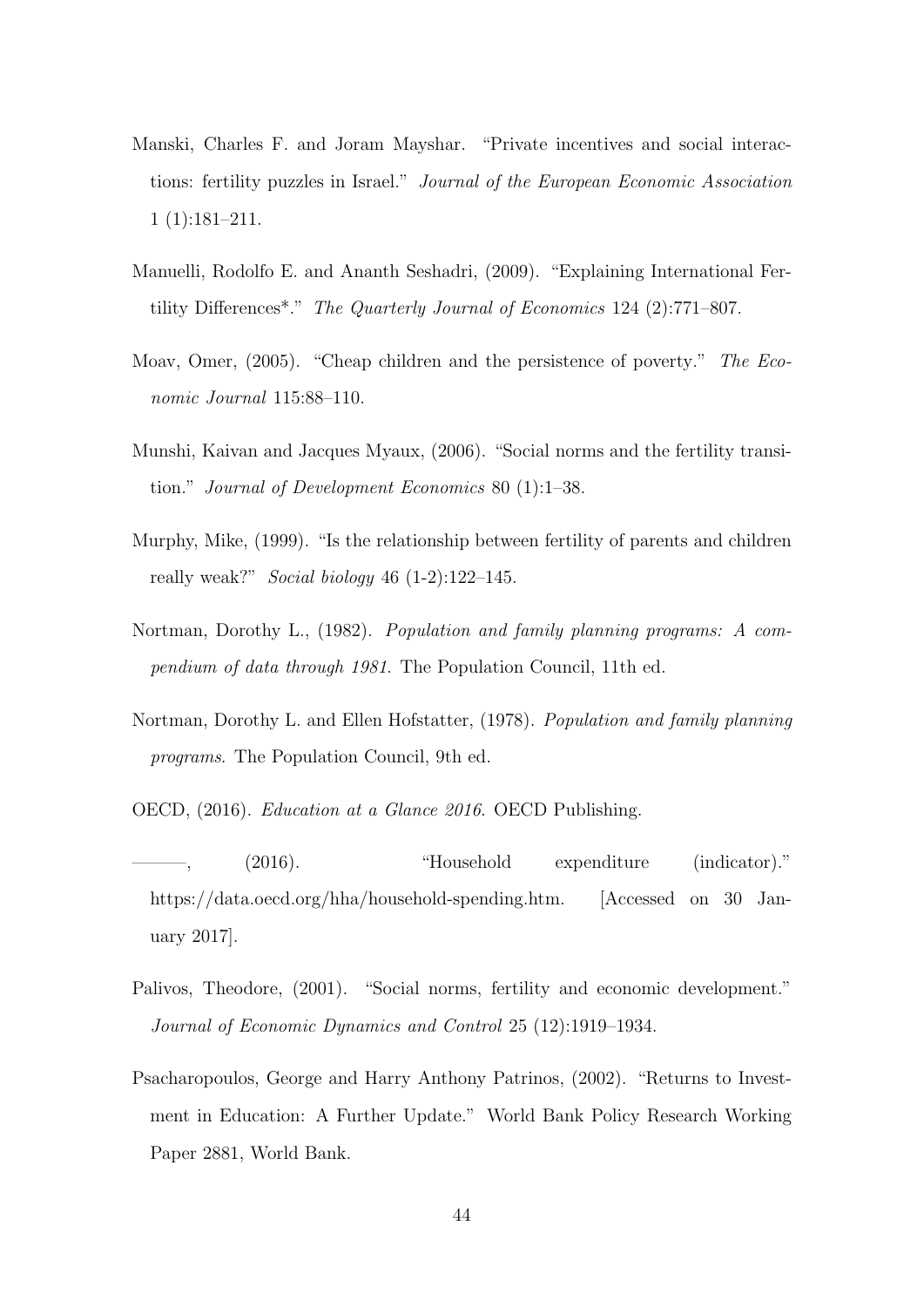- Regional Bureau of Education for Latin America and the Caribbean, (2013). "The State of Education in Latin America and the Caribbean: Towards a Quality Education for All." Tech. rep., UNESCO, Santiago.
- Rizk, Reham and Hala Abou-Ali, (2016). "Out of Pocket Expenditure and Household Budget: Evidence from Arab Countries." Working paper 996, The Economic Research Forum, Egypt.
- Ross, John A., W. Parker Maudlin, and Vincent C. Miller, (1993). Family Planning and Population: A compendium of international statistics. The Population Council.
- Spolaore, Enrico and Romain Wacziarg, (2016). "Fertility and Modernity." Working Paper 799, Department of Economics, Tufts University.
- The World Bank, (2018). "World Development Indicators." http://data.worldbank.org/data-catalog/world-development-indicators. [Accessed on March 03, 2018].
- Therborn, Goran, (2004). Between Sex and Power: Family in the World 1900-2000. Routledge.
- Thornton, Arland, (1980). "The influence of first generation fertility and economic status on second generation fertility." Population and Environment 3 (1):51–72.
- Tilak, Jandhyala B G, (2009). "Household expenditure on education and implications for redefining the poverty line in India (draft)." http://planningcommission.gov.in/reports/genrep/tilak.pdf. [Accessed on January 15, 2017].
- UNESCO Institute for Statistics, (2013). "Expected Years of Schooling (of children)." http://hdr.undp.org/en/content/expected-years-schooling-children-years . [Accessed on January 15, 2018].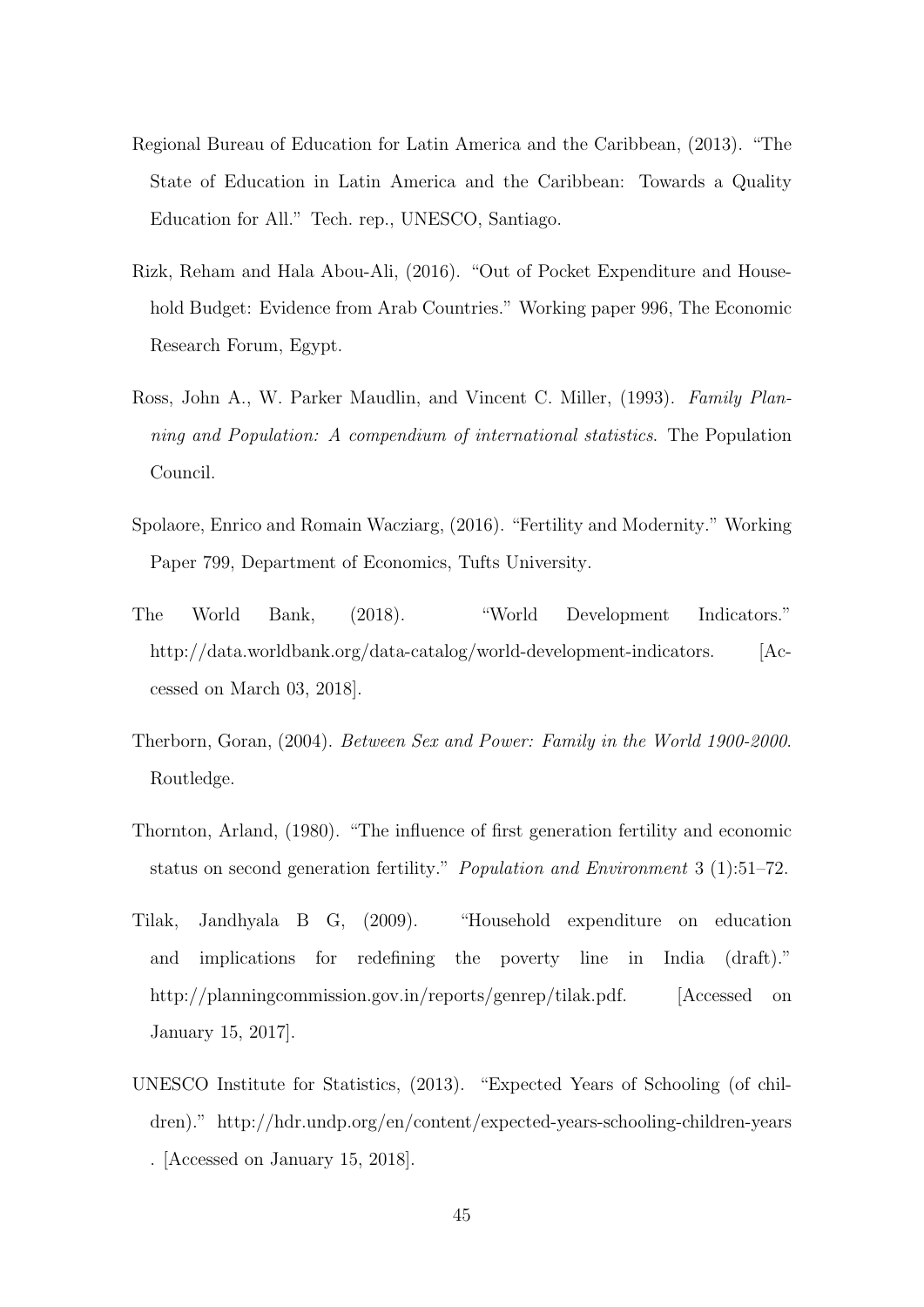Young, Alwyn, (1995). "The Tyranny of Numbers: Confronting the Statistical Realities of the East Asian Growth Experience." The Quarterly Journal of Economics 110 (3):641–680.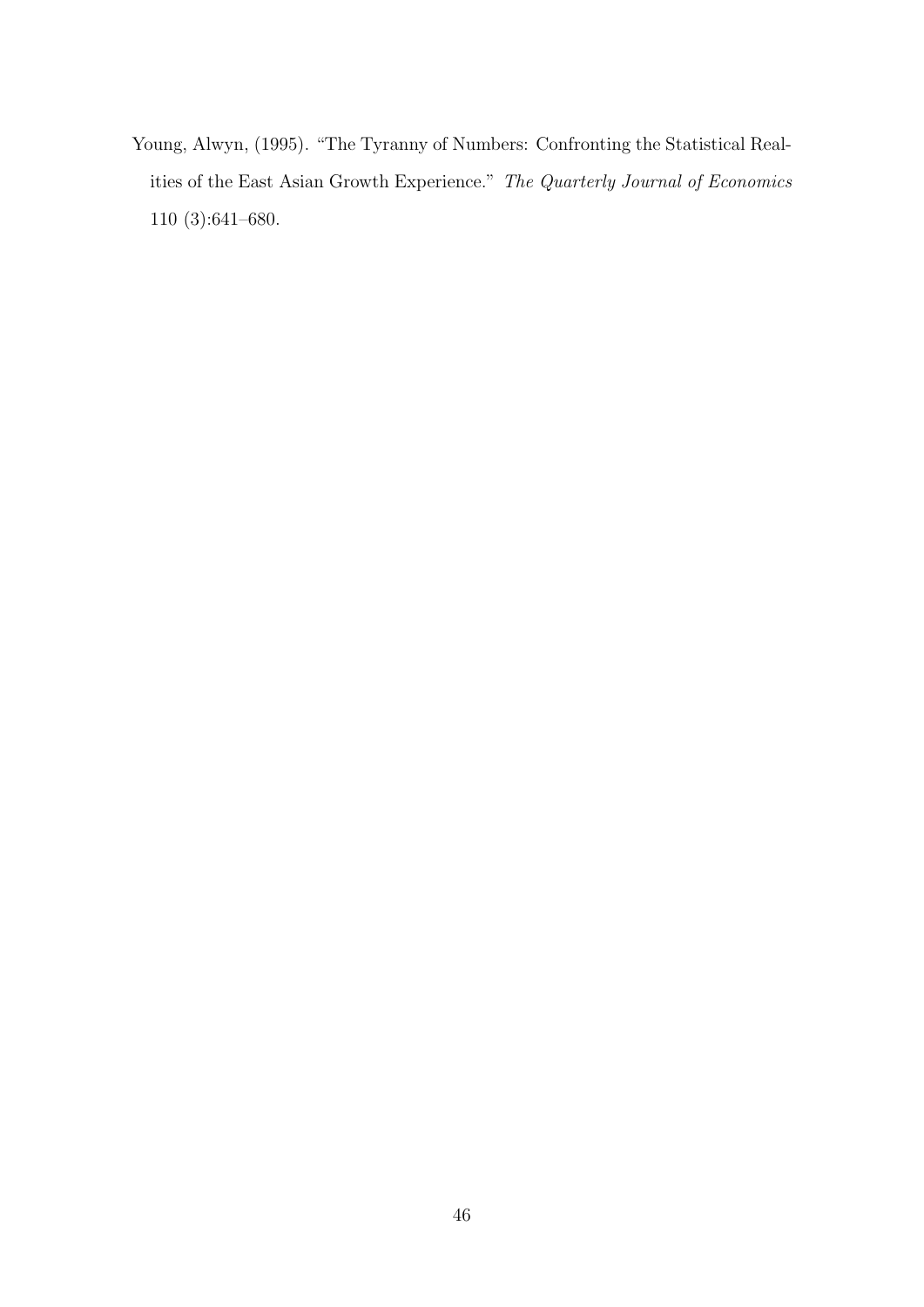# Appendix A Change in fertility 1960-2015

|                        |                 |                 | Change    | % Change   |
|------------------------|-----------------|-----------------|-----------|------------|
| Country                | <b>TFR 1960</b> | <b>TFR 2015</b> | 1960-2015 | 1960-2015  |
| World                  | $4.98\,$        | 2.45            | $2.53\,$  | 103.25     |
| Afghanistan            | 7.45            | 4.80            | $2.65\,$  | 55.14      |
| Albania                | 6.49            | 1.71            | 4.78      | 278.59     |
| Algeria                | $7.52\,$        | 2.84            | 4.69      | 165.02     |
| Angola                 | 7.48            | $5.77\,$        | 1.71      | 29.69      |
| Antigua and Barbuda    | 4.43            | $2.06\,$        | $2.36\,$  | 114.49     |
| Argentina              | $3.11\,$        | $2.31\,$        | $0.80\,$  | 34.71      |
| Armenia                | 4.79            | 1.62            | $3.16\,$  | 195.07     |
| Aruba                  | 4.82            | 1.80            | $3.02\,$  | 167.63     |
| Australia              | $3.45\,$        | 1.83            | 1.62      | 88.38      |
| Austria                | 2.69            | 1.47            | $1.22\,$  | 82.99      |
| Azerbaijan             | 5.88            | $1.97\,$        | $3.91\,$  | 198.38     |
| Bahamas, The           | 4.50            | 1.78            | 2.72      | 152.81     |
| Bahrain                | 7.09            | 2.06            | $5.03\,$  | 244.70     |
| Bangladesh             | 6.73            | $2.13\,$        | 4.59      | $215.28\,$ |
| <b>Barbados</b>        | 4.33            | 1.80            | $2.54\,$  | 141.26     |
| <b>Belarus</b>         | $2.67\,$        | 1.72            | $0.95\,$  | 54.87      |
| Belgium                | 2.54            | 1.74            | $0.80\,$  | 45.98      |
| <b>Belize</b>          | 6.50            | 2.54            | $3.96\,$  | 155.50     |
| Benin                  | 6.28            | 5.05            | $1.23\,$  | 24.45      |
| Bhutan                 | $6.67\,$        | 2.09            | $4.58\,$  | 219.75     |
| <b>Bolivia</b>         | 6.70            | 2.92            | 3.78      | 129.37     |
| Bosnia and Herzegovina | $3.80\,$        | $1.35\,$        | 2.46      | 182.60     |
| <b>Botswana</b>        | $6.62\,$        | $2.77\,$        | 3.84      | 138.46     |
| <b>Brazil</b>          | 6.07            | 1.74            | 4.33      | 248.85     |
| Brunei Darussalam      | 6.84            | 1.88            | $4.95\,$  | 262.85     |
| Bulgaria               | $2.31\,$        | 1.53            | $0.78\,$  | 50.98      |
| Burkina Faso           | 6.29            | 5.44            | $0.86\,$  | 15.73      |
| Burundi                | $6.95\,$        | 5.78            | 1.17      | 20.27      |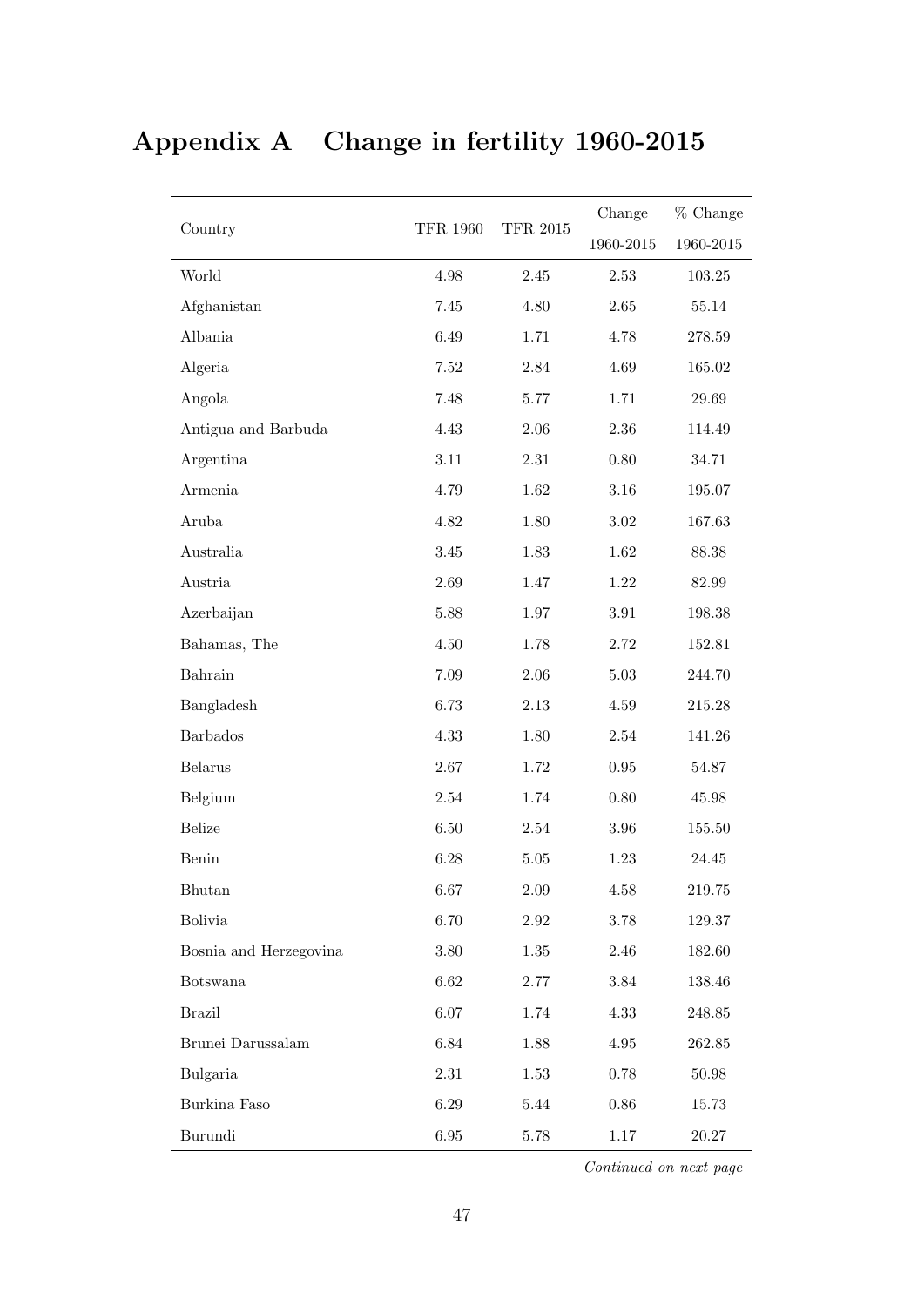|                                   | <b>TFR 1960</b> | <b>TFR 2015</b> | Change     | % Change   |
|-----------------------------------|-----------------|-----------------|------------|------------|
| Country                           |                 |                 | 1960-2015  | 1960-2015  |
| Cabo Verde                        | 6.89            | 2.37            | 4.51       | 190.02     |
| Cambodia                          | $6.97\,$        | 2.59            | 4.37       | 168.58     |
| Cameroon                          | 5.65            | 4.78            | 0.87       | 18.19      |
| Canada                            | $3.81\,$        | 1.60            | $2.21\,$   | 138.19     |
| Central African Republic          | $5.84\,$        | 4.94            | $0.90\,$   | 18.22      |
| Chad                              | 6.25            | $6.05\,$        | $0.20\,$   | $3.31\,$   |
| Channel Islands                   | 2.42            | 1.47            | $\rm 0.95$ | 64.47      |
| Chile                             | $5.10\,$        | 1.79            | 3.32       | 185.83     |
| China                             | 5.75            | 1.62            | 4.13       | 255.47     |
| Colombia                          | 6.81            | 1.87            | $4.93\,$   | 263.23     |
| Comoros                           | 6.79            | 4.42            | $2.37\,$   | 53.67      |
| Congo, Dem. Rep.                  | $6.00\,$        | 6.20            | $-0.20$    | $-3.24$    |
| Congo, Rep.                       | $5.88\,$        | 4.72            | $1.16\,$   | 24.55      |
| Costa Rica                        | 6.45            | 1.80            | $4.65\,$   | 258.39     |
| Cote d'Ivoire                     | 7.69            | 4.98            | 2.72       | 54.56      |
| Croatia                           | $2.29\,$        | 1.46            | 0.83       | 56.71      |
| Cuba                              | 4.18            | 1.72            | 2.46       | 143.14     |
| Cyprus                            | $3.50\,$        | $1.35\,$        | $2.15\,$   | 159.26     |
| Czech Republic                    | $2.09\,$        | 1.53            | $0.56\,$   | 36.60      |
| Denmark                           | 2.57            | 1.69            | 0.88       | 52.07      |
| Djibouti                          | $6.46\,$        | 2.91            | $3.55\,$   | 121.80     |
| Dominican Republic                | 7.56            | 2.45            | 5.10       | 208.24     |
| Ecuador                           | 6.72            | 2.51            | 4.21       | 167.34     |
| Egypt, Arab Rep.                  | 6.72            | $3.31\,$        | 3.41       | 102.84     |
| $\mathop{\hbox{\rm El}}$ Salvador | 6.67            | $2.10\,$        | $4.57\,$   | $217.66\,$ |
| Equatorial Guinea                 | $5.65\,$        | 4.78            | $0.88\,$   | 18.39      |
| Eritrea                           | 6.90            | 4.21            | 2.69       | $63.95\,$  |
| Estonia                           | 1.98            | 1.54            | $0.44\,$   | 28.57      |
| Ethiopia                          | 6.88            | 4.32            | 2.56       | 59.37      |
| Fiji                              | $6.46\,$        | $2.54\,$        | $3.92\,$   | 154.27     |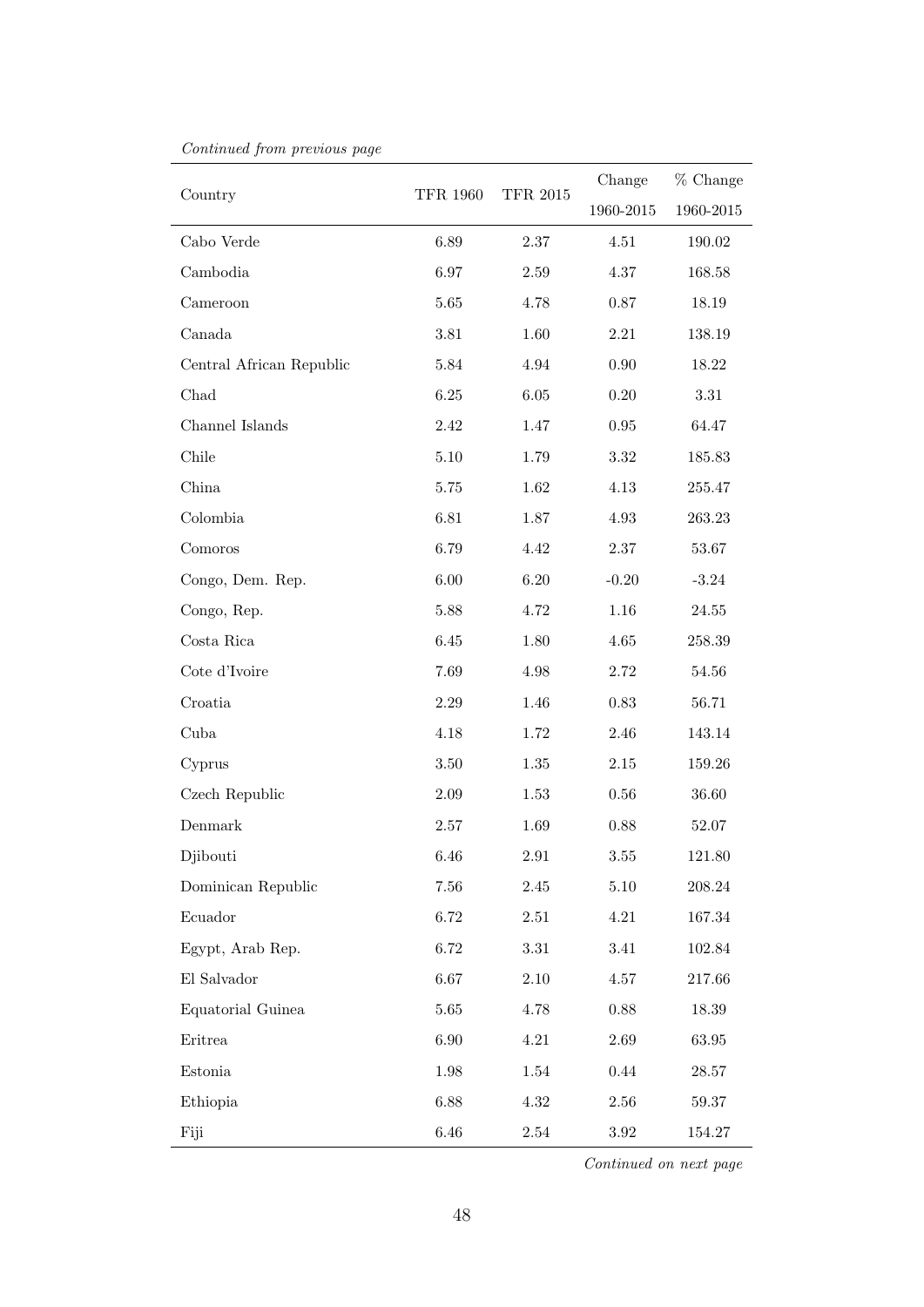| Country              | <b>TFR 1960</b> | <b>TFR 2015</b> | Change     | % Change   |
|----------------------|-----------------|-----------------|------------|------------|
|                      |                 |                 | 1960-2015  | 1960-2015  |
| Finland              | 2.72            | 1.71            | $1.01\,$   | 59.06      |
| France               | 2.85            | 2.01            | $0.84\,$   | 41.79      |
| French Polynesia     | 5.66            | $2.03\,$        | 3.63       | 178.99     |
| Gabon                | $4.38\,$        | $3.85\,$        | $0.53\,$   | 13.87      |
| Gambia, The          | $5.57\,$        | 5.49            | $0.09\,$   | 1.55       |
| Georgia              | 2.94            | $2.00\,$        | $\rm 0.94$ | 46.88      |
| Germany              | $2.37\,$        | $1.50\,$        | $0.87\,$   | 58.00      |
| Ghana                | 6.75            | 4.04            | 2.71       | 66.97      |
| Greece               | 2.23            | $1.30\,$        | $\rm 0.93$ | 71.54      |
| Grenada              | 6.74            | $2.13\,$        | 4.62       | 217.17     |
| Guam                 | $6.05\,$        | $2.37\,$        | $3.69\,$   | 155.68     |
| Guatemala            | 6.90            | $3.03\,$        | $3.87\,$   | 127.67     |
| Guinea               | $6.11\,$        | $4.93\,$        | $1.18\,$   | 23.92      |
| Guinea-Bissau        | $5.92\,$        | 4.71            | $1.21\,$   | 25.71      |
| Guyana               | 6.37            | $2.53\,$        | $3.84\,$   | 151.46     |
| Haiti                | 6.32            | $2.97\,$        | $3.35\,$   | 112.71     |
| Honduras             | 7.46            | $2.51\,$        | $4.95\,$   | 197.49     |
| Hong Kong SAR, China | $5.01\,$        | $1.20\,$        | $3.82\,$   | 319.58     |
| Hungary              | $2.02\,$        | 1.44            | $0.58\,$   | 40.28      |
| Iceland              | $4.29\,$        | 1.93            | $2.36\,$   | 122.28     |
| India                | 5.91            | $2.35\,$        | $3.55\,$   | 151.11     |
| Indonesia            | $5.67\,$        | 2.39            | $3.28\,$   | 137.17     |
| Iran, Islamic Rep.   | $6.93\,$        | 1.69            | $5.24\,$   | $310.85\,$ |
| Iraq                 | $6.25\,$        | 4.43            | 1.83       | 41.22      |
| Ireland              | $3.78\,$        | 1.94            | 1.84       | 94.85      |
| Israel               | $3.87\,$        | $3.09\,$        | $0.78\,$   | 25.11      |
| Italy                | 2.37            | 1.37            | $1.00\,$   | 72.99      |
| Jamaica              | $5.42\,$        | $2.03\,$        | $3.39\,$   | 167.47     |
| Japan                | $2.00\,$        | 1.46            | $0.54\,$   | 37.05      |
| Jordan               | 7.69            | $3.45\,$        | $4.24\,$   | $123.13\,$ |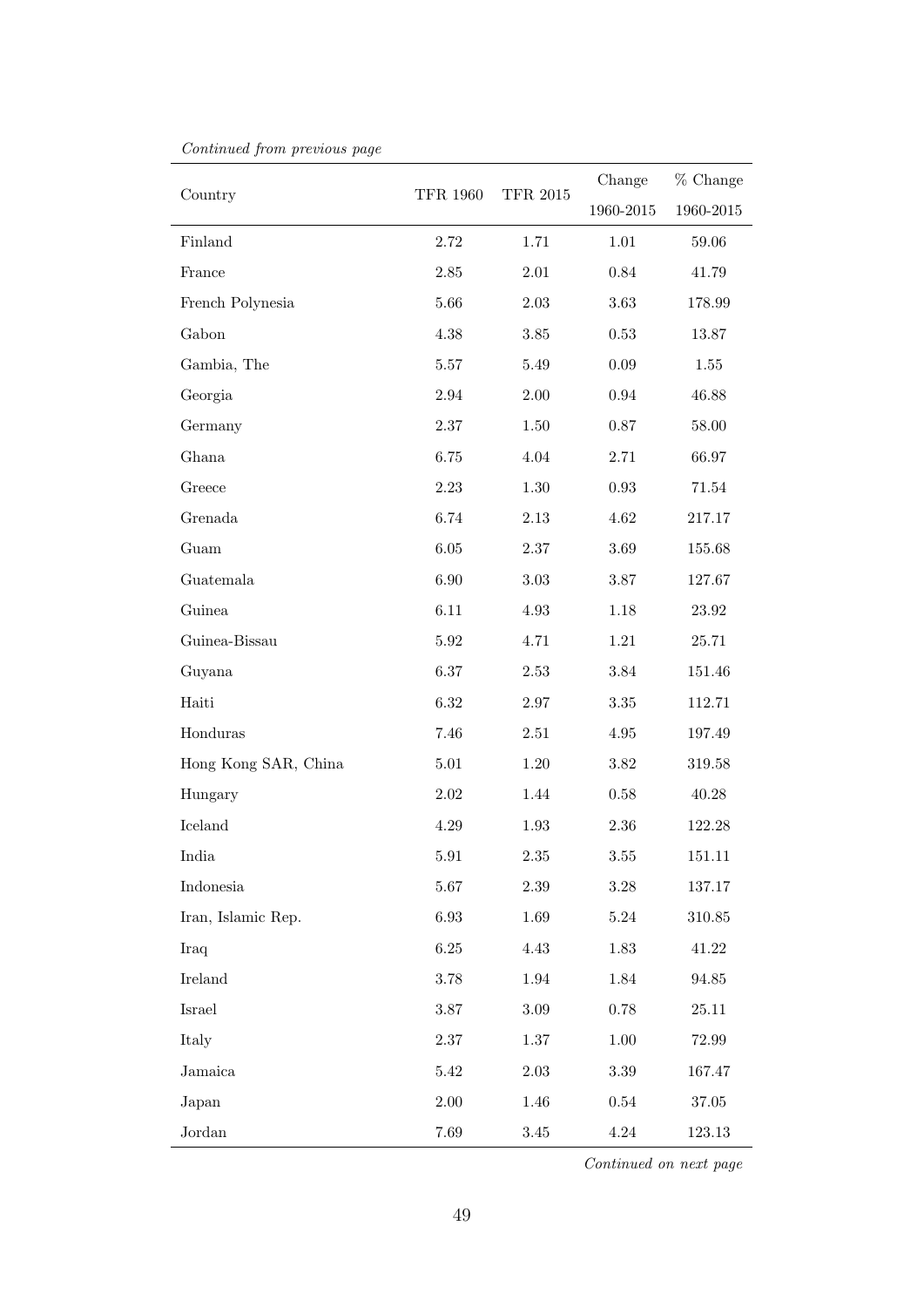| Country                   | <b>TFR 1960</b> | <b>TFR 2015</b> | Change    | % Change   |
|---------------------------|-----------------|-----------------|-----------|------------|
|                           |                 |                 | 1960-2015 | 1960-2015  |
| Kazakhstan                | 4.56            | 2.73            | 1.83      | $67.11\,$  |
| Kenya                     | $7.95\,$        | $3.92\,$        | 4.03      | 102.86     |
| Kiribati                  | 6.79            | 3.69            | 3.10      | 83.81      |
| Korea, Dem. People's Rep. | 4.58            | 1.92            | 2.66      | 138.37     |
| Korea, Rep.               | 6.10            | 1.24            | $4.86\,$  | 391.93     |
| Kuwait                    | 7.24            | 1.99            | $5.26\,$  | 264.75     |
| Kyrgyz Republic           | 5.47            | $3.20\,$        | $2.27\,$  | 70.91      |
| Lao PDR                   | 5.96            | 2.76            | $3.20\,$  | 116.13     |
| Latvia                    | 1.94            | 1.64            | $0.30\,$  | 18.29      |
| Lebanon                   | $5.74\,$        | 1.72            | $4.02\,$  | 233.66     |
| Lesotho                   | 5.84            | $3.14\,$        | 2.70      | 85.78      |
| Liberia                   | 6.41            | $4.65\,$        | 1.76      | 37.76      |
| Libya                     | $7.20\,$        | $2.31\,$        | 4.89      | 211.51     |
| Lithuania                 | 2.56            | 1.63            | $0.93\,$  | 57.06      |
| Luxembourg                | $2.29\,$        | 1.50            | 0.79      | 52.67      |
| Macao SAR, China          | 4.77            | 1.28            | 3.49      | $272.81\,$ |
| Macedonia, FYR            | 3.84            | 1.52            | $2.32\,$  | 152.10     |
| Madagascar                | 7.30            | $4.24\,$        | 3.06      | 72.13      |
| Malawi                    | $6.94\,$        | 4.65            | 2.29      | 49.38      |
| Malaysia                  | 6.45            | $2.06\,$        | 4.39      | 213.72     |
| Maldives                  | 7.02            | 2.13            | $4.89\,$  | 229.32     |
| Mali                      | 6.97            | 6.15            | 0.82      | 13.38      |
| Malta                     | 3.62            | 1.42            | $2.20\,$  | 154.93     |
| Mauritania                | 6.78            | 4.74            | $2.04\,$  | 43.05      |
| Mauritius                 | 6.17            | 1.36            | 4.81      | 353.46     |
| Mexico                    | 6.77            | $2.22\,$        | $4.55\,$  | 205.55     |
| Micronesia, Fed. Sts.     | 6.93            | $3.19\,$        | 3.74      | 117.09     |
| Moldova                   | 3.33            | $1.25\,$        | $2.08\,$  | 166.67     |
| Mongolia                  | 6.95            | 2.79            | $4.16\,$  | 148.94     |
| Montenegro                | $3.60\,$        | 1.68            | $1.93\,$  | 114.85     |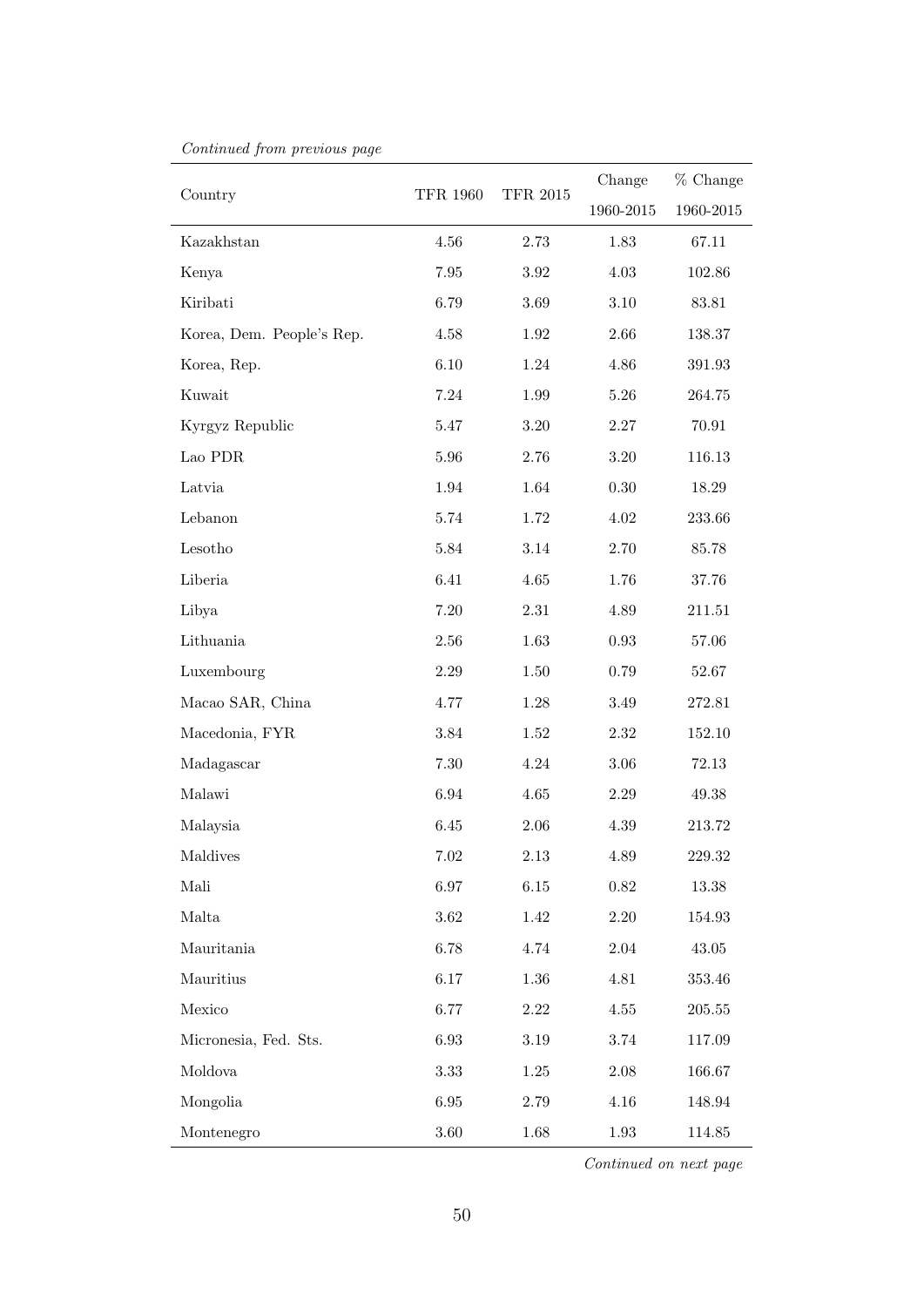|                       | <b>TFR 1960</b> | <b>TFR 2015</b> | Change    | % Change  |
|-----------------------|-----------------|-----------------|-----------|-----------|
| Country               |                 |                 | 1960-2015 | 1960-2015 |
| Morocco               | 7.04            | 2.53            | 4.51      | 178.70    |
| Mozambique            | 6.95            | 5.31            | 1.65      | 31.08     |
| Myanmar               | $6.05\,$        | $2.23\,$        | $3.82\,$  | 171.35    |
| Namibia               | $6.15\,$        | $3.47\,$        | $2.68\,$  | $77.05\,$ |
| Nepal                 | 5.96            | 2.16            | $3.80\,$  | 175.62    |
| ${\bf Netherlands}$   | 3.12            | 1.71            | 1.41      | 82.46     |
| New Caledonia         | 6.28            | $2.22\,$        | $4.06\,$  | 182.79    |
| New Zealand           | 4.03            | 1.99            | $2.04\,$  | 102.51    |
| Nicaragua             | 7.34            | 2.23            | $5.11\,$  | 228.82    |
| Niger                 | $7.45\,$        | $7.29\,$        | $0.16\,$  | $2.25\,$  |
| Nigeria               | 6.35            | 5.59            | 0.76      | 13.65     |
| Norway                | $2.85\,$        | 1.75            | $1.10\,$  | 62.86     |
| Oman                  | $7.25\,$        | $2.74\,$        | $4.51\,$  | 164.78    |
| Pakistan              | 6.60            | 3.55            | $3.05\,$  | 85.92     |
| Panama                | 5.87            | 2.54            | $3.33\,$  | 131.01    |
| Papua New Guinea      | 6.28            | 3.71            | $2.57\,$  | 69.27     |
| Paraguay              | 6.50            | 2.51            | $3.99\,$  | 159.07    |
| Peru                  | 6.97            | $2.43\,$        | $4.54\,$  | 186.99    |
| Philippines           | $7.15\,$        | 2.96            | $4.19\,$  | 141.65    |
| Poland                | $2.98\,$        | $1.32\,$        | 1.66      | 125.76    |
| Portugal              | $3.16\,$        | $1.23\,$        | $1.93\,$  | 156.91    |
| Puerto Rico           | 4.66            | 1.43            | 3.23      | 225.21    |
| Qatar                 | $6.97\,$        | 1.93            | 5.04      | 261.38    |
| Romania               | $2.34\,$        | 1.52            | $0.82\,$  | 53.95     |
| Russian Federation    | 2.52            | 1.75            | $0.77\,$  | 44.00     |
| Rwanda                | 8.19            | $3.97\,$        | 4.22      | 106.38    |
| Samoa                 | $7.65\,$        | 4.03            | $3.62\,$  | 89.90     |
| Sao Tome and Principe | $6.24\,$        | 4.52            | $1.72\,$  | 38.16     |
| Saudi Arabia          | 7.22            | $2.58\,$        | 4.64      | 179.80    |
| Senegal               | 7.00            | 4.84            | 2.16      | 44.55     |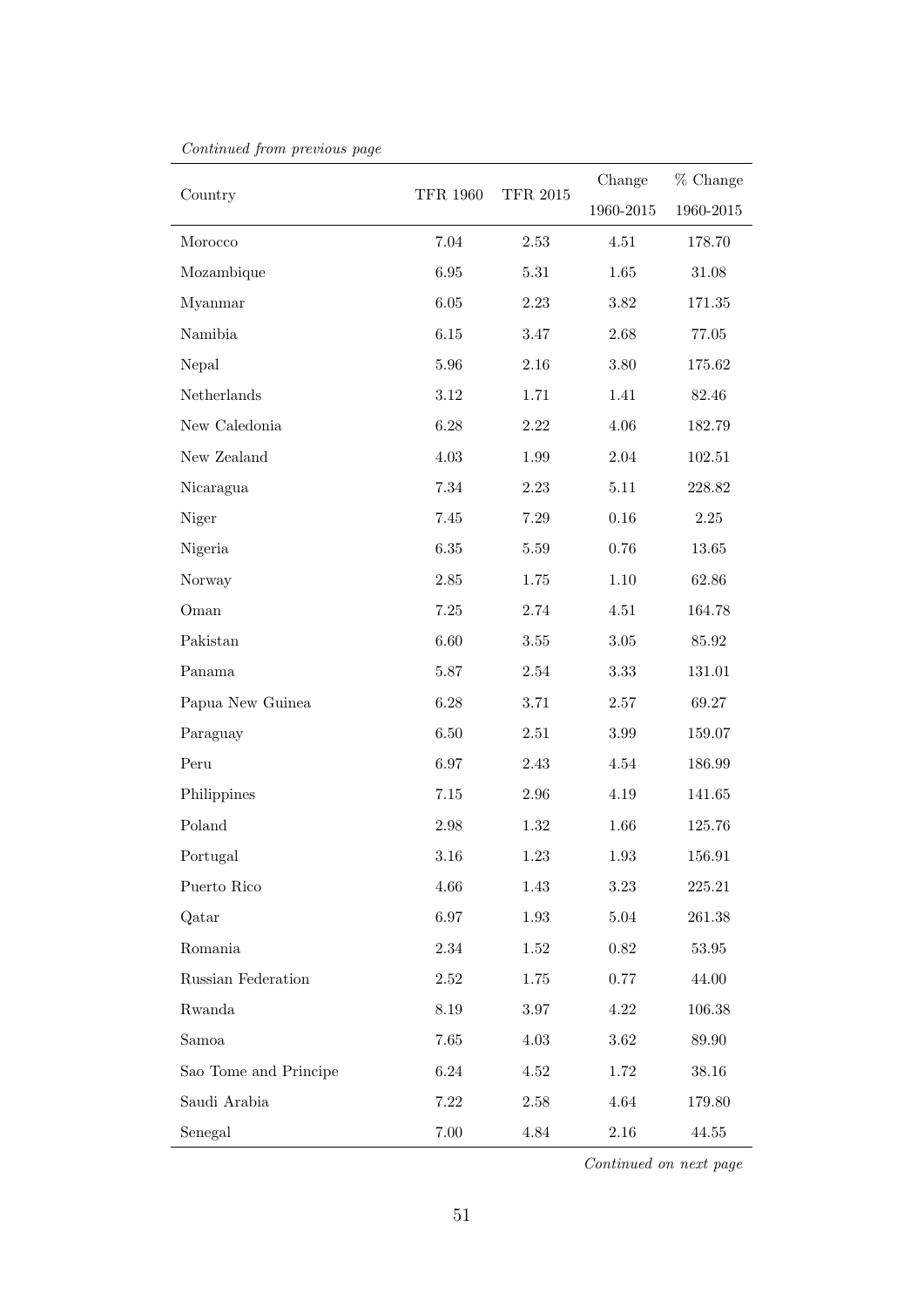| Country                        | <b>TFR 1960</b> | <b>TFR 2015</b> | Change    | % Change      |
|--------------------------------|-----------------|-----------------|-----------|---------------|
|                                |                 |                 | 1960-2015 | $1960 - 2015$ |
| Sierra Leone                   | $6.13\,$        | 4.56            | 1.57      | 34.33         |
| Singapore                      | 5.76            | 1.24            | 4.52      | 364.52        |
| Slovak Republic                | $3.04\,$        | $1.37\,$        | 1.67      | 121.90        |
| Slovenia                       | $2.34\,$        | 1.58            | $0.76\,$  | 48.16         |
| Solomon Islands                | $6.39\,$        | 3.91            | 2.48      | 63.50         |
| Somalia                        | $7.25\,$        | 6.37            | $0.89\,$  | 13.90         |
| South Africa                   | $6.04\,$        | $2.49\,$        | $3.56\,$  | 143.10        |
| South Sudan                    | 6.72            | 4.94            | 1.78      | 36.11         |
| Spain                          | $2.86\,$        | 1.32            | 1.54      | 116.67        |
| Sri Lanka                      | $5.54\,$        | $2.06\,$        | $3.48\,$  | 168.59        |
| St. Lucia                      | 6.97            | 1.47            | 5.50      | 373.62        |
| St. Vincent and the Grenadines | $7.22\,$        | 1.95            | $5.27\,$  | 269.89        |
| Sudan                          | 6.69            | 4.60            | $2.10\,$  | 45.61         |
| Suriname                       | 6.61            | 2.40            | 4.21      | 175.79        |
| Swaziland                      | 6.72            | 3.14            | $3.58\,$  | 113.85        |
| Sweden                         | $2.17\,$        | 1.88            | $0.29\,$  | 15.43         |
| Switzerland                    | 2.44            | 1.54            | $0.90\,$  | 58.44         |
| Syrian Arab Republic           | 7.47            | 2.97            | $4.50\,$  | 151.75        |
| Tajikistan                     | $6.55\,$        | 3.40            | 3.14      | 92.33         |
| Tanzania                       | 6.81            | 5.08            | 1.73      | 34.00         |
| Thailand                       | $6.15\,$        | 1.50            | $4.65\,$  | 310.35        |
| Timor-Leste                    | 6.37            | 5.62            | $0.76\,$  | 13.44         |
| <b>Togo</b>                    | $6.52\,$        | $4.52\,$        | $2.00\,$  | 44.37         |
| Tonga                          | 7.36            | 3.68            | $3.69\,$  | $100.19\,$    |
| Trinidad and Tobago            | $5.26\,$        | 1.77            | $3.50\,$  | 198.07        |
| Tunisia                        | $6.94\,$        | $2.22\,$        | 4.72      | 212.28        |
| Turkey                         | 6.37            | $2.07\,$        | $4.29\,$  | 207.24        |
| Turkmenistan                   | $6.59\,$        | $2.93\,$        | $3.66\,$  | 124.84        |
| Uganda                         | $7.00\,$        | 5.68            | $1.32\,$  | 23.18         |
| Ukraine                        | 2.24            | 1.51            | 0.73      | 48.74         |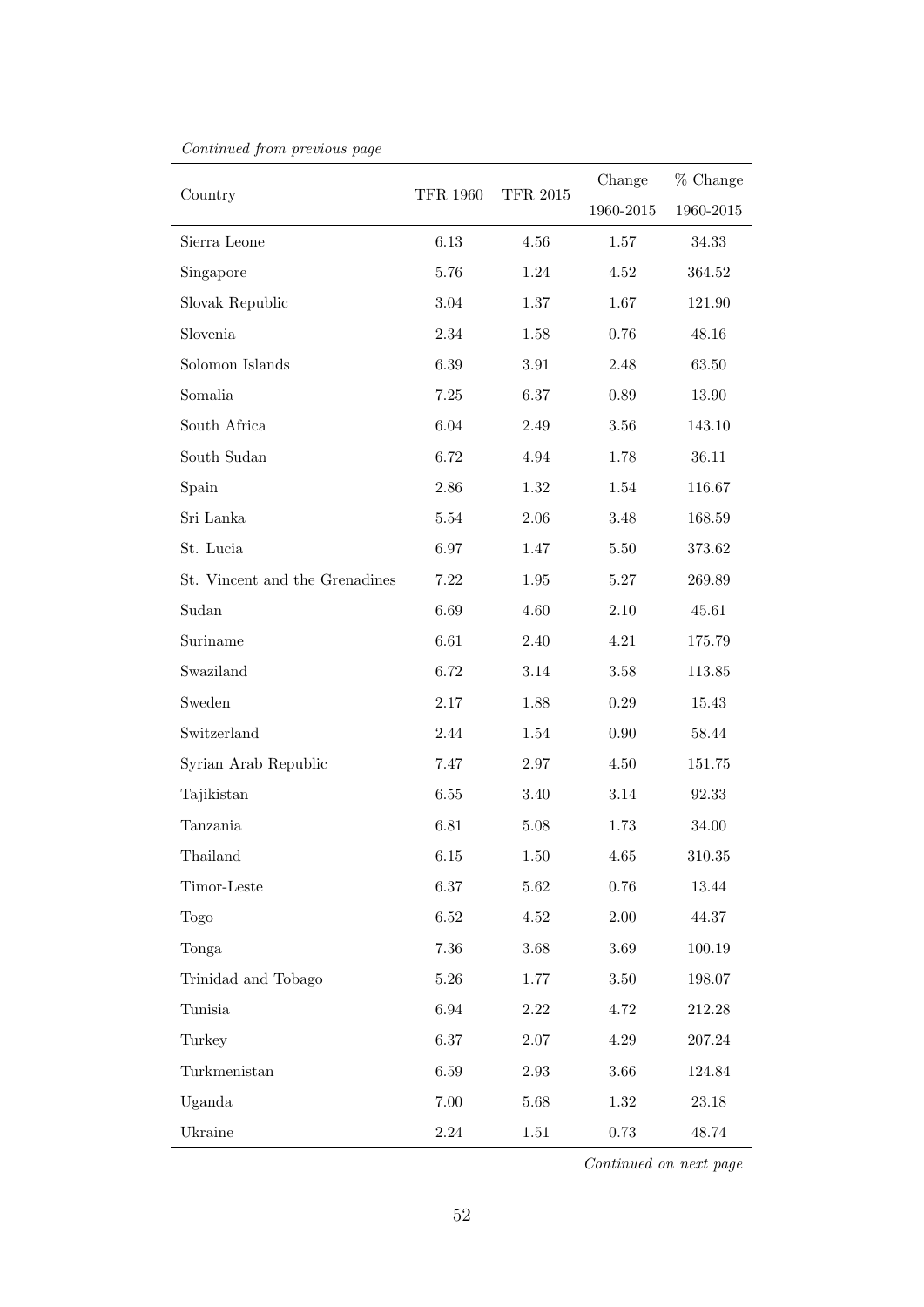|                         | TFR 1960 | <b>TFR 2015</b> | Change    | % Change  |
|-------------------------|----------|-----------------|-----------|-----------|
| Country                 |          |                 | 1960-2015 | 1960-2015 |
| United Arab Emirates    | 6.93     | 1.77            | 5.16      | 292.58    |
| United Kingdom          | 2.69     | 1.81            | 0.88      | 48.62     |
| United States           | 3.65     | 1.84            | 1.81      | 98.26     |
| Uruguay                 | 2.88     | 2.01            | 0.87      | 43.50     |
| Uzbekistan              | 6.26     | 2.49            | 3.76      | 151.10    |
| Vanuatu                 | 7.20     | 3.31            | 3.89      | 117.30    |
| Venezuela, RB           | 6.62     | 2.34            | 4.28      | 182.61    |
| Vietnam                 | 6.35     | 1.96            | 4.39      | 224.21    |
| Virgin Islands $(U.S.)$ | 5.62     | 1.74            | 3.88      | 222.70    |
| Yemen, Rep.             | 7.49     | 4.10            | 3.38      | 82.46     |
| Zambia                  | 7.12     | 5.04            | 2.07      | 41.14     |
| Zimbabwe                | 7.16     | 3.84            | 3.32      | 86.60     |

Notes: The table reports total fertility rate for each country in 1960 and 2015, and the absolute and percentage change in fertility over this period. The data is from the World Bank's World Development Indicators database.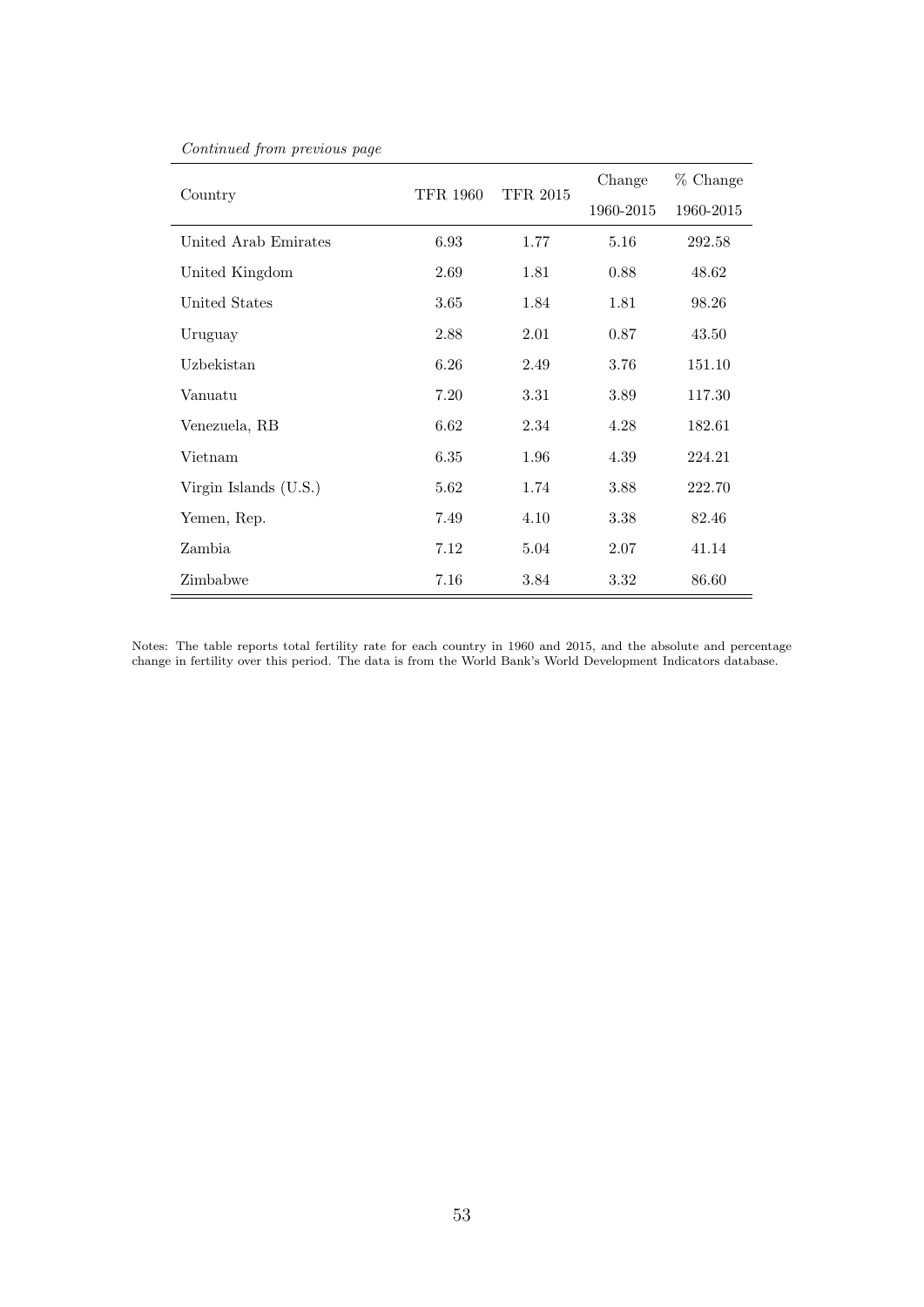# Appendix B Family planning funds and wanted and unwanted fertility

Source: Authors. Data on total fertility rate, wanted fertility rate, urban population, per capita GDP, and infant mortality rate are from the World Development Indicators. Data on years of schooling are from Barro and Lee (2013). Data on funds for family planning are from Nortman and Hofstatter (1978), Nortman (1982), and Ross, Mauldin, and Miller (1993).

Notes: The table reports the results of regressing wanted and unwanted fertility (the latter is defined as the difference between total and wanted fertility rates) on the logged real value of average per capita funds for family planning for the 1970s, 1980s, and 1990s, logged GDP per capita, infant mortality rate, proportion of urban population and years of schooling of the population aged 25 and more. Data on wanted fertility, which comes from Demographic and Health Surveys, covers different countries in different years, so for each country, we use data from the latest year for which wanted fertility is available (the earliest observation is from 1987 but more than 80% of the observations are from after 2000). Since years of schooling is available at 5-yearly intervals, we replace missing values with data from the closest year for which data is published.

All regressions include a constant. Per capita funds for family planning are converted to 2005 US\$ before averaging. The values in parentheses are robust standard errors. \*, \*\*, and \*\*\* indicate significance at 10%, 5%, and 1% levels, respectively.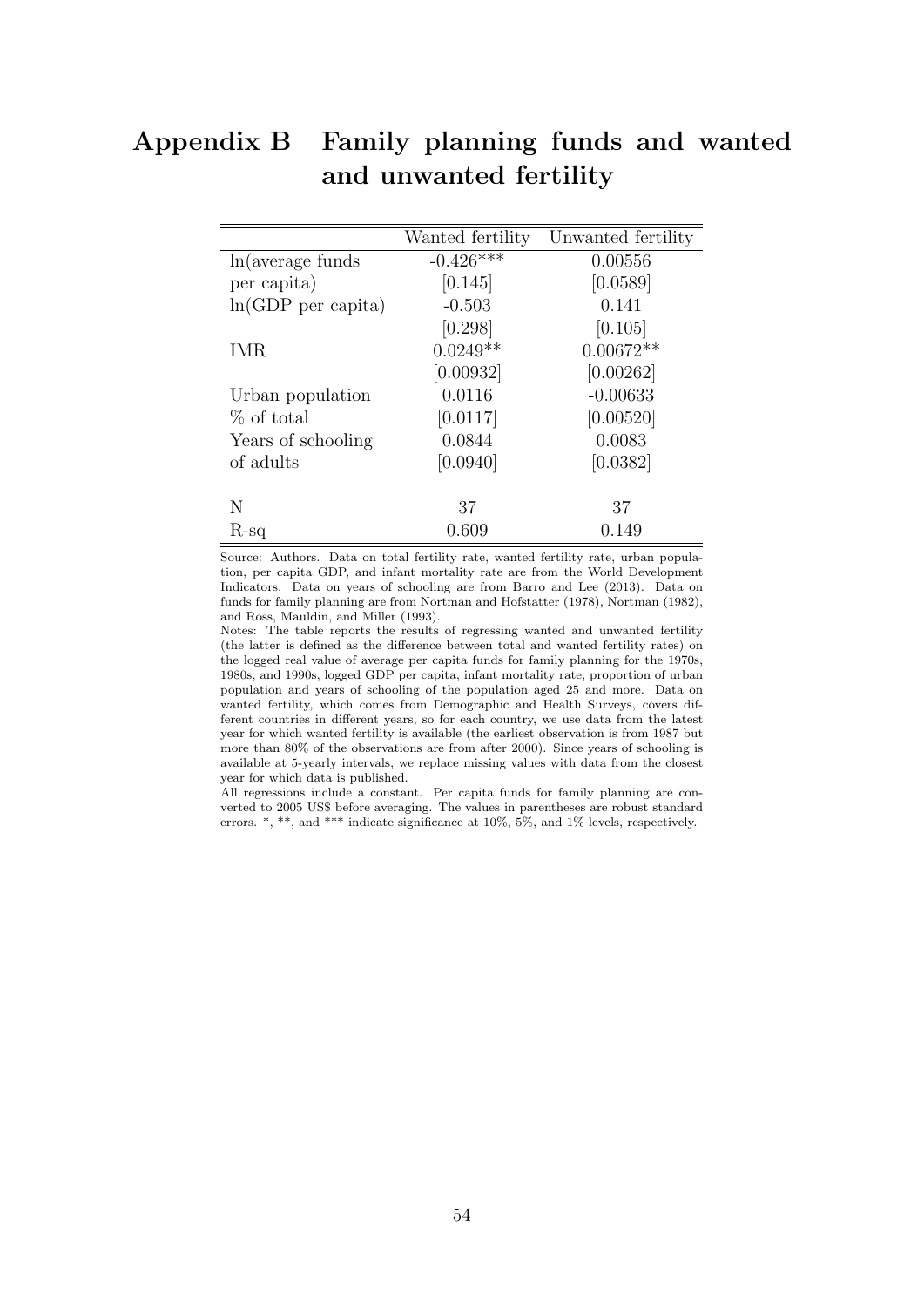| Country                             | $\tau_1 n_t h_t$ | $n_{t}$ | $h_t$ | $\tau_1$ | Year    | Source                                 |
|-------------------------------------|------------------|---------|-------|----------|---------|----------------------------------------|
| India                               | 0.026            | 1.4     | 10.5  | 0.002    | 2007/08 | Tilak 2009                             |
| Singapore                           | 0.055            | 0.6     | 15.4  | 0.006    | 2012/13 | Singapore Dept. of Statistics 2014     |
| Sub Saharan Africa                  | 0.042            | 2.75    | 8.72  | 0.002    | 2001-08 | Foko, Tiyab and Husson 2012            |
| Sri Lanka                           | 0.039            | 1.71    | 10    | 0.002    | 1980/81 | Department of Census and Statistics    |
| Sri Lanka                           | 0.056            | 1.22    | 13.6  | 0.003    | 2012/13 | of Sri Lanka 2015                      |
| Latin America and                   | 0.019            | 1.1     | 13.9  | 0.001    | 2010    | Regional Bureau of Education for Latin |
| the Caribbean                       |                  |         |       |          |         | America and the Caribbean 2013         |
| South Korea <sup>a</sup>            | 0.039            | 0.61    | 17    | 0.004    | 2012    | OECD 2016a, OECD 2016c                 |
| Chile <sup>a</sup>                  | 0.037            | 0.929   | 15.1  | 0.003    | 2012    | OECD 2016a, OECD 2016c                 |
| Indonesia <sup><math>a</math></sup> | 0.007            | 1.22    | 12.7  | 0.0005   | 2012    | OECD 2016a, OECD 2016c                 |
| $E$ gypt $^b$                       | 0.028            | 1.6     | 13    | 0.001    | 2010    | Rizk and Abou-Ali 2016                 |
| $Jordan^b$                          | 0.068            | 1.85    | 13.4  | 0.003    | 2010    | Rizk and Abou-Ali 2016                 |
| $Sudan^b$                           | 0.05             | 2.45    | 7.3   | 0.003    | 2009    | Rizk and Abou-Ali 2016                 |

# Appendix C Spending on education

Notes: The table reports the fraction of household expenditure spent on education by households and the backed out value for  $\tau_1$ , which is the fraction of household expenditure spent per children per year of education using data for different countries and years. The sources for data on household expenditure on education are given in the last column while data for the corresponding years on fertility, years of schooling, are obtained from the World Development Indicators and Barro-Lee datasets. Given that years of education are published at 5 yearly intervals, we choose theclosest year for backing out  $\tau_1$ .

 $a_{\tau_1 n_t h_t}$  calculated using private spending as a % of GDP and household expenditure as a % of GDP. Private spending on education excludes expenditure outside educational institutions such as textbooks purchased by families, private tutoring for students and student living costs so possibly underestimates household spending on education.

<span id="page-54-0"></span> $b$ Household spending on education is obtained as a fraction of household income rather than expenditure and therefore the obtained values of  $\tau_1$ are likely to be understated.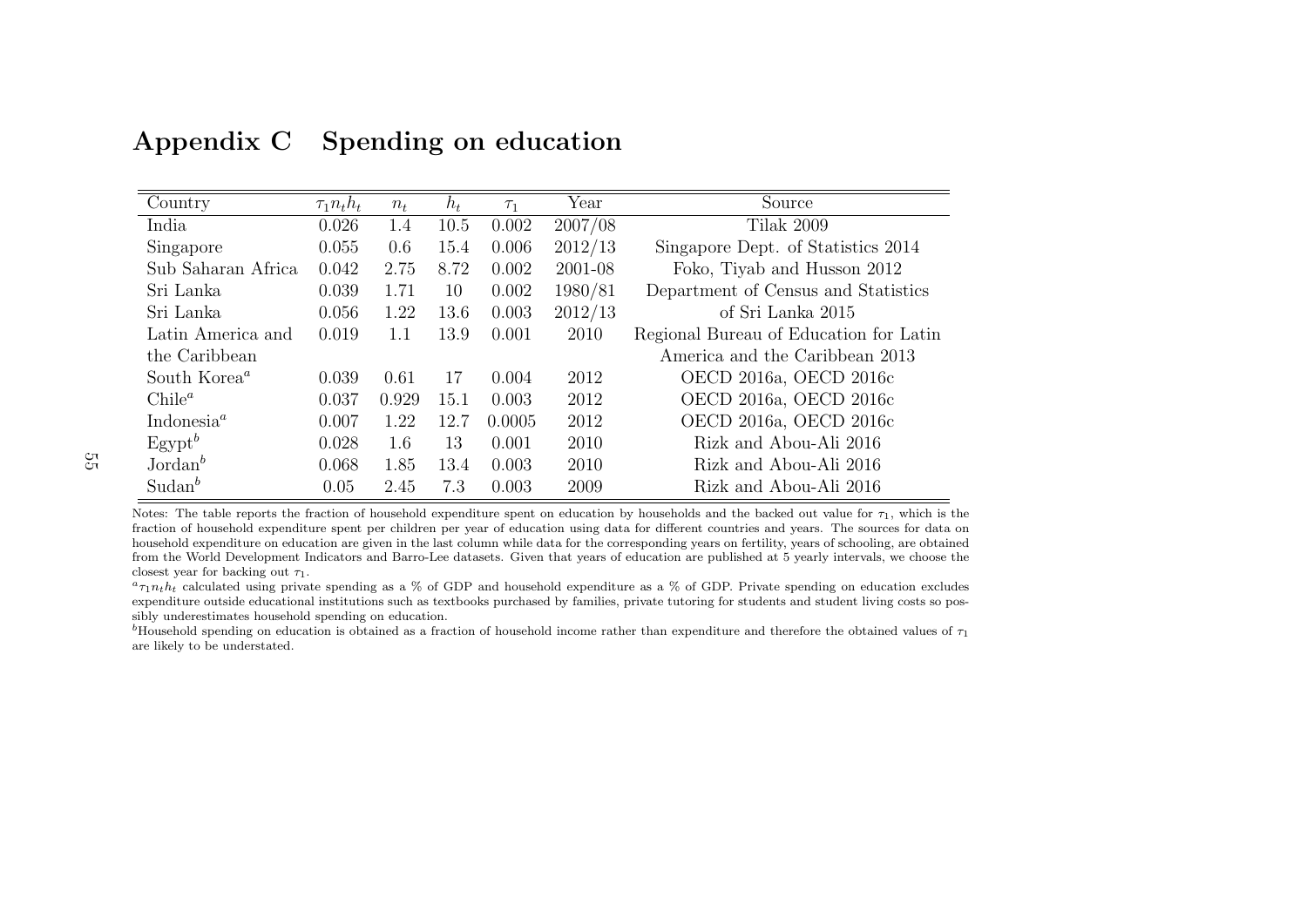# <span id="page-55-0"></span>Appendix D Public and private spending on education

|                                | Private education expenditure |
|--------------------------------|-------------------------------|
| Public education expenditure   | $-0.12*$                      |
| $(\% \text{ of GDP})$          | [0.067]                       |
| $ln(GDP$ per capita)           | $-0.63*$                      |
|                                | [0.35]                        |
|                                |                               |
| Observations                   | 113                           |
| No. of countries               | 39                            |
| Country and year fixed effects | Yes                           |

Notes: The table reports the results from regressing private education expenditure (as a percentage of GDP) against public education expenditure (as a percentage of GDP), controlling for GDP per capita. Values in brackets are standard errors. The data covers 39 countries over four years. Therefore, the estimated model is a panel regression with country and year fixed effects.

\*, \*\*, and \*\*\* indicate significance at 10%, 5%, and 1% levels, respectively.

Data on education expenditure is from the OECD's Education at a Glance (OECDa 2016) and data on GDP per capita is from the WDI.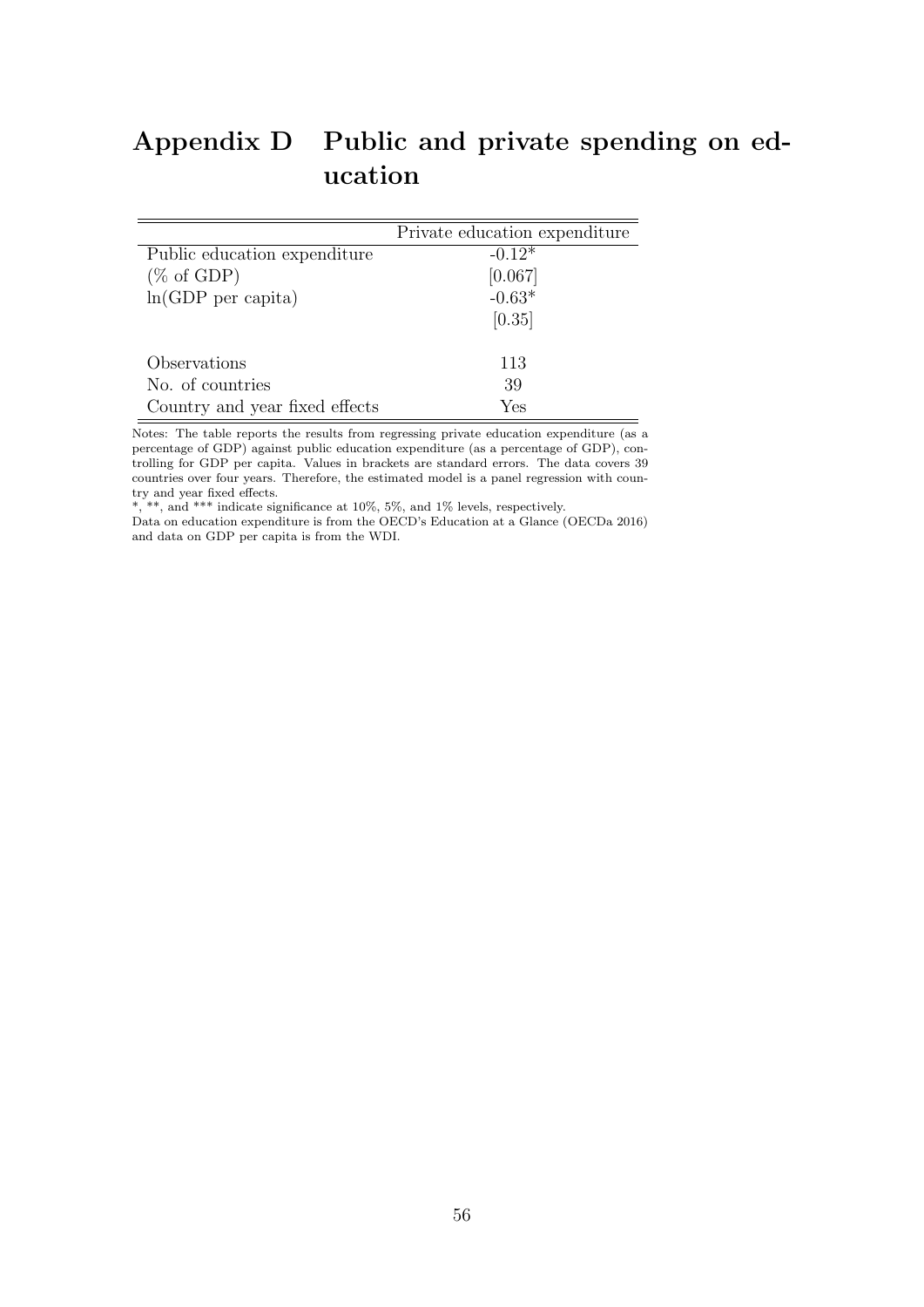Appendix E Parameters from country-specific calibration

|                 | $\tau_0$ | $\tau_h$ | $\alpha$ | $\theta$ | $\varphi_{60}$ | $\phi_{2010}$ | $\boldsymbol{z}$ | $H_0$   | $g_h$  |
|-----------------|----------|----------|----------|----------|----------------|---------------|------------------|---------|--------|
| El Salvador     | 0.038    | 0.005    | 0.252    | 0.175    | 0.935          | 0.267         | 0.094            | 1.663   | 0.826  |
| India           | 0.042    | 0.006    | 0.242    | 0.147    | 0.781          | 0.231         | 0.292            | 0.337   | 1.843  |
| Pakistan        | 0.028    | 0.005    | 0.178    | 0.085    | 0.920          | 0.157         | 0.899            | 0.226   | 3.911  |
| Tunisia         | 0.132    | 0.006    | 1.186    | 0.276    | 1.000          | 0.904         | 0.397            | 0.004   | 2.584  |
| Turkey          | 0.065    | 0.006    | 0.430    | 0.154    | 0.861          | 0.644         | 0.465            | 2.108   | 2.832  |
| Indonesia       | 0.140    | 0.007    | 0.938    | 0.231    | 0.733          | 0.731         | 0.558            | 0.005   | 3.583  |
| Malaysia        | 0.077    | 0.005    | 0.515    | 0.155    | 0.839          | 0.669         | 0.586            | 9.772   | 4.176  |
| Philippines     | 0.047    | 0.005    | 0.455    | 0.212    | 1.000          | 0.253         | 0.201            | 128.393 | 1.550  |
| Singapore       | 0.120    | 0.005    | 0.697    | 0.144    | 0.691          | 0.000         | 1.279            | 151.597 | 8.380  |
| South Korea     | 0.000    | 0.005    | 0.080    | 0.150    | 0.831          | 0.000         | 1.021            | 102.601 | 9.851  |
| Thailand        | 0.048    | 0.003    | 0.233    | 0.066    | 0.829          | 1.000         | 0.824            | 0.041   | 4.799  |
| Benin           | 0.035    | 0.010    | 0.226    | 0.227    | 0.856          | 0.856         | 0.265            | 0.022   | 1.616  |
| <b>Botswana</b> | 0.075    | 0.008    | 0.661    | 0.247    | 0.923          | 0.494         | 3.694            | 186.758 | 19.674 |
| Mauritania      | 0.163    | 0.006    | 1.644    | 0.337    | 0.955          | 0.279         | 0.289            | 0.256   | 1.762  |
| Zimbabwe        | 0.082    | 0.004    | 0.587    | 0.136    | 1.000          | 0.178         | 0.313            | 3.753   | 1.909  |

<span id="page-56-0"></span>Notes: The table shows the calibrated values for the parameters and initial conditions for each of the 15 countries.